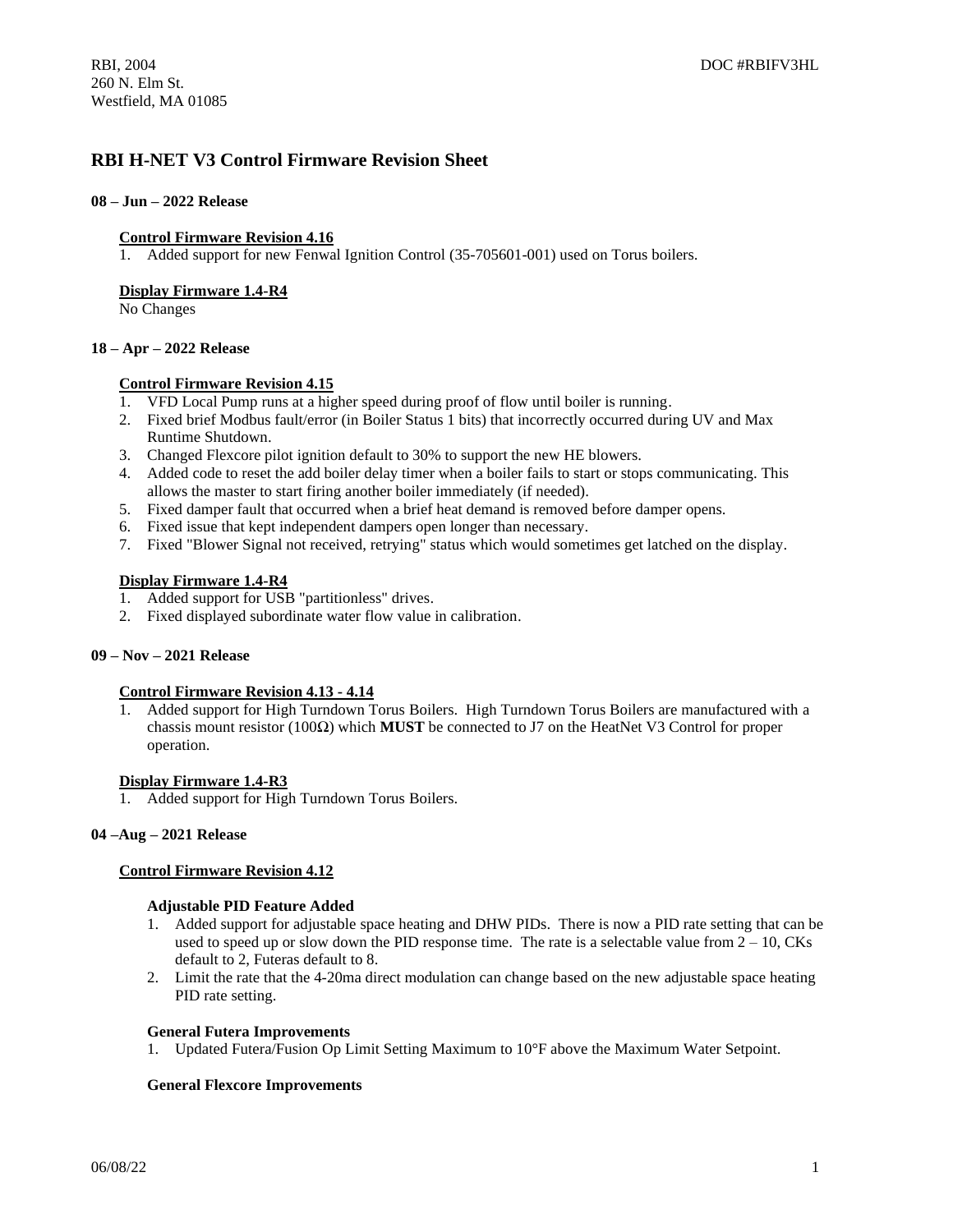- 1. Fixed issue with Minimum Off Time on subordinate boilers. It is now automatically set to 0 on subordinates so that they can fire whenever the manager fires.
- 2. Disabled low return temperature faults/warnings on Flexcore Boilers
- 3. Changed the default Flexcore blower acceleration rate to 1.0%
- 4. Added Max Flow Exceeded Shutdown Feature on CK boilers
- 5. Added support for Low Fire Shutdown during a Max Flow Exceeded Shutdown on CK boilers.
- 6. The modulation on Flexcore boilers is now derated when the Glycol mix is above 20%. When a Flexcore boiler is first selected (in settings) the Glycol mix is set to 50% (it can be adjusted) and the user is notified of this change. A notification prompt will be displayed each time the boiler is power cycled.

### **General Torus Improvements**

- 1. Disabled UV shutdown on Torus boilers. The Torus does not use UV flame verification.
- 2. Changed the maximum water setpoint to 195F and the maximum op limit to 200F on Torus boilers.
- 3. Eliminate interaction between a CSD1 ignition control fault and a blocked flue fault on Torus boilers.

### **Display Improvements**

- 1. Fix incorrect 4-20ma display modulation during the modulation delay time.
- 2. Added support for relay status screens on the color display.
- 3. Added support for improved Space Heating/DHW Gauges on the color display.

### **Improved Master Valve Remains Open Feature**

- 1. When the Master Pump/Valve Remains On feature is used, the Master will only keep its valve open for 30s instead of the full pump post purge time after enabling a member to fire.
- 2. Increased the local flow prove time to 600s (10 minutes)
- 3. When in local pump post purge, the required flow rate is decreased to the boiler minimum rating.

### **General Improvements**

- 1. Disabled direct modulation on the master boiler which was never supported.
- 2. Fixed a system pump post purge issue when a new heat demand comes in before system pump post purge is finished. The boiler will shut down and restart and make "OP Limit Software" log entry.
- 3. Fixed a modulation issue when direct modulating (4-20ma/0-10V) which caused the boiler to run at the pilot modulation percent, instead of the boiler minimum, for the full modulation delay time.
- 4. Load Default Settings whenever the product is changed.
- 5. Abort/Cancel any calibration edits (Minimum, Ignition, or Maximum) in progress when calibrate switch is unexpectedly turned off.
- 6. Added Variable Start Boiler Delays Feature which allows up to 15 different Start Boiler Delays to be configured based on the number of boilers currently firing.
- 7. Fixed an issue when a Master is set to for Space Heating with DHW Override of Setpoint in DHW Methods 4a and 4b. A local fault on the Master could prevent the DHW pump from being enabled.
- 8. Fixed high fire display modulation during modulation delay time.

## **Improved Low Fire Shutdown Feature**

- 1. Increased normal damper close timer to three minutes plus the extended post purge time to allow adequate time for a low fire shutdown and post purge of 30s.
- 2. Fixed timing condition that occasionally cause low fire shutdown to run twice on member boilers.
- 3. Fixed a Low Fire Shutdown issue which could occur when the Honeywell is set to retry as opposed to locking out. Low Fire Shutdown is now cancelled when the main valve is lost.
- 4. Allow low fire shutdown on ALL Futeras EXCEPT CAT1
- 5. Abort/Cancel Low Fire Shutdown when a Fault/Error Occurs.
- 6. Fixed flow meter prove issue during LFS and local pump post purge that allowed the flow to drop too low while the boiler was still running.

## **Display Firmware Revision 1.4-R2**

1. Adjustable PID Support (menu).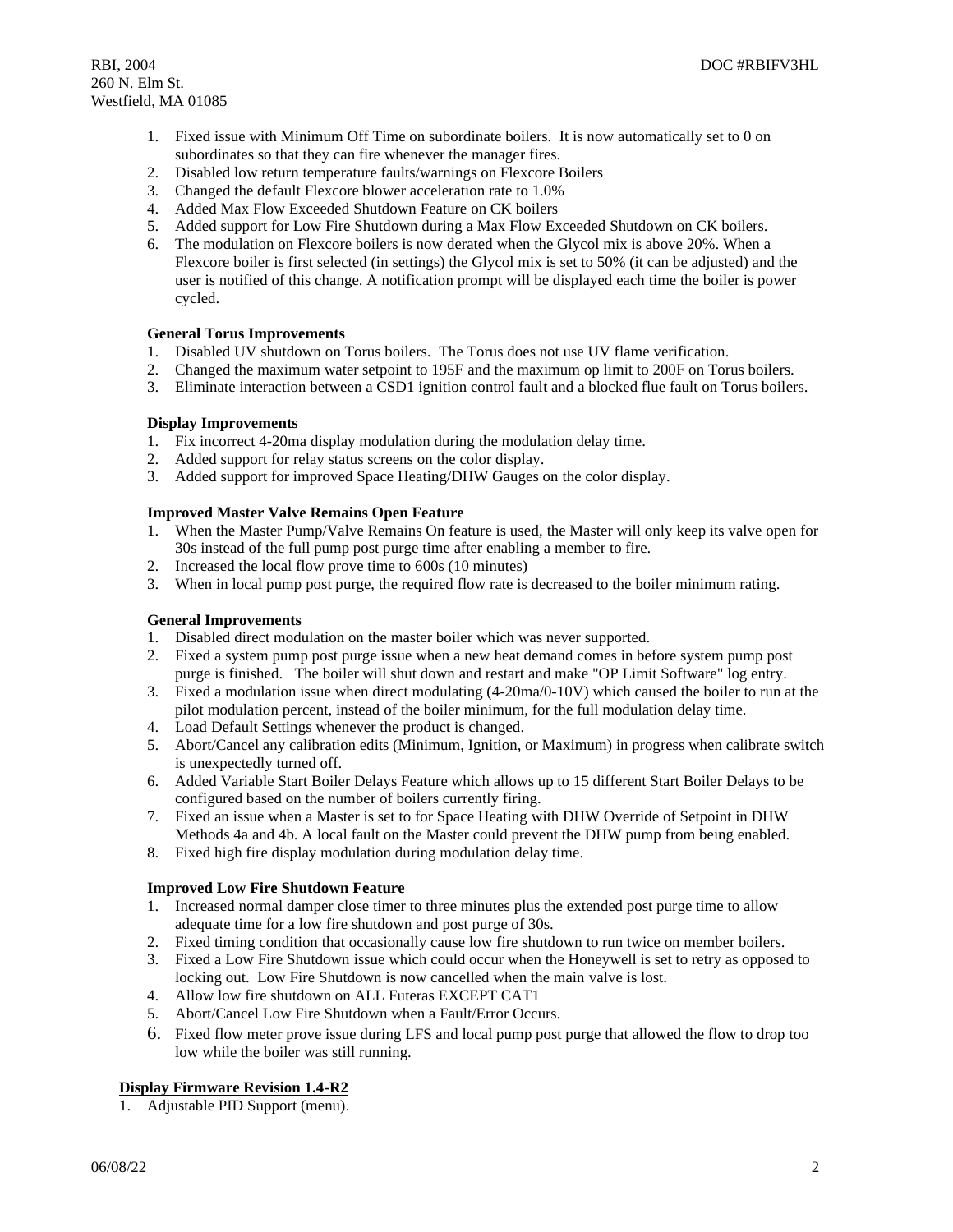- 2. Improved Space/DHW Gauge Display Logic.
- 3. Support Increased Local Flow Prove Time of 600s (10 minutes).
- 4. Added DHW Pump Icon to Main Screens.
- 5. Added Relay Status to Master/Member Main Screens and Dialogs.
- 6. Added support for Variable Start Boiler Delays feature.
- 7. Added support for Low Fire Shutdown during a Max Flow Exceeded Shutdown on CK boilers.
- 8. Added support for glycol setup confirmation on CK boilers.

### **1 – Jul – 2020 Release**

### **Control Firmware Revision 4.11**

- 1. Added support for RBI Torus Products.
- 2. Added support for sending Member Log Entries to HeatNet Online.
- 3. Added Subordinate Lost Status Code and Subordinate Found Log Entries.
- 4. Fixed an issue with the local flowprove switch showing as made when an Insufficient Local Flow (meter) log entries are made.
- 5. Fixed communication issue that could sometimes cause a watchdog reset to occur.
- 6. Major improvements to the performance of scheduler, log entries, and all communications.

### **Display Firmware Revision 1.4-R1**

- 1. Added support for RBI Torus Products.
- 2. Added ability to send Member Log Entries to HeatNet Online.
- 3. Fixed display update issue after saving the time (Settings System Clock).

### **30 –Mar – 2020 Release**

### **Control Firmware Revision 3.24 - 3.25**

- 1. Fixed issue with disengaging/shedding boilers in FOFO/LOFO firing modes (space heating only).
- 2. On Flexcore boilers, the software operator limit on subordinates is now set to 5°F above the manager's software operator limit to prevent subordinates from going off on software operator before the manager.
- 3. Fixed DHW issue that could prevent a loss of local flow from being detected.
- 4. Fixed issue in DHW Override when using a DHW sensor. This could cause NO FLOW faults to occur incorrectly when a Master turned off its local pump at the end of post purge if the DHW pump was still on.
- 5. Fixed several issues that occurred if a Low Fire Shutdown occurred during UV/Maximum Runtime shutdown. It is also now disabled during DHW heating and aborted if a fault occurs.
- 6. Updated defaults for all CK products. These are applied when the product is changed or during a factory reset.

Modular Boiler Settings

• Modulate Delay Time: 3 minutes

Firing Mode Settings

- Min Off Time: 2 min
- Predictive Start: Off

### Blower Settings

• Accelerate %: 0.5

Setpoint Settings

- Operate Limit: 180F
- Operate Limit Band: 10F
- 7. Fixed issue that could prevent failsafe mode from exiting if it was entered during an OA reset.

## **LCD Touch Display Firmware Revision 1.3-R11**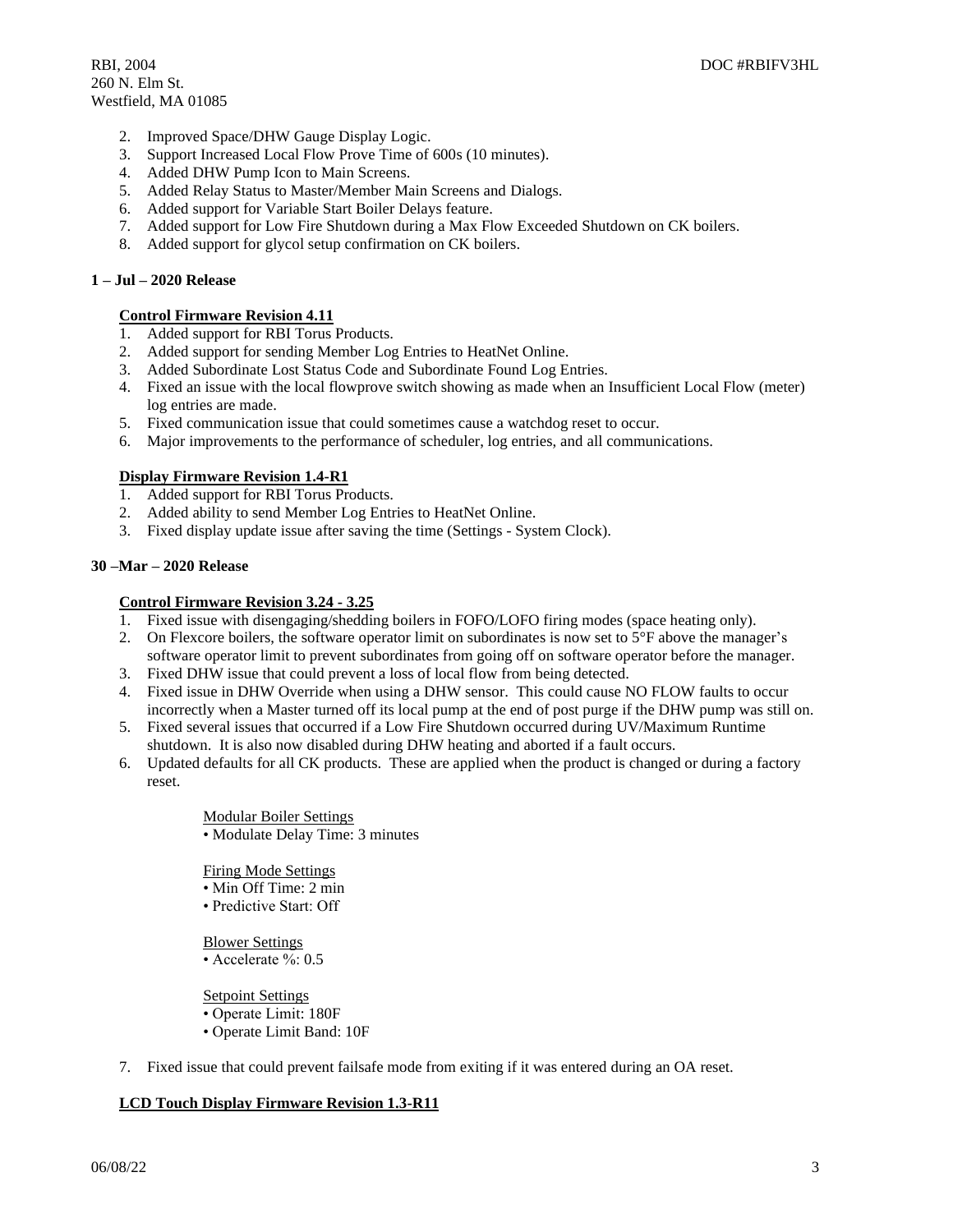No Changes

### **15 – Jan – 2020**

### **Control Firmware Revision 3.23**

1. Reduced combustion air damper failure time once the boiler is running.

#### **LCD Touch Display Firmware Revision 1.3-R11**

No Changes

### **12 – Dec – 2019**

### **Control Firmware Revision 3.20 - 3.22**

- 1. Shutdown members and stop HeatNet communication when Header or DHW sensor on master fails. This allows members to start running failsafe mode.
- 2. Fixed Distributed Control menu issue on VFD display. The up button navigation did not work.
- 3. Fixed flow meter glycol calculation issue.

### **LCD Touch Display Firmware Revision 1.3-R11**

No Changes

### **05 – Aug – 2019**

### **Control Firmware Revision 3.17 - 3.19**

- 1. Fixed issue where the system pump could not turn off after servicing a DHW demand when in WWS.
- 2. Added the ability to use a DHW sensor with the OR/OVR input jumpered on a Master to trigger and service a DHW demand.
- 3. Fixed an issue where the DHW pump would not be enabled if the master boiler was faulted.
- 4. Fixed issue with stack sensor in PVC builds. The sensor was auto detected and enabled, but not used. On 4-line (VFD) displays, the temperature was also not displayed.

### **LCD Touch Display Firmware Revision 1.3-R9 - 1.3-R10**

No Changes

### **8 – Apr - 2019 Release**

### **Control Firmware Revision 3.16**

1. Disabled local flow meter on subordinates.

### **LCD Touch Display Firmware Revision 1.3-R9 - 1.3-R10**

- 1. Added subordinate blower tachometer values to the Analog I/O screens.
- 2. Fixed issue that prevented entering numbers on password dialogs.
- 3. Fixed issued that caused exchanger buttons on the calibration screen to be rendered with a black background.
- 4. Added improved data capture auto-resume functionality.
- 5. Added USB drive cleanup to fix an issue accessing USB drive(s) which can occur if the drive was removed during a data capture without properly stopping the capture first.

## **6 – Mar - 2019 Release**

### **Control Firmware Revision 3.14 – 3.15**

1. Improved local flow meter support. The local flow meter is automatically enabled when the product is changed to a Flexcore boiler. It can also be enabled/disabled in the flow meter menu. This is necessary to help ensure local flow is proven correctly because some products are now shipping with a local flow meter installed.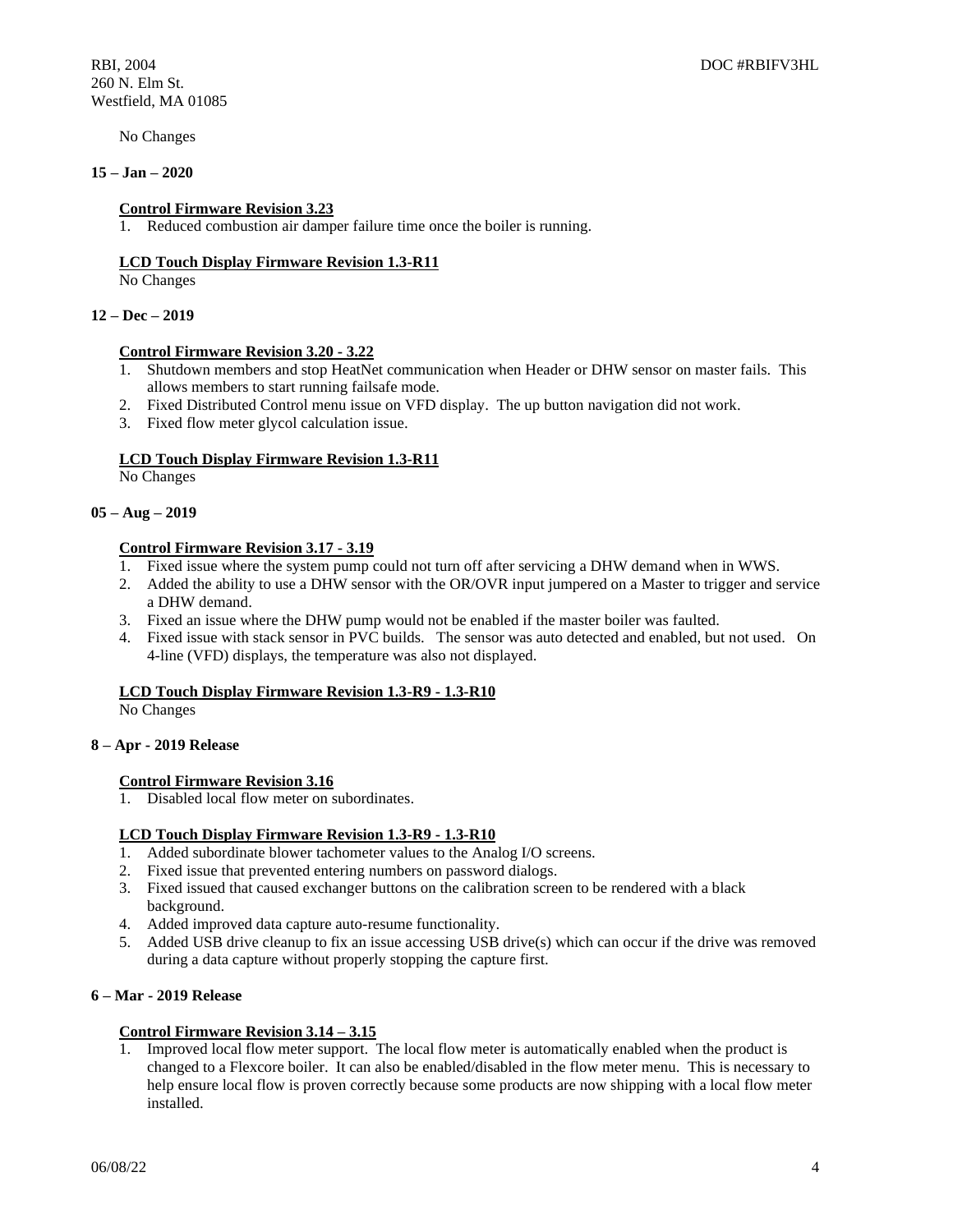- 2. Improved stack sensor type selection (limited by product).
- 3. Fixed min fire display modulation.
- 4. Fixed a DHW issue that could cause multiple (master/member) boilers to start immediately when DHW temperature "bounces" just above and just below the lower band. The DHW temperature now needs to go at least 2°F before the add boiler delay timer is cleared allowing another boiler to start immediately.
- 5. Fixed DHW "Pump Always On". NOTE: the "OR OVR" input MUST be present to activate this feature.
- 6. Improved HeatNet Online boiler status information.

### **LCD Touch Display Firmware Revision 1.3-R8**

- 1. Fixed issue that prevented wiring diagrams from being shown in the documents list.
- 2. Improved stack sensor type selection (limited by product support).
- 3. Fixed "option" stage control input on status screens when available.
- 4. Added support for HeatNet Online boiler properties (product type, firmware versions, and network settings)
- 5. Added support for automatic local flow meter configuration. The local "flow meter enabled" setting is now available in the flow meter menu. The local flow meter menu is shown only for products that have a local flow meter option (Flexcore Series).
- 6. Removed documents from firmware update to decrease file size a greatly increase update speed.

### **9 – Nov - 2018 Release**

### **Control Firmware Revision 3.13**

- 1. Off Boiler Blower Running feature corrected for Ametek blowers
- 2. Added flow sensor temperature protection function.
	- a. If the return water temperature rises above 190°F the boiler will be limited to half rate.
	- b. If the return water temperature rises above 194°F, the boiler will shut down.
	- c. "Local Flow Sensor Temperature Protection" is shown on the display, and a log entry is made when this condition is present.
	- d. The boiler will be allowed to fire again once the return temperature drops below 190°F again.
- 3. Fixed issue with the displayed modulation on CAT1 boilers. The modulation is limited to 85%-100%, but the displayed value was sometimes dropping below 85%. This only affected the displayed value, the actual running modulation was correct.

## **LCD Touch Display Firmware Revision 1.3-R7**

- 1. Fixed an issue with the local flow prove source and local flow prove GPM data that prevented those settings from working correctly.
- 2. Added support for local flow meter temperature protection status information and log entries.
- 3. Fixed repeated "Exchanger Count Changed" message that can occur when the control firmware version is less than v3.00.

## **19 - Oct - 2018 Release**

## **LCD Touch Display Firmware Revision 1.3-R5 - 1.3-R6**

- 1. Added local flow rate (GPM) data to HeatNet Online messages.
- 2. Added support for new "Insufficient Local Flow" (flow prove) log entry.
- 3. Modified Boiler Type settings so that the Back button is disabled until after the user has been prompted to load the default factory calibration.
- 4. Added local flow meter settings to Flow Meter Settings Dialog.
- 5. Added support for local flow prove source (switch or meter).
- 6. Added support for local flow prove rate (GPM) setting.
- 7. Fixed an issue that caused the HeatNet Online Manual to be displayed when the IOM button (on menu page 4) was pressed.
- 8. Added support for Heat Exchanger Protection status information and log entries.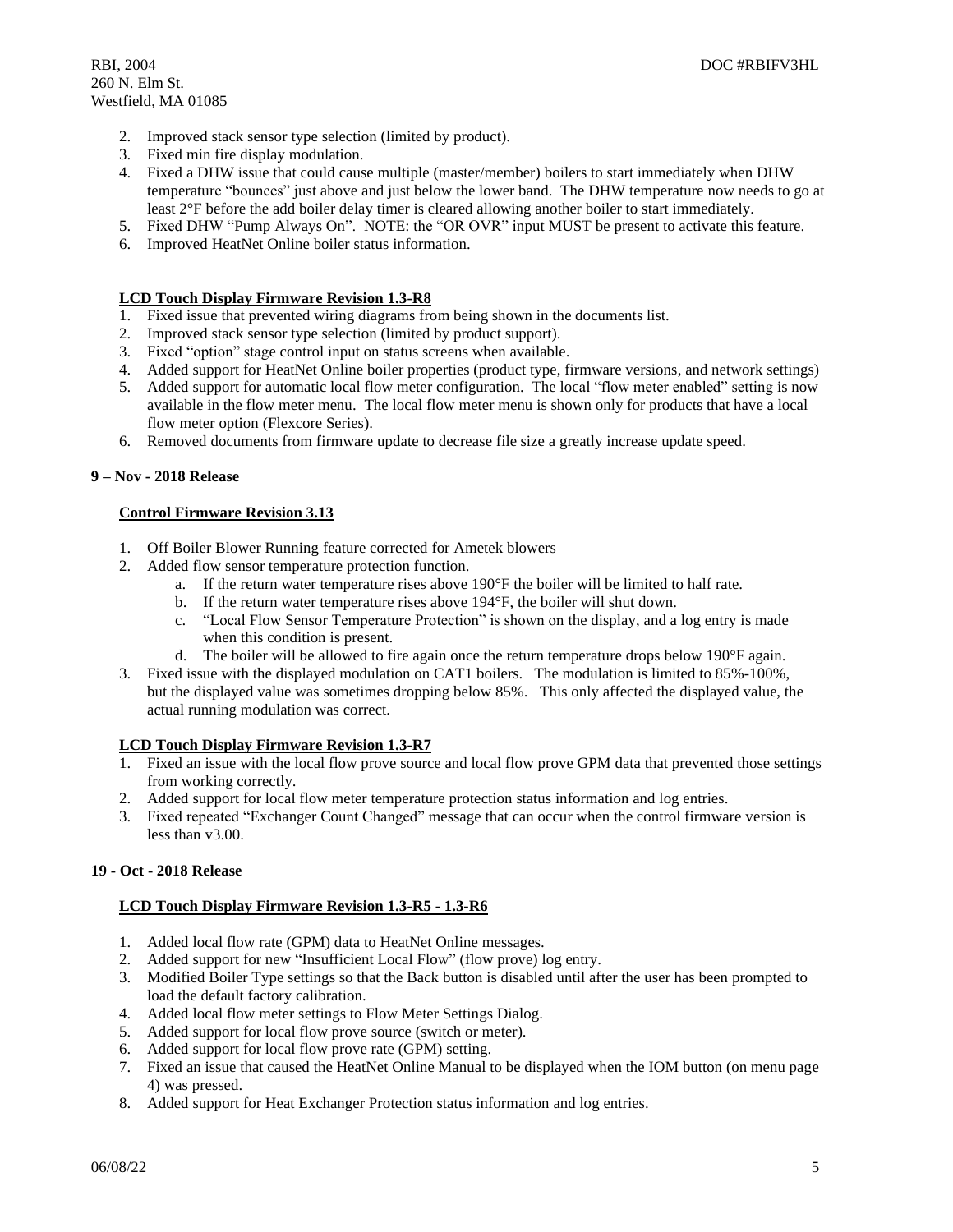### **Control Firmware Revision 3.11 - 3.12**

- 1. Added support for new EE chips: Microchip SST26VF064B and Cypress S25FL064P.
- 2. Released support for local flow meter.
- 3. Added local flow rate (GPM) for master and members to Modbus.
- 4. Added local flow prove source (switch or meter).
- 5. Added local flow prove rate (GPM) setting. This setting is used to set the minimum flow rate (GPM) required to prove flow when a local flow meter is present.
- 6. Added insufficient local flow log entry and status message.
- 7. Modified glycol mix setting. It's range is now limited to 0-50% glycol.
- 8. Off Boiler Blower Running feature corrected for Ametek blowers.
- 9. Added support for Heat Exchanger Protection (on VFD interlock) status information and log entries.
- 10. Fixed an issue with initialization on Flexcore models CK850 and CK1000.

### **Jun-18- 2018 Release**

### **Control Firmware Revision 3.10**

No Changes.

### **LCD Touch Display Firmware Revision 1.3-R4**

- 1. Added Chinese (Mandarin) translation support.
- 2. Added support for "Lost Subordinate" and "Low Fire Shutdown" log entries.
- 3. Fixed description of "Blower RPM too High during Pilot" log entry. It was "Pilot RPM too High".
- 4. Fixed description of " Blower RPM too High during Main Valve" log entry. It was "Main Valve RPM too High".
- 5. Changed Air Pressure Switch LED to display green (not yellow) when ON and fixed issue with Air Pressure Switch in log entries (inverted logic).

### **LCD Touch Display Firmware Revision 1.3-R3**

No changes related to RBI products.

### **May -8- 2018 Release**

#### **Control Firmware Revision 3.08 - 3.10**

- 1. Fixed an issue that was causing the master to shut down member boilers during UV or Max Runtime shutdown.
- 2. Fixed display modulation value during low fire shutdown.
- 3. Fixed an issue that caused ignition lockout on multi-exchanger Flexcore boilers if the manager is reset while running.
- 4. Fixed an issue that caused a low fire shutdown even when modulation was below 50%.
- 5. Fixed a synchronization issue that can sometimes cause ignition lockout during low fire shutdown.

### **LCD Touch Display Firmware Revision 1.3-R2**

No Changes.

### **Mar -3- 2018 Release**

### **Control Firmware Revision 3.07**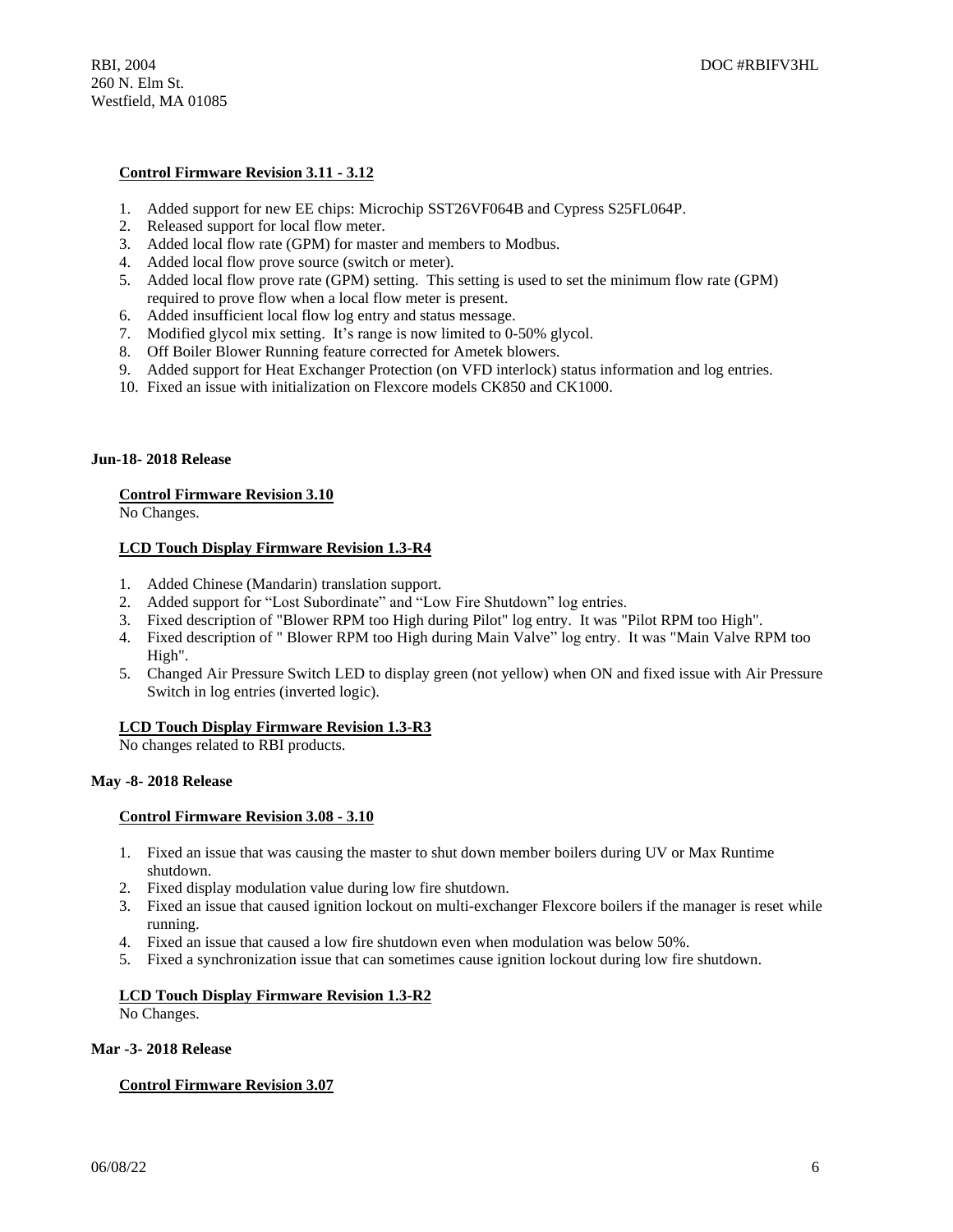Fixed an issue with the Heat Exchanger ΔT setting on Flexcore boilers. It did not work properly when changed from the default value.

### **LCD Touch Display Firmware Revision 1.3-R2**

No Changes.

## **Feb -28- 2018 Release**

### **Control Firmware Revision 3.01 to 3.06**

- 1. Fixed an issue with Modbus Write Multiple (Holding) Registers that was causing write errors and writes to the wrong holding registers.
- 2. Fixed issues that were generating incorrect "Minibus Communications Lost" log entries on subordinates (a) immediately after a system reset and (b) when the call for heat was removed.
- 3. Fixed an issue that was causing an incorrect "LCD Power Reset" log entry on subordinates.
- 4. Enhanced ignition synchronization between the manager and subordinates.
- 5. Fixed an issue that could cause ignition lockout during UV and Max Runtime Shutdown when running above 50% modulation.
- 6. Added "Boiler Status Code" Modbus input registers for boilers 1 (master) to boiler 16 (member).

## **LCD Touch Display Firmware Revision 1.3-R1 to 1.3-R2**

- 1. Added support for enhanced minibus functionality which allows the LCD display to communicate directly with the subordinate exchangers. This provides better integration, status, and error reporting on Flexcore boilers CK 3500 and above.
- 2. Added ability to save documents to a USB drive.
- 3. Added Local Flow rate (to Local Flow LED) on main screen.
- 4. Added HeatNet Online Manual to documents.
- 5. Modified HeatNet Online so that it sends the display firmware version.
- 6. Added support for Blower Speed log entry.
- 7. Fixed issue displaying stack temperature for type-z sensors on calibration screen.
- 8. Updated Interlocks to display:
	- a. FIII Series: User and Scanner Air is hidden
	- b. Flexcore: Condensate Switch and Subordinate Alarm (hidden on single exchanger units)
- 9. Added support for common supply sensor.
- 10. Updated Programming screen to display progress percent when supported by control firmware.
- 11. Fixed issue with DHW settings that incorrectly disabled "Pump Always On" setting in some cases.
- 12. Added support for the following products:
	- a. MB/MW 6000
	- b. MB/MW 10000
	- c. CK 850
	- d. CK 1000
	- e. MB/MW 6000 CAT1
	- f. MB/MW 8000 CAT1
	- g. MB/MW 10000 CAT1
- 13. Updated Sensor Settings to make the J7 sensor type editable.
- 14. Fixed issue displaying turndown on Member Screen.
- 15. Fixed issue changing Modulate Maximum in Modular Boiler settings. Minimum Input was incorrectly used as a minimum instead of minpot.
- 16. Fixed issues displaying Local MBTUH on the Master and Boiler screens.
- 17. Added support for Condensate Warning and Condensate (presumed) status line messages.
- 18. Fixed issue loading control firmware from save file 1 (location 0).
- 19. Added support for Condensate Occurring log entry.
- 20. Fixed issue changing blower on Flexcore boilers, Ametek is now allowed.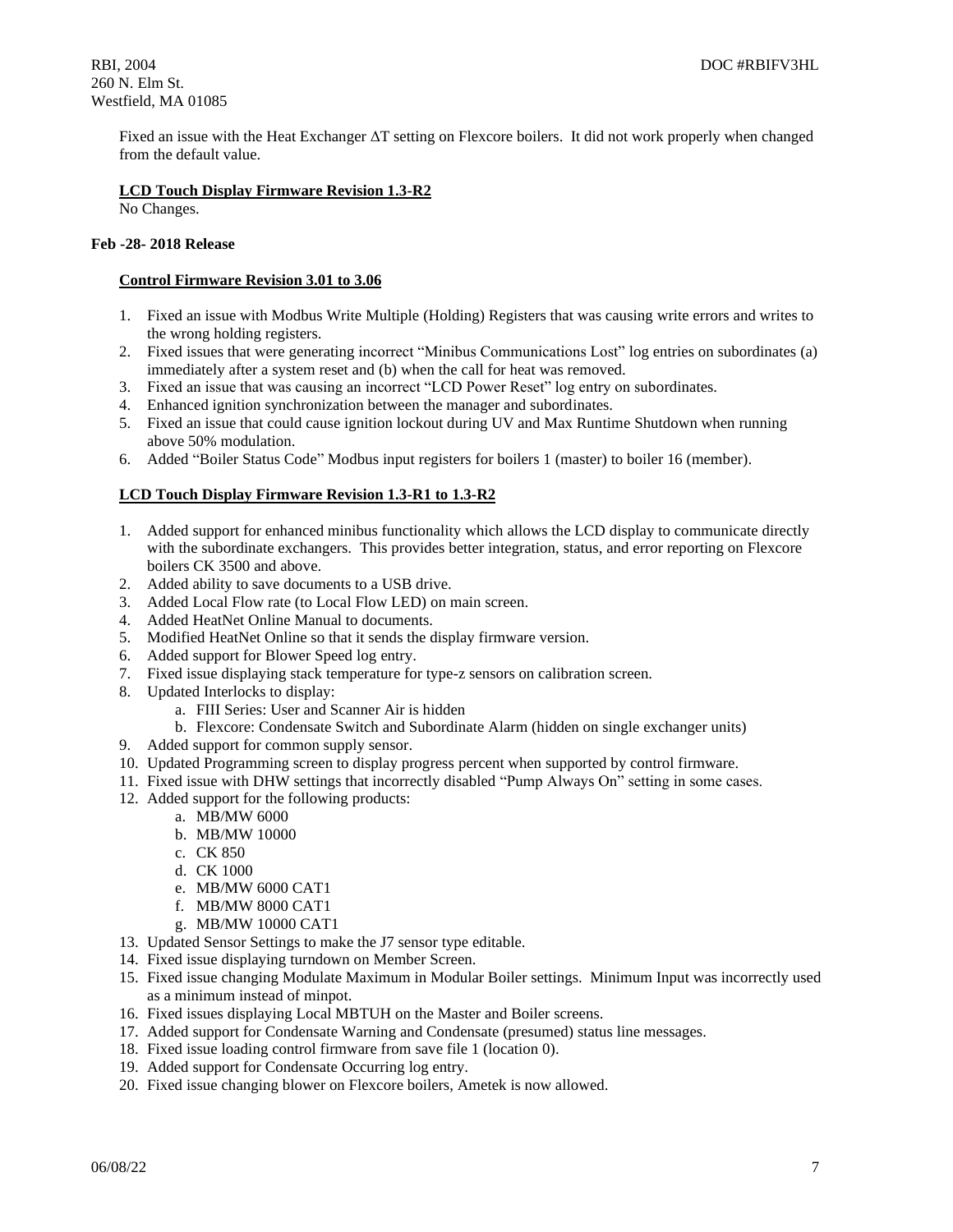- 21. Fixed issue saving HeatNet Online settings. If boiler was power cycled shortly after changing the settings, they did not get properly saved.
- 22. Improved support for multi-exchanger boilers eliminating the need to switch (multiplex) the display input to view the status of the subordinates. This feature requires control firmware that supports Minibus routing.
- 23. Added sensor calibration.
- 24. Added control Date and Time to the Main (Home) Screen.

## **Dec -11- 2017 Release**

## **Control Firmware Revision 3.00**

- 1. Added enhanced minibus functionality that allows the LCD display to communicate directly with the subordinate exchangers.
- 2. Added support for new boilers CK850, CK1000, MB6000, MB8000, and MB10000.
- 3. Added a Lockout and warning for condensate occurring in non-condensing FIII, Fusion, and XLF boilers.

If the boiler is running for 30 minutes with the return temperature below 130F a warning: "CONDENSATE" will be displayed. If the SETUP: AUX FUNCTIONS: HEAT EXCHANGER: ALARM TYPE is set to FAULT, the boiler will lock out. If the temperature during the 30 minute time (waiting below 130F) goes above 130F, the boiler must remain above 130F for 30 minutes before the 30 minute (below 130F) timer resets. So, staying below 130F for 29 minutes, then going above 130F for 5 minutes, and then dropping below 130F for one minute will produce the WARNING or FAULT condition.

- 4. Fixed issue displaying Local/System BTUH on VFD display.
- 5. Fixed issue loading firmware from saved file 1.
- 6. Added Modbus support for common supply sensor on multi-exchanger Flexcore boilers.
- 7. Added LCD display sensor calibration support.
- 8. Restored System Pump VFD functionality which was removed in the original Flexcore release.

## **3 - May - 2017 Release**

## **Control Firmware Revision 2.59**

1. Added PVC support for Flexcore products: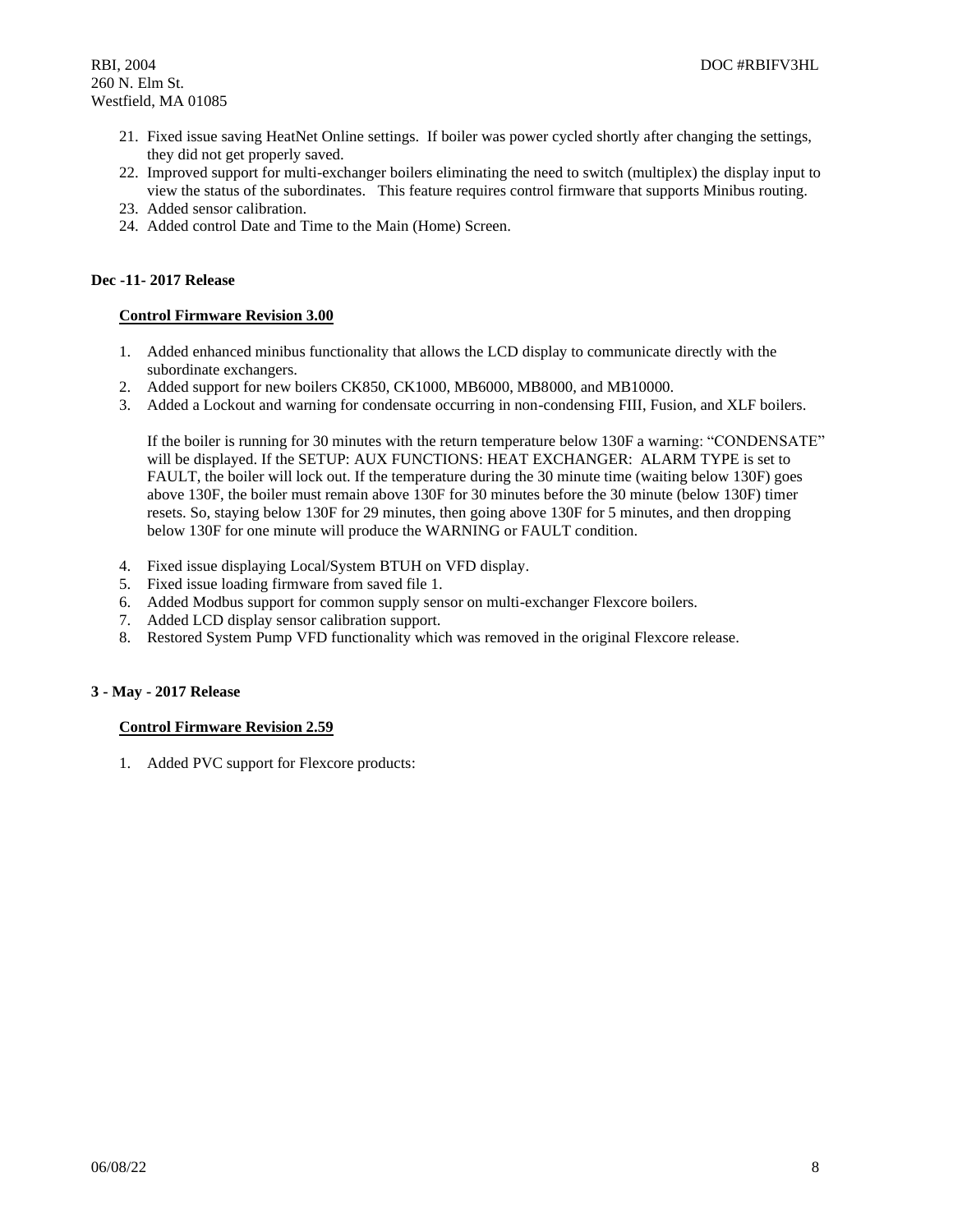## RBI Fusion/Flexcore PVC Operating parameters -Version 2.59P, Version 3 HeatNet

High Limit Switch - Jumo EM4 Manual Reset High Temperature Limit Switch, Trips at 195 °F +0/-5%, 6mm dia airstream mounted bulb using Fitting 606710-65-35-46-000-00.

Stack Temperature Sensor - Spectrum Controls (Advanced Thermal Products) 10K Type Z NTC Thermistor, 2" insertion depth Flange housing, insulated 3/16" quick connect terminated leads.

HeatNet PVC Modulation Limit Function - Starting at 174 °F through 184 °F The control will reduce the requested input by 10% for every degree above 174 °F until the Min Fire level is reached. The control will shut the boiler off if the stack temperature exceeds 184 °F.

#### **RBI Fusion PVC Temperature Ranges**



### **10 - April - 2017 Release**

### **Control Firmware Revision 2.58**

- 1. Added a Low Fire Shutdown on all Heat Demand inputs for better reliability on Flexcore series boilers. FIII, XLF and Fusion are not affected. When a Call for heat has ended, and if the firing rate was over 50%, the boiler will drop to low fire and run for one minute before shutting off.
- 2. Corrected an issue when direct modulating using the 4-20mA input. Display values did not accurately track the control signal.

### **LCD Touch Display Firmware Revision 1.2-R10**

- 1. Made several data status and reliability improvements to HeatNet Online.
- 2. Enhanced the SNTP (Network Time) client to improve synchronization speed and provide additional status messages.
- 3. Fixed an issue that caused the SNTP client to continuously emit a "failed" message (shows up in the HeatNet Online Status Monitor), while waiting for a response when synchronization has already failed.
- 4. Fixed an issue that could sometimes cause HeatNet Online to stop transmitting data. This issue ONLY affected version 1.2-R9.
- 5. Added support for the new "Low Fire Shutdown" status code.

### **15 - March - 2017 Release**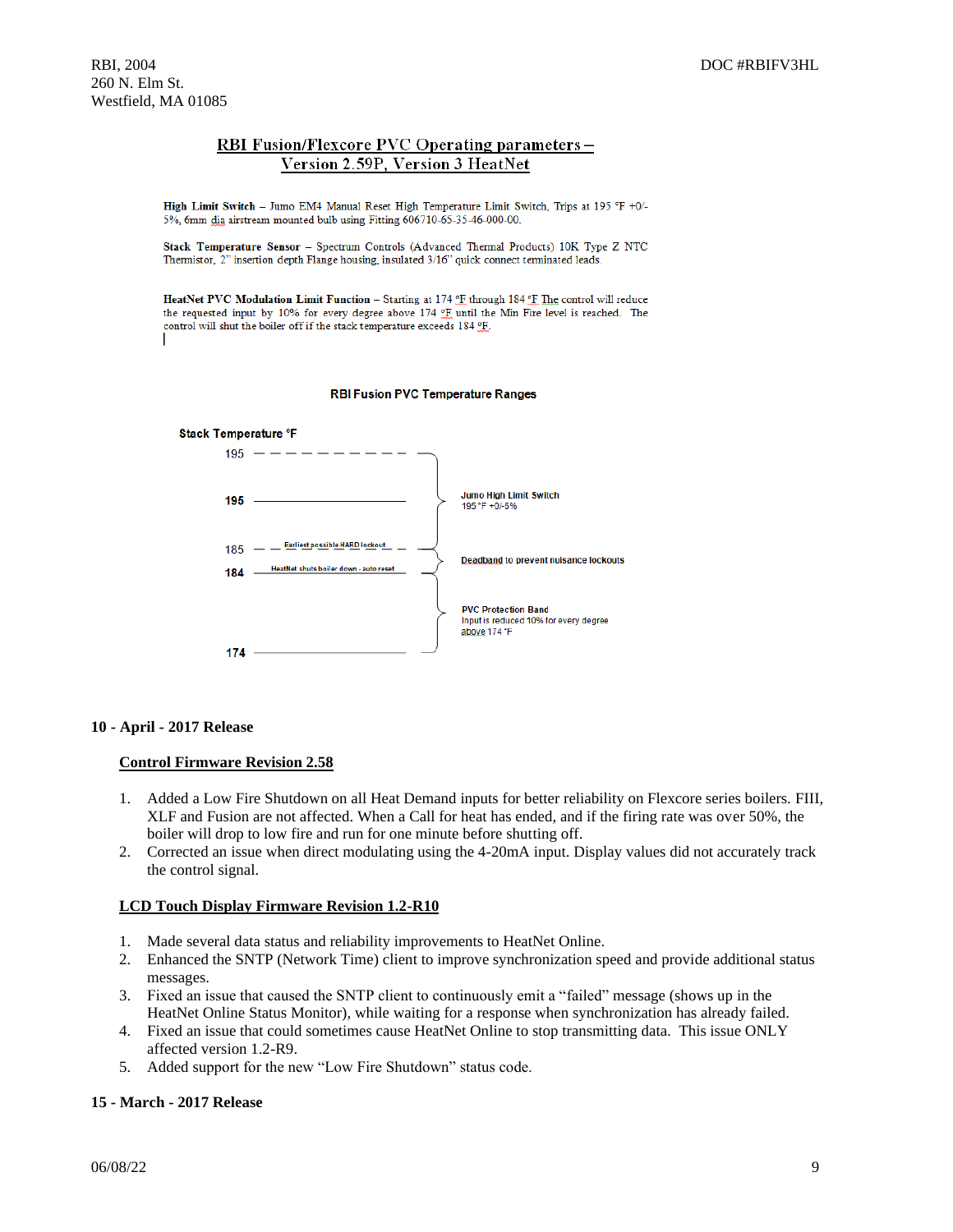## **Control Firmware Revision 2.55 - 2.57**

- 1. Added support for U25. The old component went "End Of Life" and new drivers written to allow operation of the new component. U25 is used as an intermediary storage location when updating firmware.
- 2. Enhanced the bootloader for loading firmware. The percentage loaded is now displayed when loading firmware. The bootloader can only be updated at the factory. All product shipped from this date will have it loaded
- 3. Due to the new flash chip (U25) on the HeatNet control, older versions of firmware cannot be loaded. Older versions of firmware cannot read or write the new flash chip.
- 4. Corrected a display issue while in calibrate. The Calibration Screen would show the Modulation at the Maximum % when the Minimum % or Ignition % was selected.

### **LCD Touch Display Firmware Revision 1.2-R9**

- 6. Updated the HeatNet Online Status file format with *Windows* compatible line breaks so it is properly displayed in simple text editors like *Notepad*.
- 7. Improved the SNTP client by making it more resilient to network and time server issues.
- 8. Fixed a minor issue with restoring settings from USB on control firmware versions < 2.54. A file read error was sometimes displayed even when there were no errors.
- 9. Added enumerations for "Pump Change" and "Summer Pump Jog" log entries.
- 10. Added "PVC" notation to the version on the Splash Screen and the Master/Boiler dialogs when PVC firmware is detected on the HeatNet Control.
- 11. Fixed an issue with setting the *Lead Boiler*. The enumerated selections were incorrect:

| Incorrect (old) | Correct (new)   |
|-----------------|-----------------|
| Master $(0)$    | Auto $(0)$      |
| Member $2(1)$   | Master $(1)$    |
| .               | .               |
| Member $16(15)$ | Member $16(16)$ |

- 12. Added support for the new flash chips being used on the HeatNet Control.
- 13. Added support for the enhanced bootloader added to the HeatNet Control. During the programming stage of a control firmware update, the actual progress percent is now displayed instead of an estimated time remaining.
- 14. Fixed an issue that would occasionally cause an "Out of Memory" message.

## **19 - DEC - 2016 Release**

#### **Control Firmware Revision 2.51 - 2.54**

1. Corrected an issue where a saved setting was updated too frequently when using an LCD color display. The result of this was a damaged storage block in the EEPROM saved settings memory. The EEPROM has a limited amount of times that it can be written to before being damaged. When the saved byte's cells were damaged, the result was that it took out the whole block of 256 bytes associated with it. This resulted in adjacent save locations being damaged.

With this release, the 256 byte block that is affected is marked bad and the saved settings are moved to an adjacent free block.

The damaged save locations could cause errant operation. These locations are not damaged when using the 4-line green Vacuum Florescent display and operation will be normal.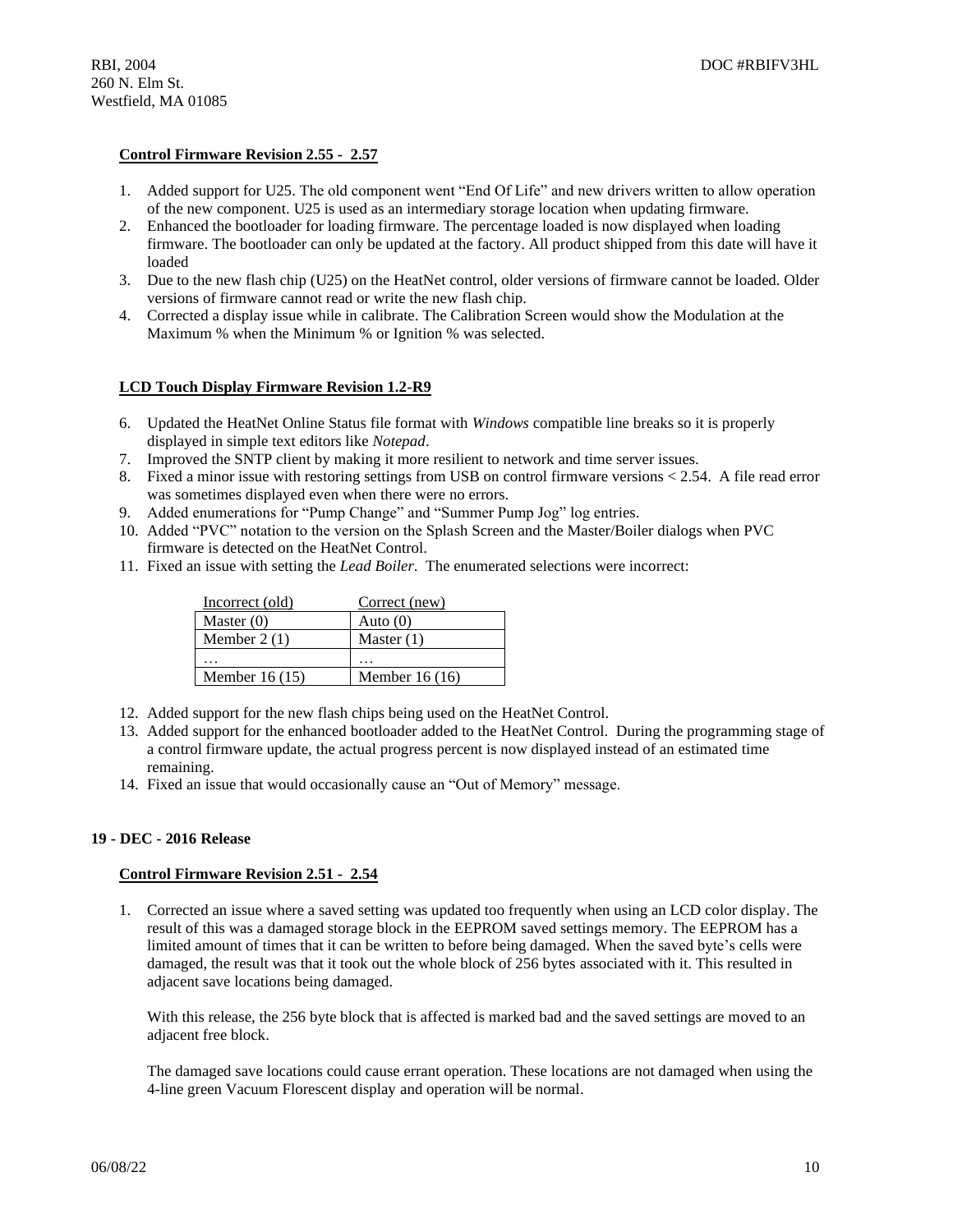The affected saved settings were:

Heat Exchanger Return Water Temperature Return Threshold Temp (takes a boiler offline if the Return temp is less than above temp)

DHW Max Runtime DHW Holdoff Time (used to prevent the boiler from staying too long in DHW mode)

Force a Firmware file to be loaded ( causes No Communications with the LCD)

2. Removed support for the KB Variable frequency drive at 110Hz.

### **LCD Touch Display Firmware Revision 1.2-R8**

No Changes

### **30 - Nov - 2016 Release**

### **Control Firmware Revision 2.50**

No Changes

## **LCD Touch Display Firmware Revision 1.2-R8**

- 1. Fixed issue with SNTP (Network Time) that caused incorrect time on the Display and HeatNet control when HeatNet Online was enabled.
- 2. Added improved DHW operation display.
- 3. Added Data Capture feature which can be used to periodically save a predefined set of temperatures and operational data to a USB drive. The data is saved as comma separated values (CSV) so it can be viewed and analyzed in any application that supports that format.

## **4 – Nov -2016 Release**

### **Control Firmware Revision 2.50**

1. Added a DHW Override Mode with Sensor as a supplement to DHW Mode 4, which will now be designated as Mode 4B. This mode was originally in the HeatNet Version 2 board firmware, but was not migrated over to Version 3.

This mode is only available on the Master boiler since it's purpose is to override the system setpoint. In this mode the space heating setpoint (Header) is overridden with the DHW setpoint, and the DHW temperature is maintained at the DHW sensor using the DHW pump. The Master boiler will only control the DHW pump and allow all boilers to fire to maintain the DHW setpoint. The OA OVR input and the Heat Demand input must be closed to enable this mode. If either of these inputs are opened, the mode will be stopped.

All boilers are started and stopped using the space heating Modular Boiler Settings. The Modular Boiler DHW tab is not available.

In prior versions, Method 2 was only allowed in this application. This method required setting the Distributed Control: Master Type: to Combo along with the DHW (Boiler Mode): set to Combo on each boiler used for DHW heating. Using this mode allowed a DHW failsafe mode and pump redundancy. The limitation in this mode was that all DHW pumps needed to be wired in parallel. If the Master was the only boiler allowed to control the DHW pump, all other boilers needed to have their respective DHW (Boiler Mode): set to AUTO. This limited the system to only one boiler controlling the DHW heating load and no failsafe operation.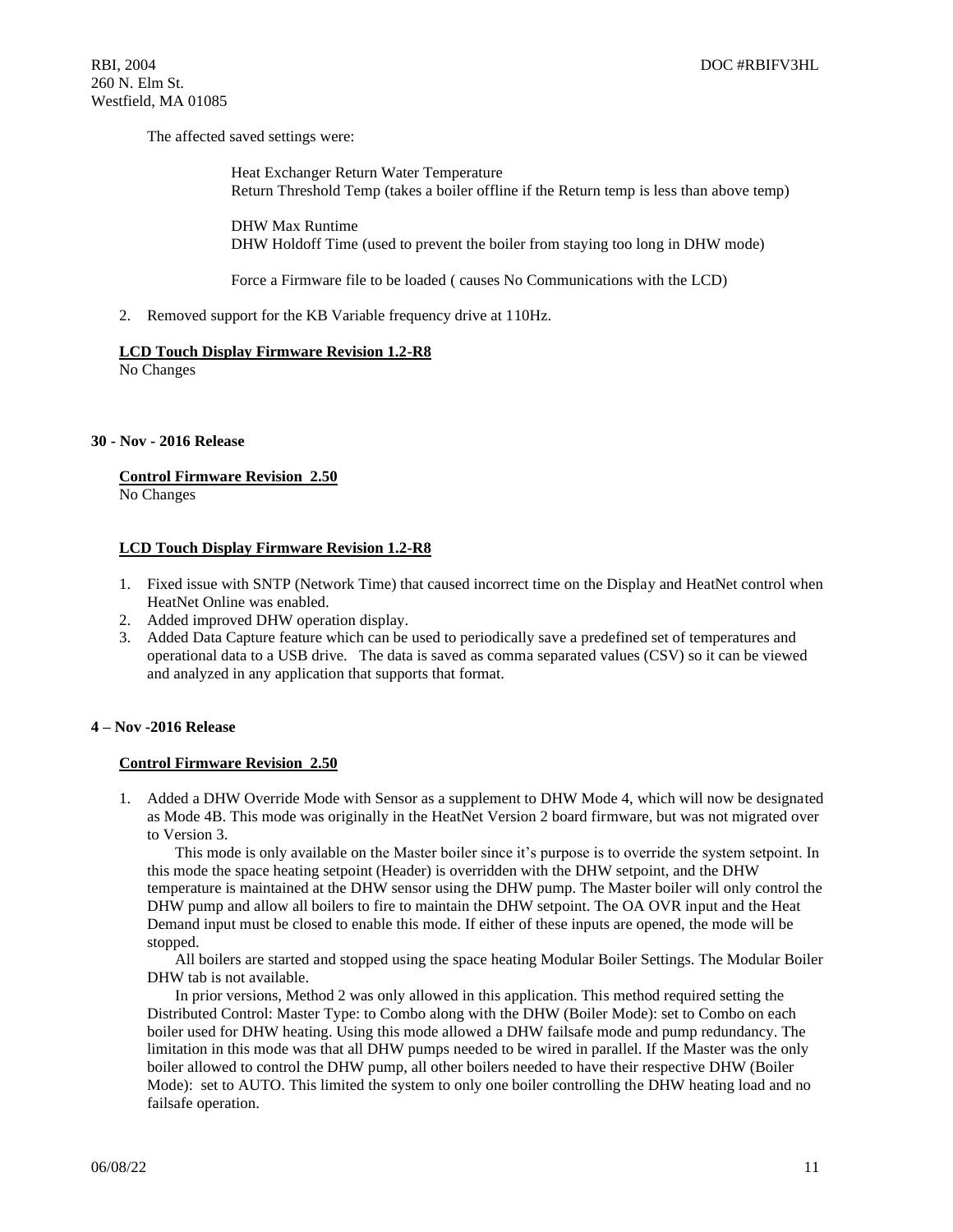With this release and the LCD Touch panel firmware release, the Master will only show a showerhead indicating the system is running in DHW override. Member boilers will not show the showerhead since they are unaware of the task the Master is performing.

| Settings: | Distributed Control: Master Type: AUTO |
|-----------|----------------------------------------|
|           | DHW(Boiler Mode): AUTO                 |
|           | DHW: Use Sensor                        |

- 2. Added a DHW pump stays on feature which can be used with the DHW Override Mode with sensor.
- 3. Disabled the Auto detection feature for the OA sensor due to false detections. The OA sensor will have to be manually enabled in the sensor menu.
- 4. Fixed issue with saving the Number of System Pumps and the System Pump Rotation on LCD Display. Previously it could take up to an hour before they were saved.
- 5. Added the ability to disable the DHW Max Runtime by setting it to 0.

## **LCD Touch Display Firmware Revision 1.2-R7**

1. Added support for new DHW mode as outline above.

## **24 - August - 2016 Release**

## **Control Firmware Revision 2.46-2.47**

- 1. Fixed an issue that could cause control to reboot when a Modbus "Read Device Identification" request is sent by the BMS.
- 2. If the Master Pump/Valve Remains on is set to ON or Always Enabled is set to ON (in the local pump settings), the boiler will always look for flow. With this release and in this case, the flow is not monitored when there is no call for heat.

## **LCD Touch Display Firmware Revision 1.2-R6**

No Changes

## **1 - August 2016 Pre-Release**

## **Control Firmware Revision 2.45**

- 1. Added the ability to auto detect the Manager in a multi heat exchanger boiler.
- 2. Allow the MBMW 500 to be selected. This was removed in prior releases due to Category 1 boiler changes.

## **LCD Touch Display Firmware Revision 1.2-R6**

No Changes

## **20 – July - 2016 Release**

**Control Firmware Revision 2.45**

No Changes

## **LCD Touch Display Firmware Revision 1.2-R6**

1. Added support for CAT1 products (requires Control Firmware 2.42).

## **28 – June - 2016 Release**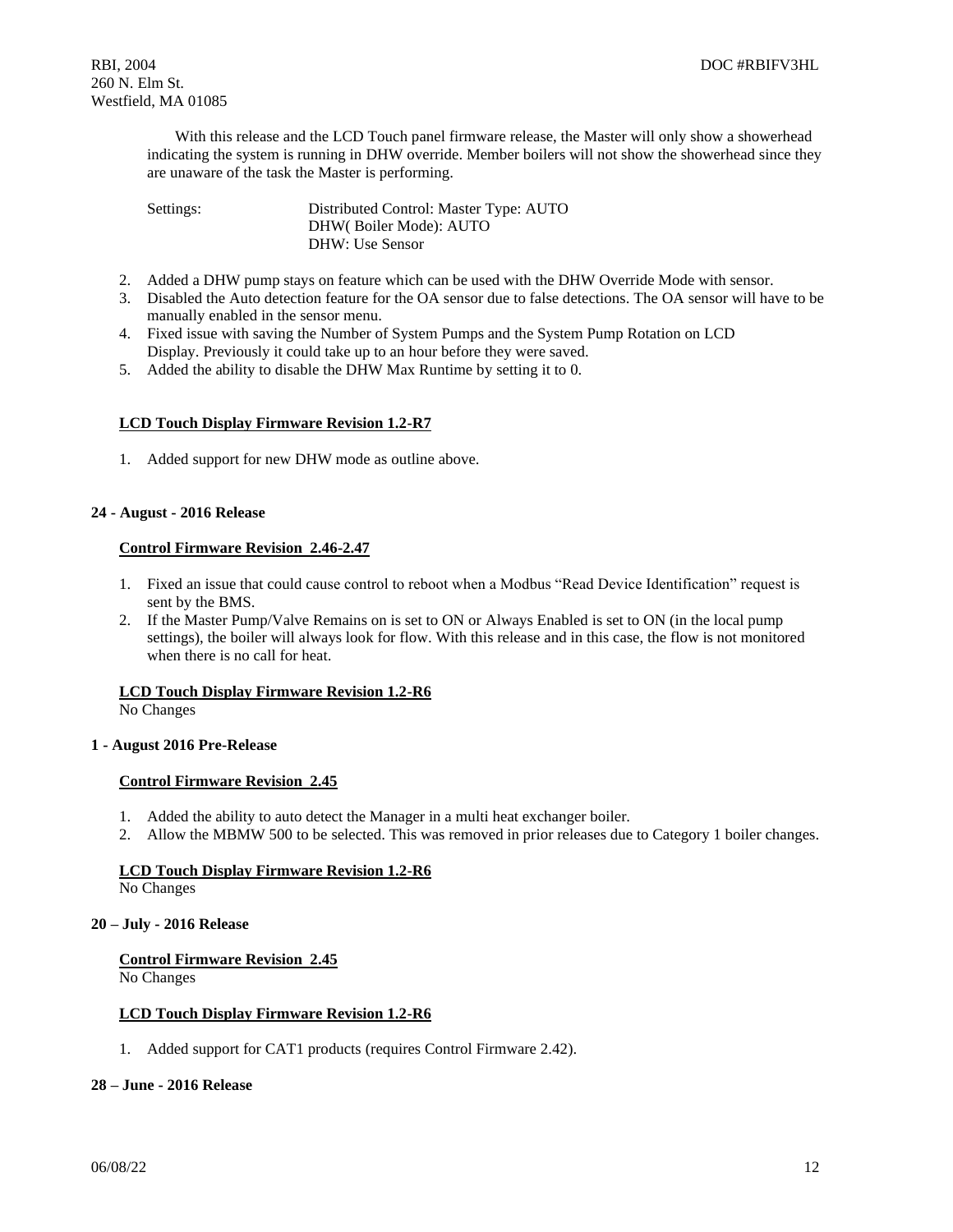## **Control Firmware Revision 2.45**

1. Added improved support for calibrating FlexCore boilers with multiple heat exchangers.

### **LCD Touch Display Firmware Revision 1.2-R5**

- 1. Added improved support for calibrating FlexCore boilers with multiple heat exchangers.
- 2. Added HeatNet Online functionality.

### **22 – June - 2016 Release**

### **Control Firmware Revision 2.44**

1. Added Delta T protection while in Calibrate. All firing rates will drop to ½ the called for rate if the Delta T exceeds the Delta T setting while making calibration settings. If while performing the calibration procedure the boiler goes into a Delta T protection mode, the flow may need to be increased or the heating load adjusted to perform the calibration.

### **LCD Touch Display Firmware Revision 1.2-R4**

No Changes.

### **15 – May - 2016 Release**

### **Control Firmware Revision 2.43**

1. Support for FlexCore multiple heat exchangers.

## **LCD Touch Display Firmware Revision 1.2-R4**

No Changes.

### **5 – May - 2016 Release**

## **Control Firmware Revision 2.42**

No Changes.

## **LCD Touch Display Firmware Revision 1.2-R4**

- 1. Added Maximum DHW Runtime Exceeded and LCD Power Reset log entries.
- 2. Added improved DHW operational status on master and member boilers.
- 3. Added a button to update the Display Firmware on the "No Communications Screen".
- 4. Added ability to detect if the display is booting from on board memory (EMMC) instead of the SD card. This is required to properly handle display switching on products with multiple heat exchangers.
- 5. Changed minimum DHW hold off time from 0 to 1 minute (60 seconds).
- 6. Fixed an issue with Open File Dialog which prevented valid matching files, but with different character casing from showing up in the file list. It is now case insensitive.
- 7. Fixed an issue with boiler buttons on the main screen. The "too hot" indicator was being displayed when the operator interlock was open.

### **3- May- 2016 Release**

## **Control Firmware Revision 2.42**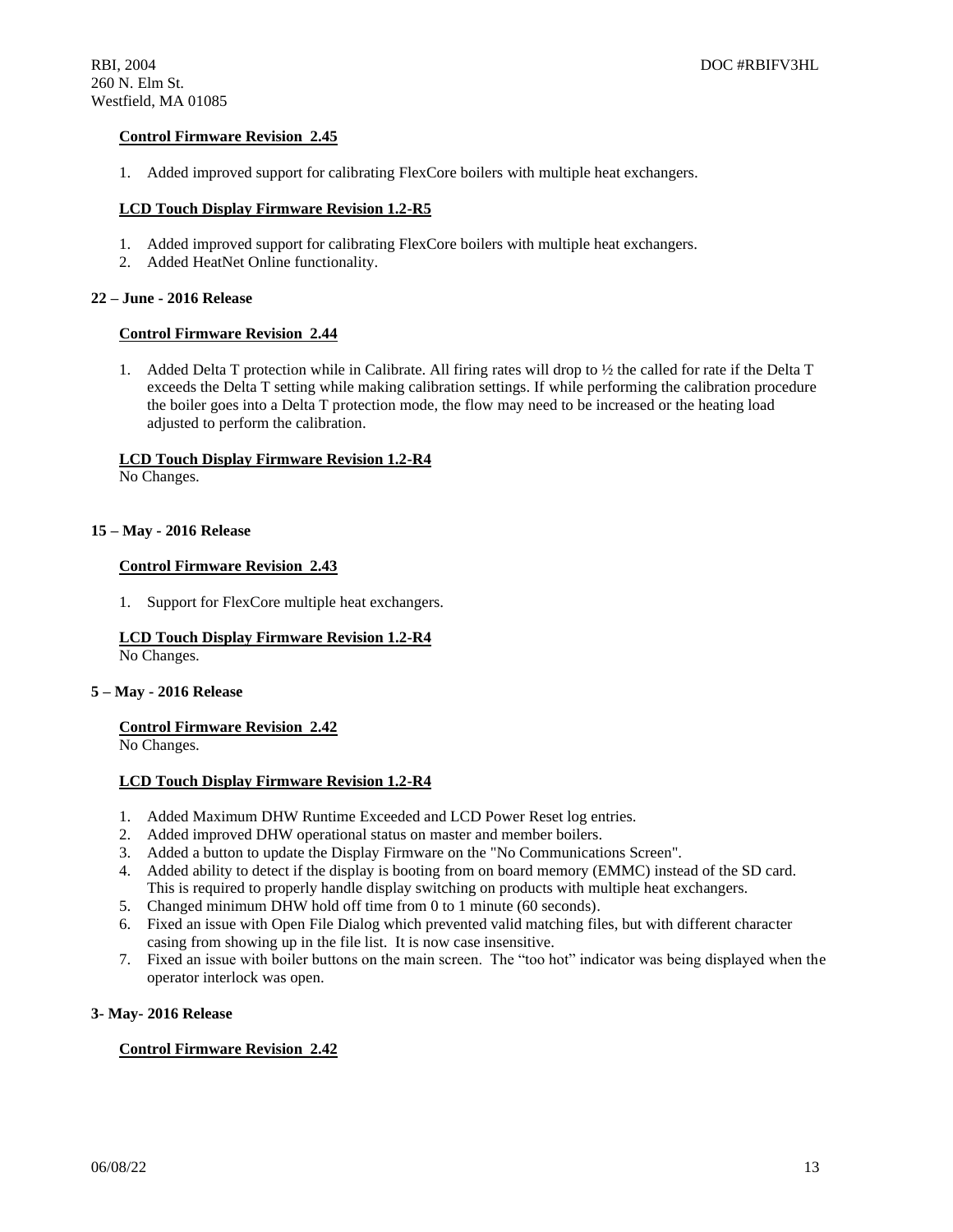- 1. An issue occurs since the last release, where the Local Pump will remain on if the Main valve never opens and an extreme short cycle occurs. Once the boiler fires, the Local Pump resumes normal operation. This has been corrected to not allow the Local Pump to remain on.
- 2. If the HeatNet control has a previous companies/ product range firmware installed, it can cause the other companies product to display non-released products. This has been corrected.
- 3. Added the ability of a Member boiler to use the DHW MOD-MAX: RELEASE MOD MAX feature to limit the DHW modes firing rates to the MOD MAX value.
- 4. Flexcore default calibration values have changed and are now independent of each Flexcore model.
- 5. Enhance some minibus functions used by the LCD display on Flexcore.
- 6. Changed the Default DHW timeout to 2 hours from 1 hour, and the Holdoff (retry) to 30 minutes (was LOCKOUT). This allows the DHW call for heat to occur for a maximum time of 2 hours before shutting down and sets the wait time before firing in DHW again to 30 minutes.
- 7. Also, Limited the DHW Holdoff time to 1 minute minimum from 0 minutes due to possible race conditions.
- 8. Corrected an LCD Display issue when displaying DHW Modulation.
- 9. Limited the ADAPTIVE MOD: DELAY RELEASE: minimum and default time to 5 Seconds. The minimum was 0 seconds. If 0 seconds are needed, use the ORIG KN setting rather than ADAPTIVE under MOD MODE.
- 10. Version 2.32 through 2.42 has an issue when communications is lost from the Master. If a Member boiler is currently running when communications is lost, that Member boiler could remain running and act in Failsafe mode. That Member boiler will maintain the supply temperature using the operating limit.

### **LCD Touch Display Firmware Revision 1.2-R3**

No Changes.

## **13– Apr - 2016 Pre-Release**

## **Control Firmware Revision 2.39-2.41**

- 1. An issue occurs after the last release where the DHW OR OVR input when toggled in DHW COMBO and Master Boiler in MASTER TYPE: COMBO, fails to start the next DHW cycle. The Hold-off timer for the Maximum Runtime of the DHW fails to reset when in LOCKOUT. This change ensures that the Lockout setting is cleared when the OR OVR is toggled.
- 2. Fixed an issue when using the VFD pump signal and the Local Pump Always Enabled feature. Prior to this release, the local pump's VFD modulation signal would hunt between a low speed and a high speed when post purging. This has been corrected to provide a stable high speed pump VFD signal at the Max VFD setting.
- 3. Issue with detecting a missing/open Stack sensor. If a Stack Sensor opens or is removed when it was installed, the open sensor warning may not occur due to threshold sensing. The threshold has been increased to allow greater detection.
- 4. Fixed issues with display modulation during modulation delay and in DHW operation.
- 5. Fixed issues with stack temperature when a TypeZ sensor is used. The temperature need to be divided by 100.
- 6. Fixed issues saving *Local Pump Always Enabled* and *Local Pump Delta Temp Enabled*.
- 7. Fixed issues saving *System Pump Always Enabled* and *Override Enabled in Warm Weather Shutdown*.
- 8. Added improved Minibus communications to support multi-heat exchanger units with the LCD boost.

## **LCD Touch Display Firmware Revision 1.2-R3**

No Changes.

### **10 – FEB - 2016 Pre-Release**

## **Control Firmware Revision 2.38**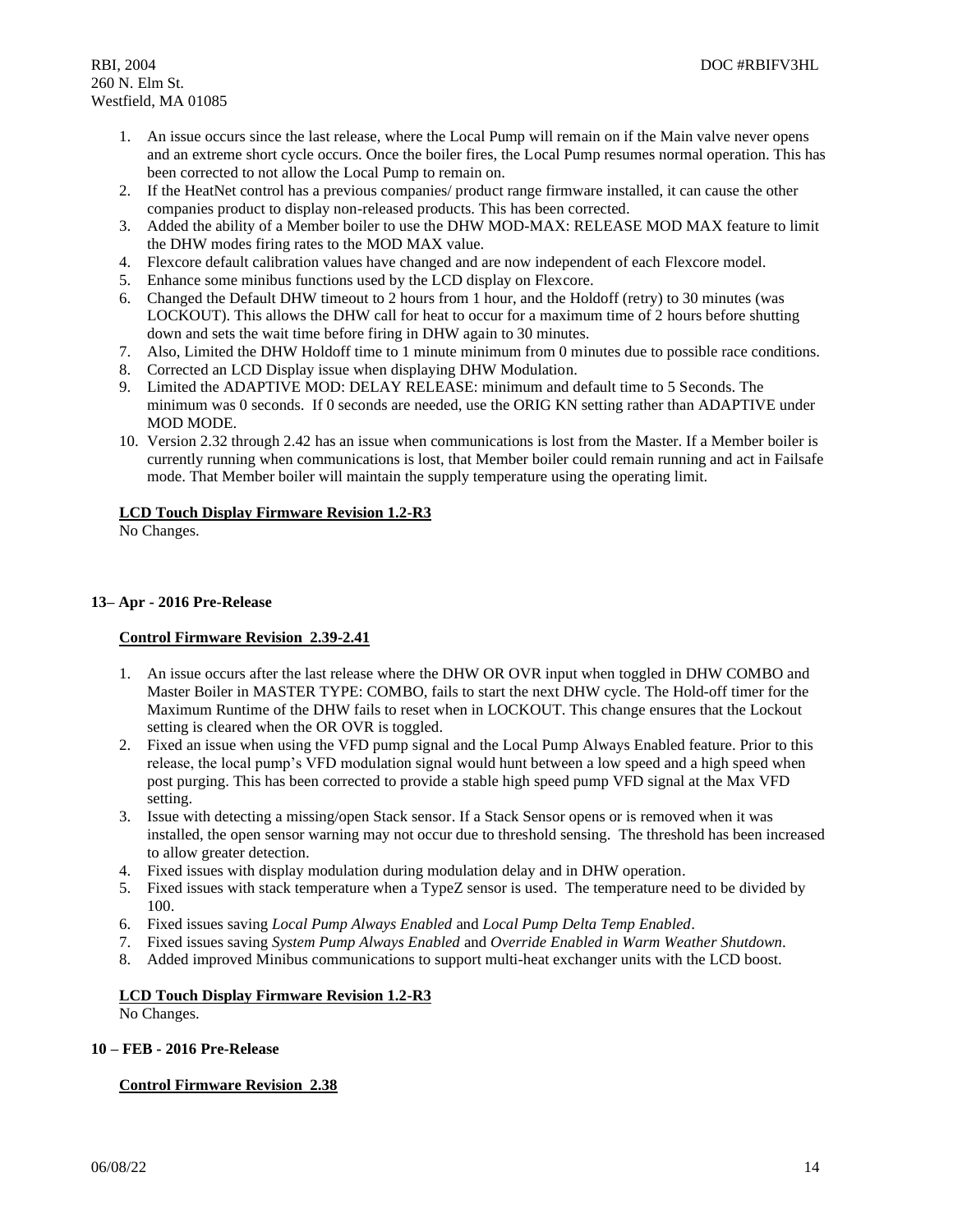- 1. The password now dis-allows changing the setpoint in the main menu run screen (4-line display).
- 2. Add VFD pump output voltage change to post purge at 80% (8 VDC).

### **LCD Touch Display Firmware Revision 1.2-R3**

No Changes.

### **19 – Jan - 2016 Release**

## **Control Firmware Revision 2.35 - 2.36**

No Changes.

### **LCD Touch Display Firmware Revision 1.2-R3**

- 1. Added improved support for the LCD Boost interface card when loading control firmware to prevent unexpected resets.
- 2. Improved the method used for network restarts to help resolve issues when a network cable is not connected.
- 3. Fixed issues with editing temperature settings in Celsius.
- 4. Fixed an issue that occurred when the Display Units (English, Metric) was changed. The change inadvertently reset the following settings: Analog (4-20ma, 0-10V) Channel Priority, Firing Mode, Damper Type, Damper Enable, and Alarm Input/Silence.
- 5. Fixed an issue that occurred when setting the Heat Exchanger Delta Temperature. The upper limit was incorrectly calculated which limited the ability to increase the value to the correct maximum.
- 6. Modified boiler buttons so that the modulation percent is only displayed when it is non-zero.
- 7. Extended Post Purge and Maximum Runtime are now available in Heat Exchanger Settings on FIII firmware  $2.37 +$ .

### **8-Jan-2016 Release**

## **Control Firmware Revision 2.35 - 2.36**

- 1. Support for the LCD Boost interface card to allow automatic reset of the LCD after 1 minute if the LCD display has locked up or stopped transmitting data to the HeatNet control. V2.35
- 2. Increased the wait time for the LCD Boost Interface to 2 minutes (loss of communications) to ensure a reset does not occur when flashing updates. V2.36

## **18– Dec -2015 Release**

## **LCD Touch Display Firmware Revision 1.2-R2**

1. Added support for DHW Max Runtime and DHW Holdoff Time.

### **17– Dec -2015 Release**

- 1. Added a timeout setting for the Domestic Hot Water modes. This timeout value can be set in SETUP: DOMESTIC HOT WATER: MAX RUNTIME: The DHW heating can be set to timeout up to (2) hours. The default time is (1) hour of continuous DHW heating. Once this time has been exceeded, a second timer is activated, called the HOLDOFF timer. It is located at SETUP: DOMESTIC HOT WATER: HOLDOFF. It can be used to hold off a call for the next DHW cycle, or Lockout after the Max Runtime has been exceeded. The HOLDOFF timer also has a maximum time of (2) hours and a default of LOCKOUT.
- 2. Added support for FlexCore Models.

## **LCD Touch Display Firmware Revision 1.2-R1**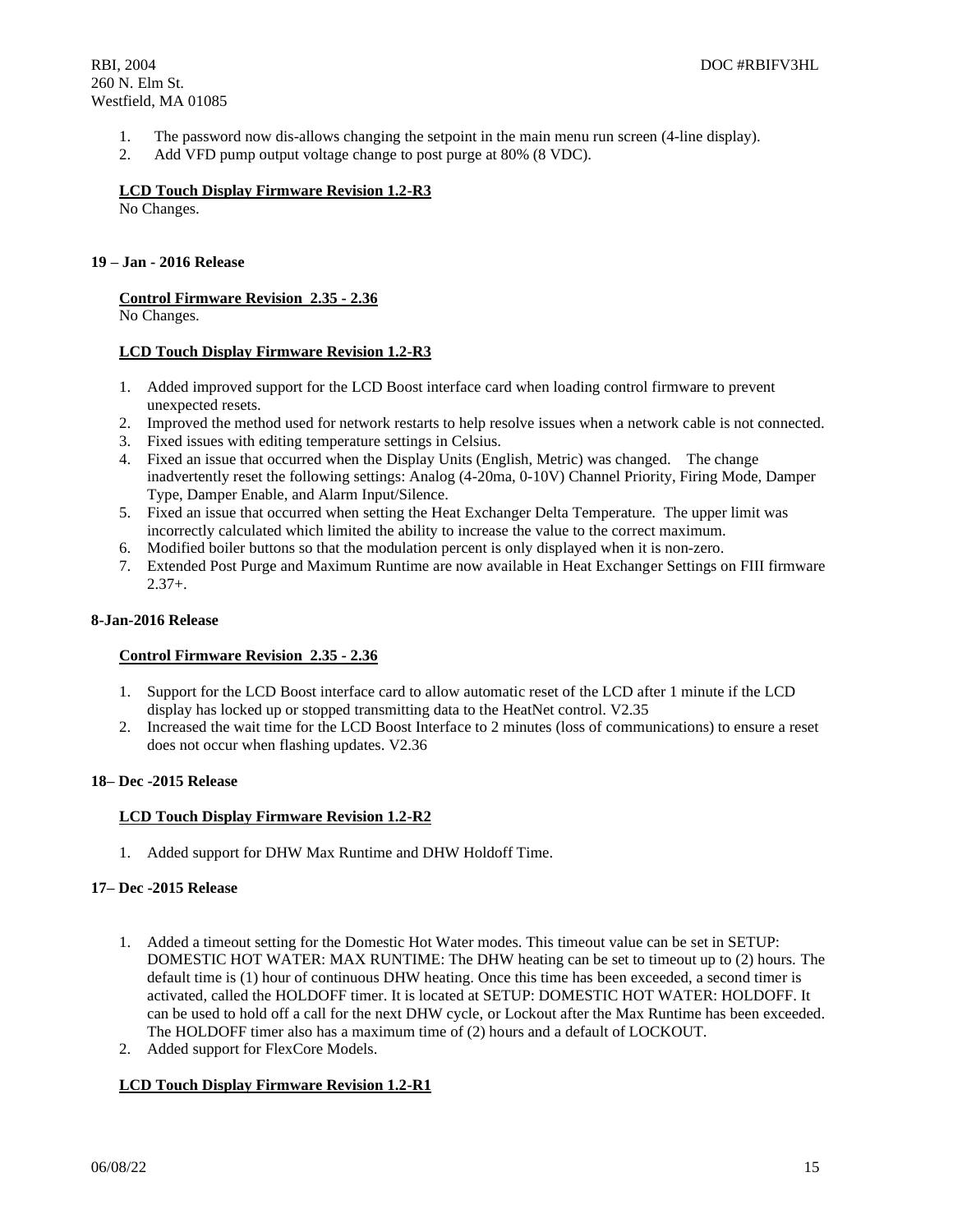- 1. Added support for saving the log file to a comma separated values (CSV) file on a USB drive.
- 2. Added support for units with multiple Heat Exchangers. The display input can be switched (multiplexed) between each control.
- 3. Fixed several minor issues that sometimes occur when the control firmware has a product selected which the display firmware does not yet support.
- 4. Fixed an issue with the document viewer which caused the cursor to not be restored when a long operation was cancelled.
- 5. Added "Sync" mode to Baseload Start Mode and Baseload Stop Mode on firmware versions greater than 2.31.
- 6. Added support for dynamic Max Water Setpoint, Max DHW Setpoint, and Max. System Operating Limit.
- 7. Added support for changing Network Settings (IPv4 Address, Subnet Mask, etc.)
- 8. Added support for new products: RBI Flex Core 2000 9000, FIII MB/MW 8000.
- 9. Improved the modulation value displayed on the status line. If the boiler is "running", but the modulation is  $\leq$  1, "Running" is displayed instead of "Running 0%". This typically occurs during the boilers main valve proving time.

## **7 – Oct -2015 Release**

## **Control Firmware Revision 2.22 - 2.32**

- 1. Improved filtering of temperature sensors to stabilize jumping temperatures with long sensor wire runs.
- 2. Added the detection of the tach signal when using the Ametek blower or the VFD. If an incorrect setup is detected, as when a VFD is selected vs an Ametek blower or the other way around. "BLOWER, RPM FAULT" will now be displayed if a Tach signal is present or not, and is dependent on the configuration. The tach signal now has to be present for the boiler to fire when an Ametek drive is used, or not present when a VFD is used. This is a lockout condition.
- 3. Added new FlexCore product entries.

## **LCD Touch Display Firmware Revision 1.1-R5**

- 1. Added display watchdog support for the newest and future OS releases.
- 2. Updated all logo and splash screen images to the new HeatNet logo.

## **LCD Touch Display Firmware Revision 1.1-R4**

- 1. Added support for Heat Exchanger Max. Runtime setting, log entries, and status.
- 2. Enabled watchdog timer on the display.
- 3. Fixed an issue that prevented Load Factory Calibration from working properly.

### **3 – June -2015 Release**

### **Control Firmware Revision 2.19 - 2.20**

No Changes.

## **LCD Touch Display Firmware Revision 1.1-R4**

- 1. Fixed a bug that prevented the "Load Factory Calibration" menu selection from working properly.
- 2. Fixed a bug that prevented the "Factory Reset" menu selection from working properly.
- 3. Enabled watchdog reset to help prevent rare system lockups on installations with severe electrical noise.
- 4. Removed the automatic detection of the stack sensor for non PVC models.

## **30-Mar-2015 Release**

## **Control Firmware Revision 2.19 - 2.20**

No Changes.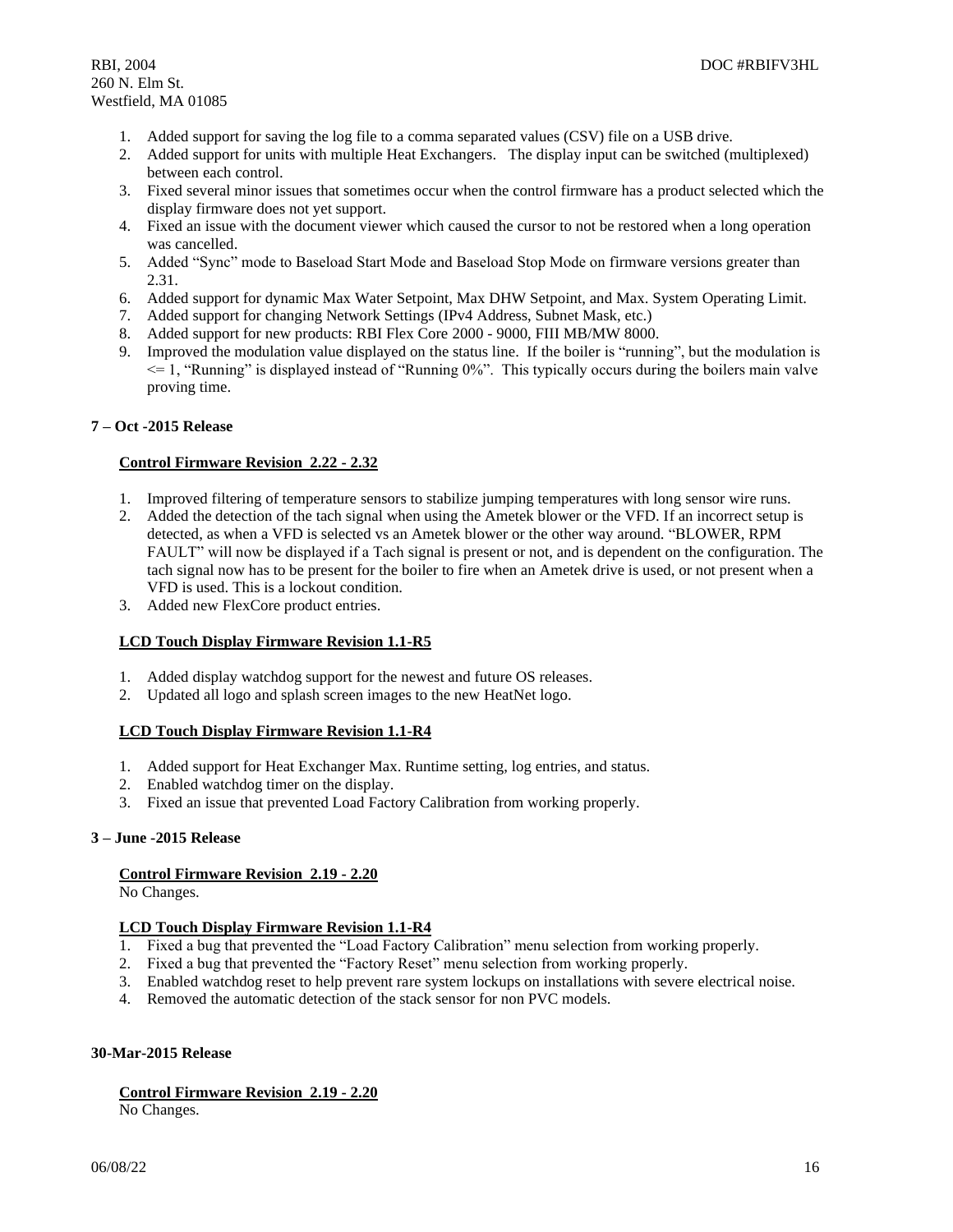## **LCD Touch Display Firmware Revision 1.1-R3**

- 1. Fixed an issue with changing DHW Master Type (Distributed Control) on DHW member boilers.
- 2. Added better descriptions (include input location i.e. J12B) for Interlock status line messages.

### **27-Mar-2015 Release**

### **Control Firmware Revision 2.19 - 2.20**

- 1. This revision supports the V1.6 HeatNet control. The Hardware revision 1.6 is different from prior versions in that it has greater protection from static and high voltage discharge. The G terminal is also protected from 24vac on the communication line. It can be identified by a green power LED near the 24VAC connector J14 and component VAR1.
- 2. Removed the running restriction when calling a Base Load boiler from a Member boiler. The Member boiler does not need to be firing in order to call a Base Load boiler. **Provisions on the Base Load boiler should be checked to allow a system pump to run and any dampers to open.**

Failsafe using the Base Load boiler from the Member is automatic. Whenever the Member fails, the Base Load boiler will be enabled as long as the Member can do so.

The Master boiler still requires a heat demand input in order to control a Base Load boiler connected to it. Though, the Master boiler does not need to be running. This is to ensure that the system pump and damper will be enabled for the system. The System pump and Damper control are the main reasons to connect the Base Load boiler to the Master.

Failsafe on the Master boiler will occur if there is a Heat Demand input present, there are no available boilers to fire, and the Master has failed.

3. Added Float switch detection. The float switch input is located in the interlock string J11B connector marked USER.

## **LCD Touch Display Firmware Revision 1.1-R2**

No Changes

### **24-Feb-2015 Release**

## **Control Firmware Revision 2.18**

No Changes.

### **LCD Touch Display Firmware Revision 1.1-R2**

- 1. Fixed an issue with saving files to the USB Drive. If the drive was removed to quickly, the file would be lost.
- 2. Made communications between the Display and the HeatNet Control more robust.

### **19-Feb-2015 Release**

## **Control Firmware Revision 2.18**

1. Fixed an issue with the boiler modulation values available on a BMS (Modbus, BACnet, LonWorks). The modulation value was not returning to zero when the boiler stopped running.

## **LCD Touch Display Firmware Revision 1.1-R1**

No Changes.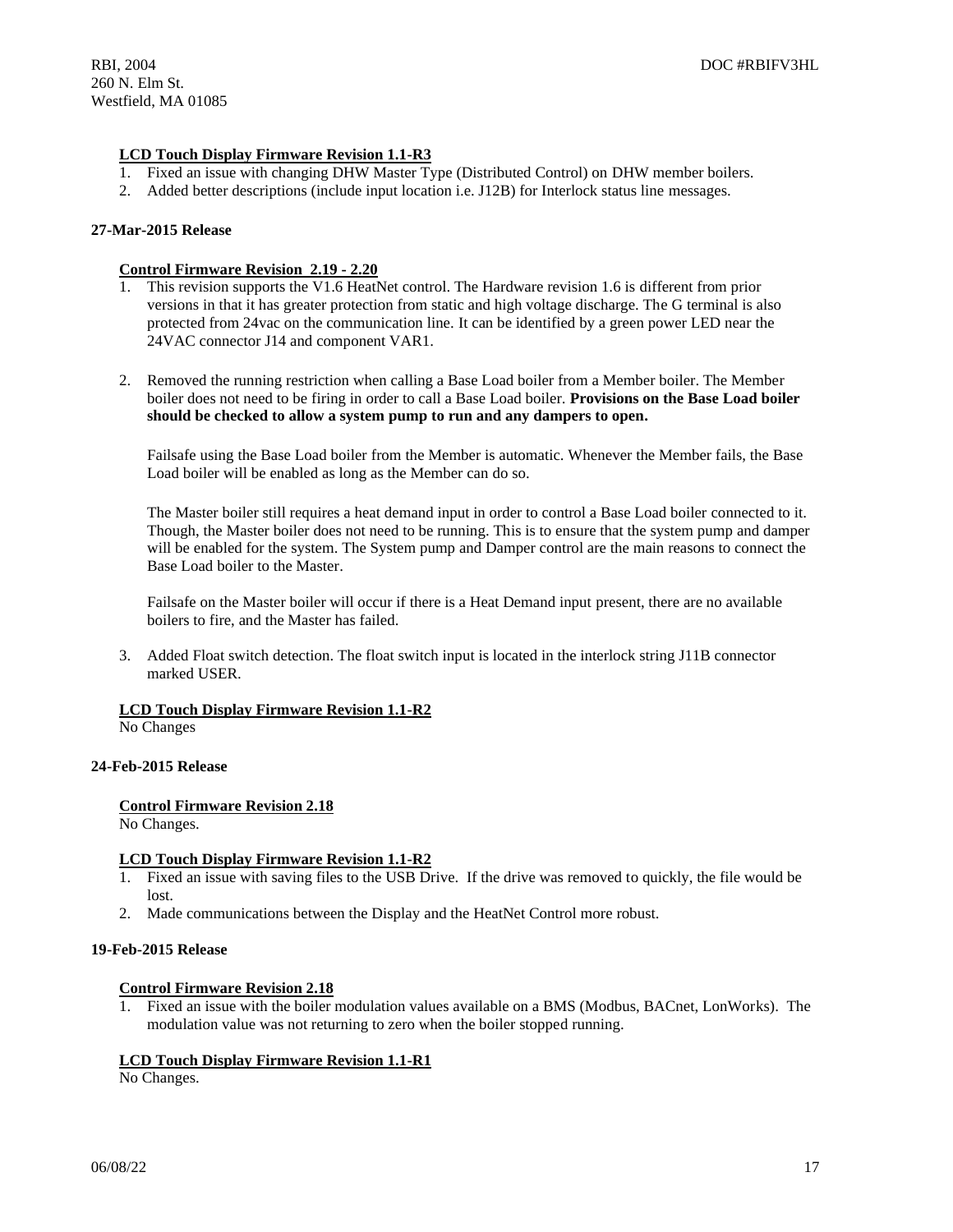## **6-Feb-2015 Release**

### **Control Firmware Revision 2.17**

1. Fixed an issue with the operating setpoint displayed on the member boiler. The member was not correctly displaying the master (system) setpoint when being controlled by the master.

### **LCD Touch Display Firmware Revision 1.1-R1**

No Changes.

### **9-Jan-2015 Release**

#### **Control Firmware Revision 2.15 - 2.16**

- 1. A condition exists when controlling Variable Speed Local Pumps with the Delta T protection algorithm active. The output on J4.1 & .4 are mapped to the called for firing rate even though the real firing rate is less when the Delta T algorithm is active. This change maps the variable speed pump signal to the real firing rate.
- 2. Added the Russian build.
- 3. Fixed an issue with the "SETUP: PUMP OPTIONS: LOCAL PUMP: ALWAYS ENABLED" set to ON. When this feature is used on the Master boiler the boiler may not start after completing a cycle. This has been corrected with this release.

### **LCD Touch Display Firmware Revision 1.1-R1**

No Changes.

### **16-Dec-2014 Release**

### **Control Firmware Revision 2.13**

- 1. The control no longer locks out when a DHW sensor fault occurs. If the DHW sensor temporarily faults the DHW Heating status is restored. Also, if the boiler is operating in Combo mode and the DHW sensor faults, space heating is still available.
- 2. Changed the default setting of the DHW SHARING option. Prior to this change, its default setting was set to OFF. The OFF setting would not allow DHW heating to occur as long as the boiler was running in space heating mode. Once it finished space heating, DHW heating would start. The default setting is now set to CYCLE which is a DHW priority mode. If the boiler is running in space heating a DHW call for heat will result in the boiler cycling off and then restarting in DHW heating mode.

### **LCD Touch Display Firmware Revision 1.1-R1**

No Changes.

#### **10-Dec-2014 Release**

### **Control Firmware Revision 2.13**

1. Firmware support for the Color LCD display to allow saving and restoring setup files to a flash drive. Setups can now be done remotely, placed on a flash drive, and then uploaded to the control. This also requires that LCD Touch Display Firmware Revision 1.1-R1 be installed.

The Save/Restore menu buttons are located on menu page 3.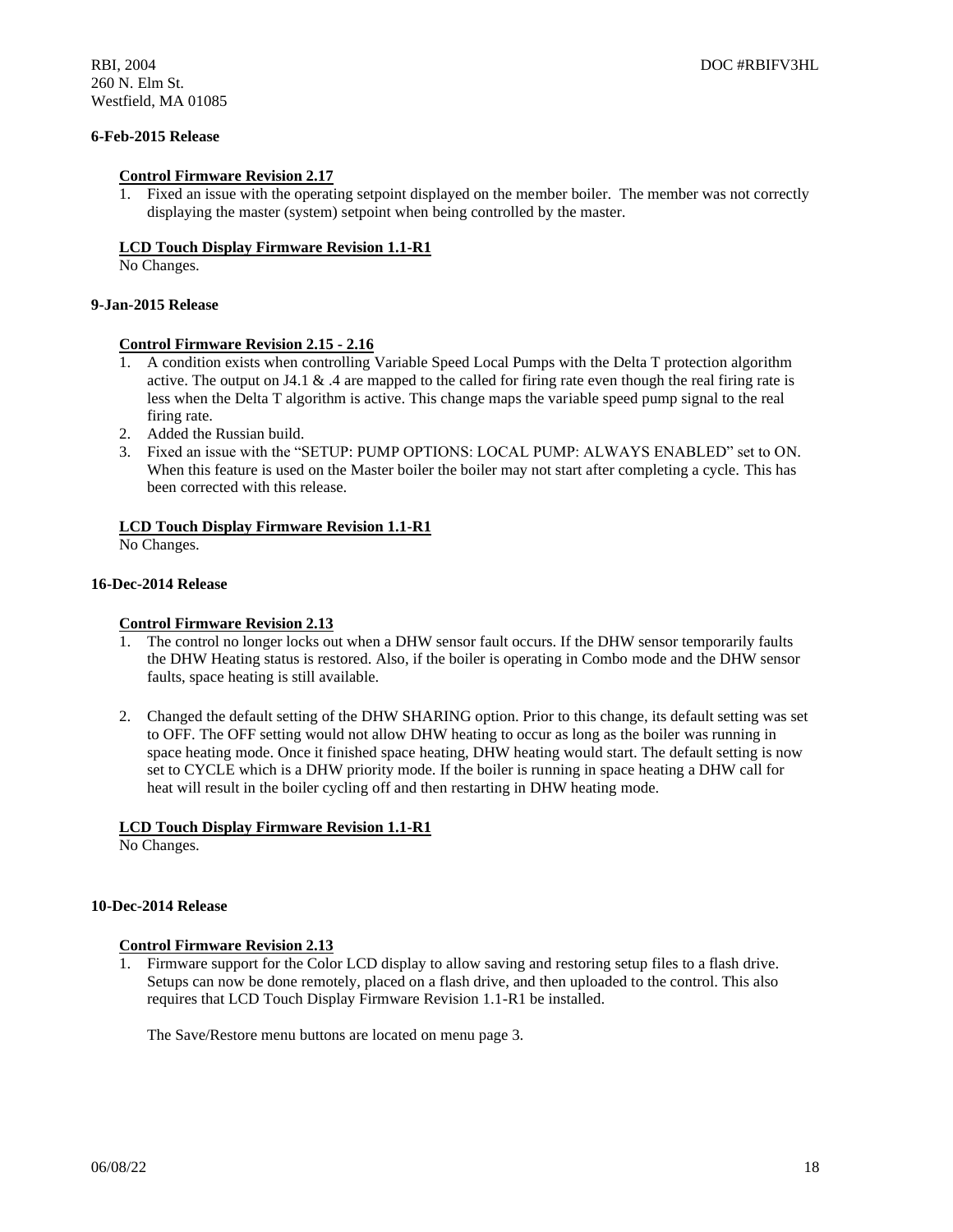| <b>Load Factory Calibration</b> | <b>Display Information</b> | Load Display Firmware        |
|---------------------------------|----------------------------|------------------------------|
| <b>Factory Reset</b>            | <b>Control Information</b> | <b>Load Control Firmware</b> |
| ▇<br><b>IOM Manual</b>          | <b>HeatNet Manual</b><br>B | <b>All Documents</b><br>Œ    |
| <b>Save Settings</b>            | <b>Restore Settings</b>    |                              |
|                                 | Menu Page 3 of 3           |                              |
|                                 |                            | <b>Back</b>                  |

## **3-Dec-2014 Release**

## **Control Firmware Revision 2.12**

- 1. Fixed a display issue with the last firmware release. When in calibrate the MAX VFD value was not displayed.
- 2. Fixed a race condition on a Member when running in DHW LOCAL with a DHW sensor. The SHARNG option is also set to OFF or CYCLE. "NO CYCLE" does not cause this condition.
	- 1. The Master calls a Member boiler for space heating.
	- 2. That boiler begins its pre-purge to run in a space heating mode.
	- 3. **During this pre-purge**, the DHW temperature falls and initiates a DHW cycle and aborts the Master's call for space heating (the issue is with a small window during pre-purge).
	- 4. The Member finishes its DHW cycle and then **does not initiate the next DHW cycle**.

### **LCD Touch Display Firmware Revision 1.1-R1**

1. Initial Release with RBI Fire Tube support.

### **Revision 2.11 14-Nov-2014 Release**

1. Adjust CK 1500 default settings to match HeatNet IOM.

### **Revision 2.10 10-Nov-2014 Release**

- 1. Fixed a flashing message in the STATUS \* screen.
- 2. Fixed a display issue with the DHW modulation % in the DHW graph. The modulation used by the boiler was correct, but the display % added a scaling offset. This offset was removed. Also, on the DHW screen on the Master boiler, the % modulation always is for the system DHW Modulation. If the DHW modulation delay is in effect on the Master or Member, the called for Modulation is displayed.
- 3. Added the Adaptive Mode to the DHW. This mode was not available in the prior release. Now, the DHW will use the ADAPTIVE MOD space heating settings when firing DHW boilers.
- 4. Fixed the DHW Modulation delay to be 60 minutes rather than 4 minutes. This value needs to be set on each boiler. It is not a global value used by the Master.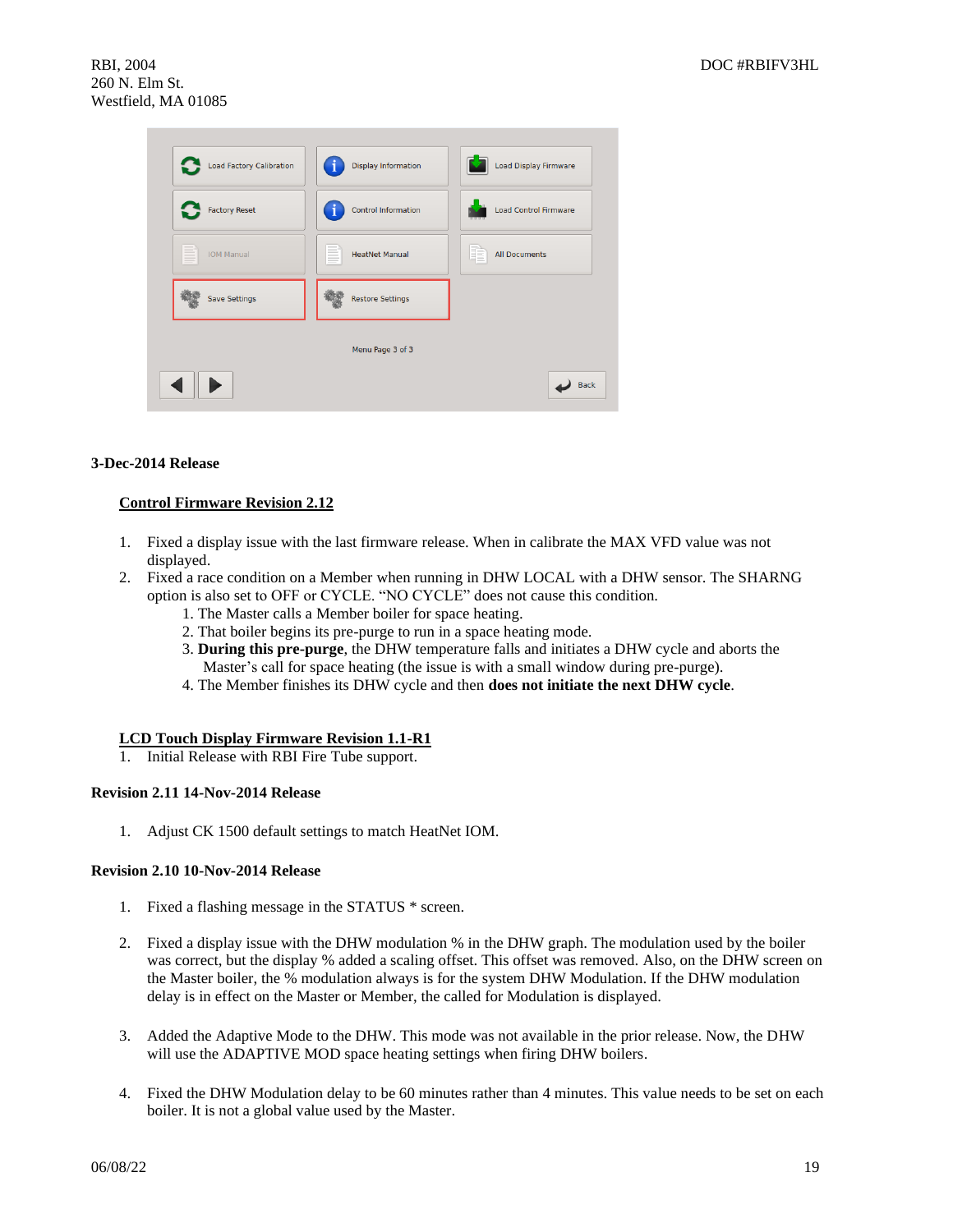- 5. Added the ability to use the Mod Max value as a limit clamp on DHW boilers. If the ADVANCED SETUP: MODULAR BOILER SET: DHW HEATING: MOD MAX \_ LAST FIRE: RELEASE MOD MAX is set to YES, then when all boilers are firing, the clamp is released and all boilers are allowed to fire to 100%. If the RELEASE MOD MAX is set to NO, the clamp will remain in effect regardless if all boilers are firing.
- 6. Added support for the Firetube CK 1500 boiler.

## **Revision 2.02-2.04 14-Oct-2014 Release**

- 1. There exists confusion with the DHW BOILER? MIXED setting and the DISTRIBUTED CTRL: MASTER TYPE: MIXED setting, with the FIRING MODE: MODE: MIXED setting. The setting for DHW and MASTER TYPE will now be named COMBO, for Combination DHW and Space heating. FIRING MODE: MODE:MIXED will remain the same.
- 2. Removed the repeated Fault during retries of the blower. Now, when the blower has failed and a retry is initiated, HEAT:WAIT is displayed. After 3 attempts the AIR SWITCH (BLOWER) will be displayed along with the Alarm relay and Fault condition.
- 3. While in Calibrate, an offset was being applied to the local pump VFD output signal. This offset has been removed to allow setting up the VFD local pump in calibrate.

## **Revision 2.01 1-Aug-2014 Release**

- 1. Add support for a Local flow meter. The  $2<sup>nd</sup>$  tachometer input on J1 is used to determine flow. Consult factory for this addition.
- 2. The Pilot Fan is turned on a few seconds before the Pilot is signaled on by the Honeywell. This is to clean up a lazy pilot that occurs for about 0.3 seconds.
- 3. Low OA Set at Modbus address 40009 fails to save properly when written from Modbus/BacNet/LonWorks. This version corrects this.

### **Revision 2.00 1-July-2014 Release**

- 1. Full working release for the LCD touch panel display.
- 2. Added the ability to save and restore configuration settings. Access is available in the ADVANCED SETUP: LOAD DEFAULTS: CONFIG ?
- 3. Enabled 4-20ma/0-10VDC mode. Mode was not enabled in prior release.
- 4. When running in DHW Method Master TYPE = Mixed, the boilers firing menus now shows a 'D' where a Domestic Hot Water boiler is firing.

## **Revision 1.95 -1.99**

1. Revise Modbus Address map Figure 40 to include flow registers.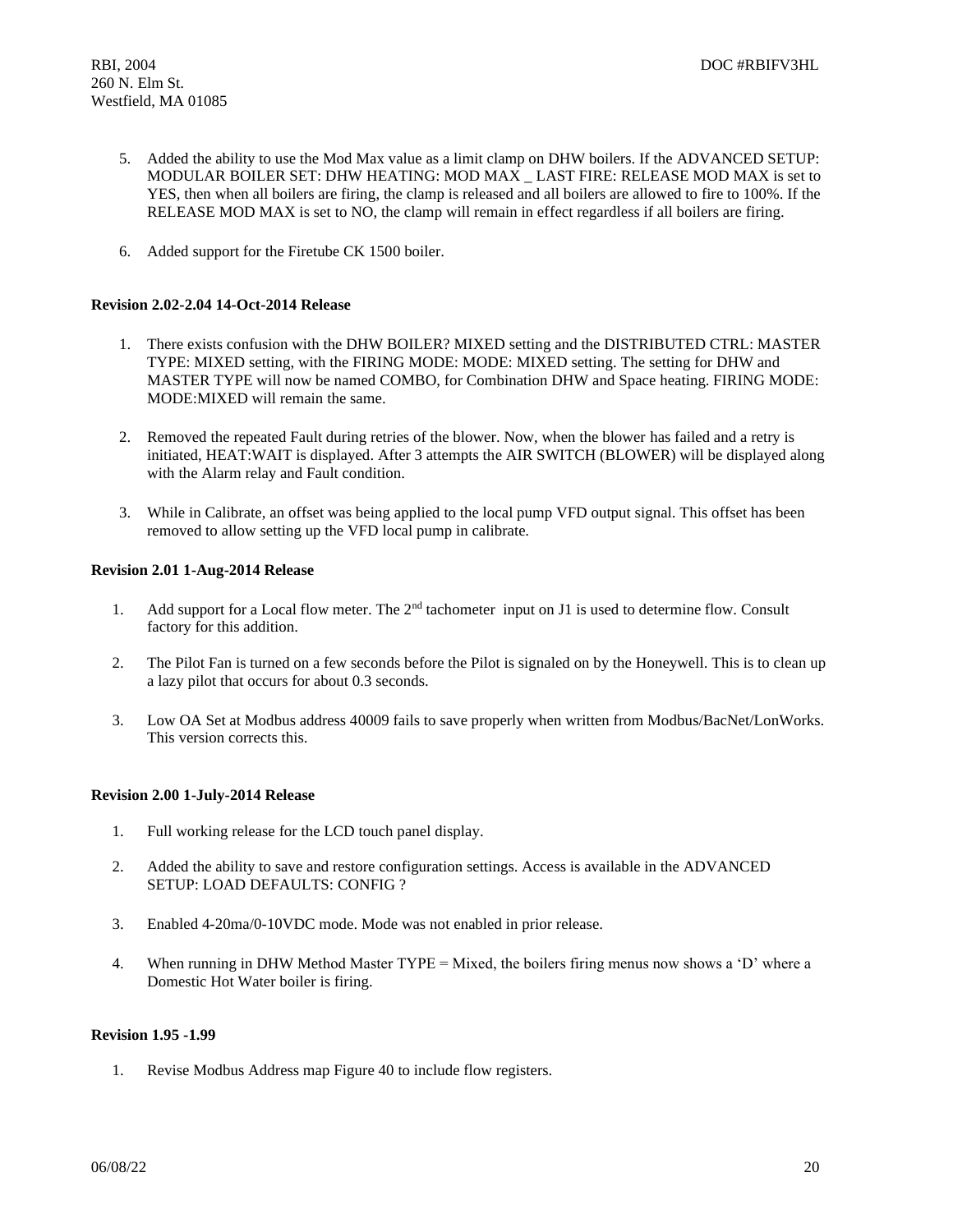| 40019 | <b>BMSGPMRate</b> | 16 bit unsigned | 1.0 | <b>GPM</b> rate to be loaded by BMS for<br>calculating how many boilers can run<br>based on flow.                                   | 0-1500 GPM |
|-------|-------------------|-----------------|-----|-------------------------------------------------------------------------------------------------------------------------------------|------------|
| 40020 | LimitBoilers      | 16 bit unsigned | 1.0 | Write the # of boilers that the BMS allows<br>to fire. If x boilers are available, x becomes<br>less than or equal to LimitBoilers. | $0 - 16$   |

2. Revised DHW manual to implement floating sensor on Method 5 and clarified other Methods.

# **Domestic Hot Water Methods**

Domestic Hot Water control is supported using (6) methods. When using the Domestic Hot Water methods, the wire jumper, JPS1 on each control board providing Domestic Hot Water, must be cut to limit the boiler's maximum output temperature to 200F. Refer to Figure 42 for control input and output locations.

## **Figure 1** Jumper JPS1



**Note: Most of these methods use a separate PID control for the DHW. This means that the Master boiler can be used to individually control its own DHW tank and provide space heating functionality at the same time.**

A **MASTER TYPE** is required when using DHW. Its setting is located under the **DISTRIBUTED CTRL** menu. *Any time its setting is changed, a power cycle is required.* The menu choices are:

**AUTO**: will handle normal heating only applications. It may also be used when individual boilers have tanks connected and are controlled with the **DHW BOILER**? set to **LOCAL**.

**DHW**: is for **DHW** applications without space heating.

**MIXED**: Will allow mixed Space and DHW heating control of boilers by the Master.

MAX for the system. This allows the independent control of boilers by the Master for each of the (2) PIDs.

The OR OVR input now functions in many of the methods as a DHW Heat Demand input (except **DHW** Heating Only method), but still retains the original OR OVR functionality in **AUTO**, if the DHW menus are not used (**DHW BOILER**? **NO**). If the DISABLE TO CHANGE message appears, remember to remove the any call for heat including the OR OVR input.

When the MASTER TYPE is set to **MIXED** the MODULAR BOILER SET menu will contain (2) separate menus for controlling the ADD BOILER DELAY, SHED BOILER DELAY, MODULATE DELAY, and the MOD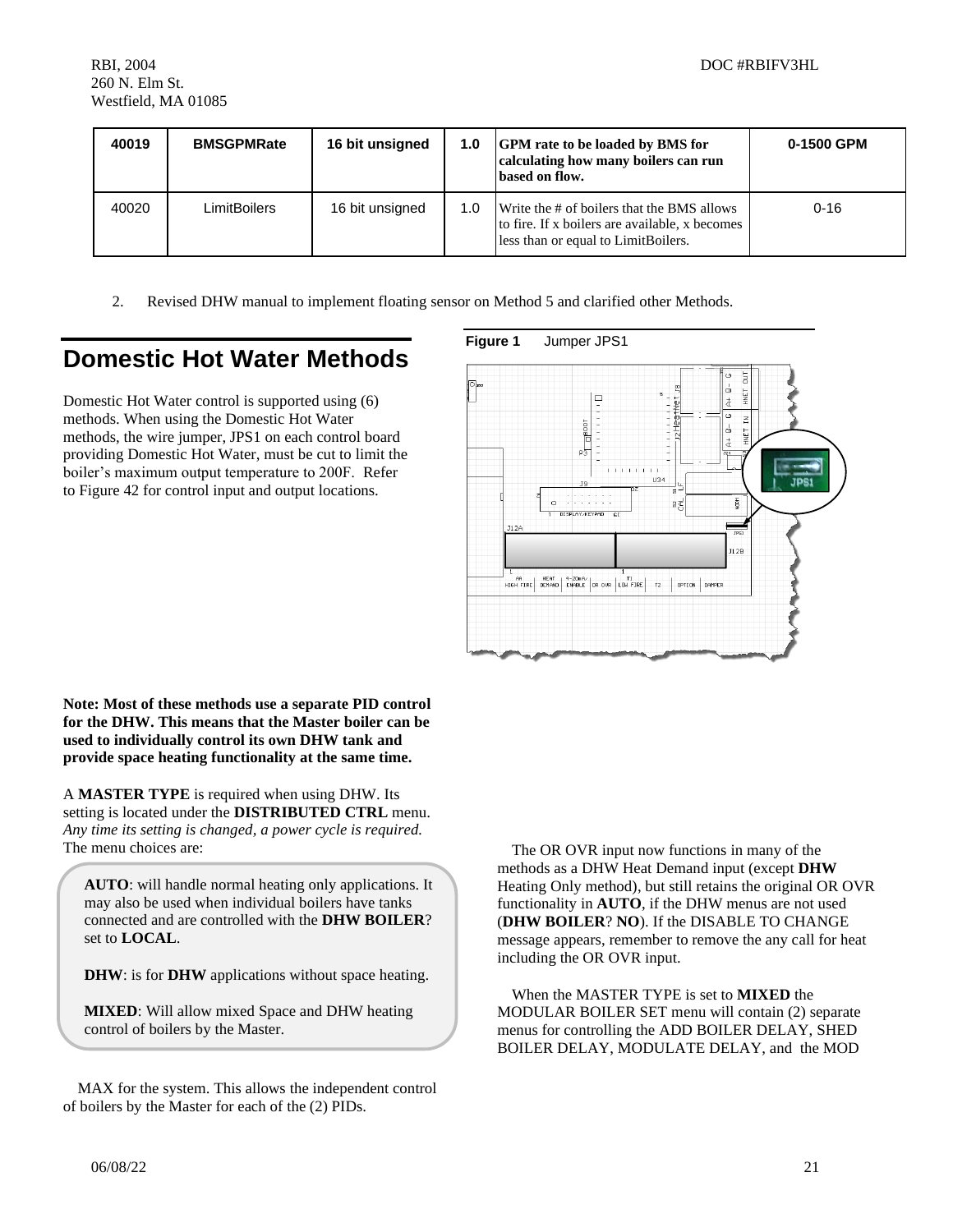## **DHW METHOD 1: DHW Heating ONLY using a DHW MASTER and Member boiler(s) employing H-Net.**

This method requires a 10k thermistor connected to the DHW Sensor input of a DHW MASTER, or a stand-alone boiler, and a DHW tank. This method does not use a HEADER sensor. The DHW temperature is maintained by the space heating PID for backwards compatibility. With this method the OR OVR input does not function as a DHW enable and is not used. The Heat Demand input is used to enable/disable DHW heating operations.

The system pump is enabled on the Master as long as the Heat Demand input is closed. The Master's DHW pump is engaged only when there is a call for DHW heating by the system. This allows for a DHW loop/ buffer and A DHW tank that can be heated using the DHW pump/valve off of this loop/buffer.

Boilers are started as long as the tank's water temperature is below the (DHW SETPOINT – LOWER DHW DIFF). The first boiler is started immediately. The next boiler(s) is started after the ADD BOILER DELAY time expires. Boilers are not added when the temperature is above the (DHW SETPOINT – LOWER DHW DIFF) and below the UPPER DHW DIFF. Once the UPPER DHW DIFF is exceeded, boilers will shut off based on the SHED BOILER DELAY TIME.

Setting up this method is done via the menus in: **SETUP: DOMESTIC HOT WATER.**

1. Connect a 10k thermistor from the DHW tank's sensor well to J10B terminals on the DHW MASTER, or stand-alone boiler. Wire a pump or valve from the DHW pump or the System pump (normally open) relay contact to control flow of the heating water into the tank's coil or system loop.

The System pump will always be enabled as long as the Heat Demand input is closed. The DHW pump will be enabled whenever there is a DHW call for heat.

A DHW call for heat is when the DHW temperature is below the (DHW SETPOINT – LOWER DHW DIFF) or when the DHW temperature is below the (DHW SETPOINT + UPPER DHW DIFF) and boilers are firing. After a DHW call for heat ends:

A. The pump will remain on during a post purge pump cycle until the post purge timer expires.

2. Next, enter the **DOMESTIC HOT WATER** menu on the Master boiler. When prompted for **DHW BOILER?**, enter **NO**. The Master treats this method as a DHW system much like a space heating system.

Member boilers may set the DHW BOILER? to LOCAL and go offline to perform secondary DHW heating, but the Master setting must be set to NO.

Setting the **DHW BOILER?**, to **MIXED** using this method will cause erratic operation and the DHW pump to not be enabled.

- 3. Change the **DHW SETPOINT** to the desired target temperature of the water in the tank. Once the control determines there is a call for DHW, the DHW SETPOINT is loaded and the Master boiler will target the setpoint.
- 4. Now, change the **DHW LOWER DIFF** to the desired temperature (DHW SETPOINT – LOWER DHW DIFF) below which boilers are to be added. This setting corresponds to the minimum water temperature required in the tank. DHW heating will be initiated when the DHW tank's water temperature is below the temperature (DHW SETPOINT – LOWER DHW DIFF).

How long the temperature of the tank stays below the temperature (DHW SETPOINT – LOWER DHW DIFF)) is used to determine when boilers are started along with the ADD BOILER DELAY TIME.

- 5. Next, change the **DHW UPPER DIFF** to the desired temperature (DHW SETPOINT + UPPER DHW DIFF) above which boilers are to be shed. This setting is the maximum tank temperature. Setting the SHED BOILER DELAY TIME correctly will limit the maximum tank temperature to the (DHW SETPOINT + UPPER DHW DIFF). Setting the SHED BOILER DELAY TIME  $= 0$  will shut off all boilers immediately once the (DHW SETPOINT + UPPER DHW DIFF) is exceeded.
- 6. Press the DOWN arrow key again to position the cursor beside the menu item **DHW PRIORITY?**. Setting this value to YES will turn OFF the system pump when the DHW mode is active. Setting this value to NO leaves the system pump on.
- 7. Press the DOWN arrow again and the menu item **POST PURGE** should appear. This is the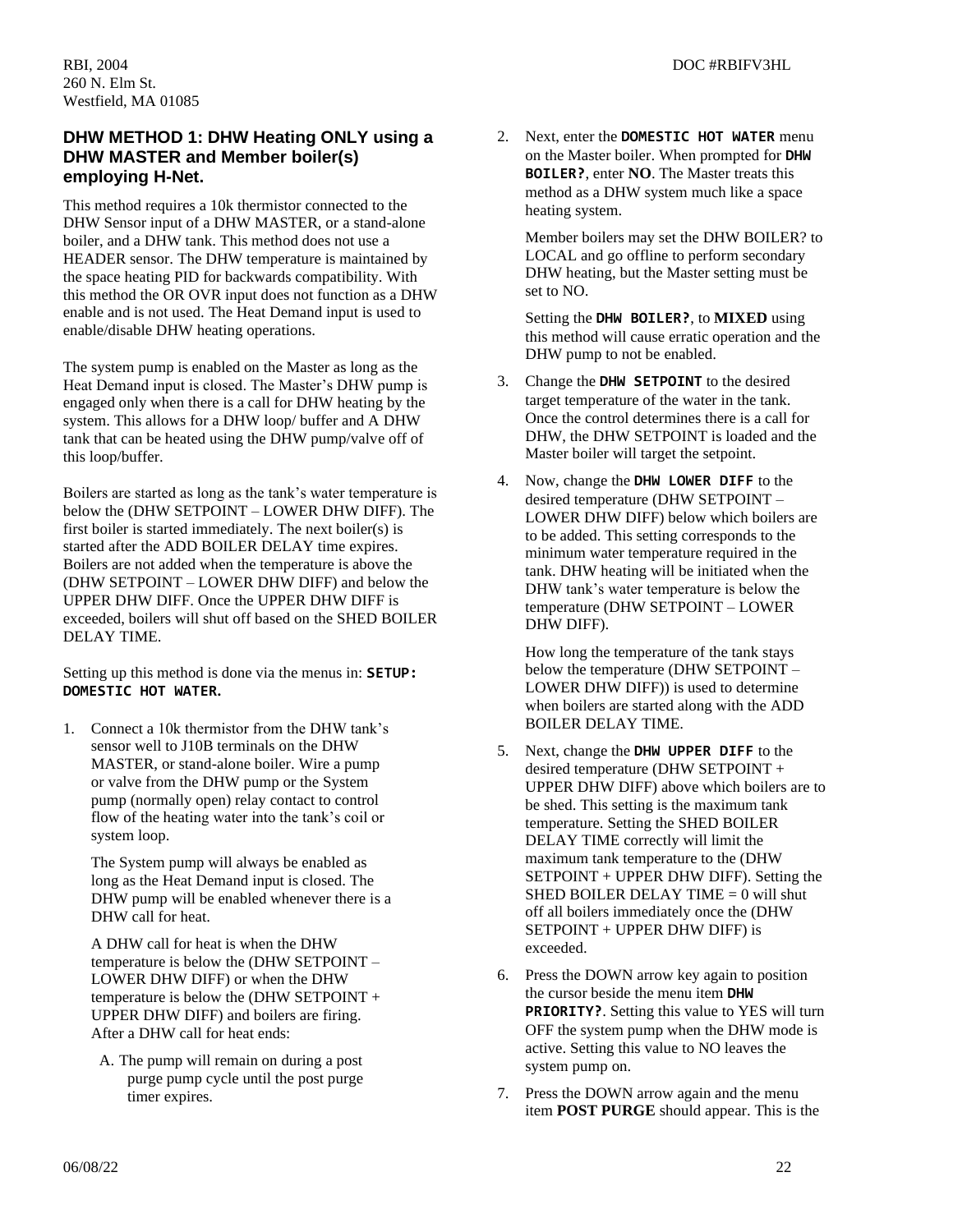time that the DHW pump relay remains energized after the DHW SETPOINT has been satisfied.

- A. The pump will remain on during a post purge pump cycle until the post purge timer expires.
- B. Pump on the Master boiler functions as a global pump.
- 8. Scroll down to **USE SENSOR?** Press the **SELECT** key and select **YES,** then press the **SELECT** key again**.** This will allow the boiler to control the tank or DHW loop temperature using the DHW sensor. The upper and lower differential temperatures will also be loaded.
- 9. Press the DOWN arrow again and the menu item: **SHARING?,** will be displayed.

If this item is set to **OFF,** only boilers that are not firing will be checked for runtimes and fired. Set the **SHARING?** to **OFF.**

10. Press the DOWN arrow again and the menu item **LOCAL PUMP OFF:** will be displayed.

Set this value to **NO.** This will leave the local pump on during a DHW heating cycle (backwards compatibility). Setting this value to YES will always keep the local pump off.

The Master's DHW relay will remain on as long as there are boiler's firing and the DHW temperature is below the (DHW SETPOINT + UPPER DHW DIFF). Once all boilers are off and the DHW temp is equal to or above the (DHW SETPOINT + UPPER DHW DIFF), the DHW pump will begin its post-purge time. If during this post-purge time the DHW temp falls below the (DHW SETPOINT + UPPER DHW DIFF), the DHW pump will remain on.

Setting this value to **YES,** will shut the local pump off during a DHW heating cycle, but will keep the local pump on for the LOCAL DELAY: 10s time before shutting off. This LOCAL DELAY: time can be adjusted in the next menu item by pressing the down arrow again.

11. Press the DOWN arrow again and the menu item **PURGE TO THE:** will be displayed.

Set this value to **TANK.** This will purge the heat from the boiler into the tank or system loop. This will be done using the DHW pump after the DHW heating cycle is complete. Set **PURGE TO THE: TANK.**

If the **PURGE TO THE**: is set to **SPACE**, once the DHW cycle has completed, the Master will shut the DHW pump off within a few seconds. The **SPACE** setting is to be used only for mixed space and DHW heating.

12. Set the **HYB SENSOR = OFF**. This sensor is selectable for Method 5A only.

Now in the,

## **ADVANCED SETUP:DISTRIBUTED CTRL: MASTER TYPE** select **DHW**.

**NOTE:** JPS1 MUST be cut on all boilers providing DHW.

## **DHW METHOD 2: Combination DHW and Space Heating using a MASTER Boiler and Member boiler(s)**

# **(Master Type: MIXED)**

This Method works much the same as DHW METHOD 1, but also has the ability to provide space heating. The Master boiler will use two PID controls to simultaneously maintain the DHW and space heating setpoints. This method is determined by **ADVANCED SETUP: DISTRIBUTED CTRL: MASTER TYPE: MIXED.**

This method utilizes a 10k thermistor connected to the DHW Sensor input and HEADER sensor input of a MASTER boiler. Setting up the DHW portion of this method is done via the menus in: **SETUP: DOMESTIC HOT WATER.** For information on setting up the space heating portion of this method, Refer to **Heat Demand Control Method 1** located in the CONTROL METHODS section.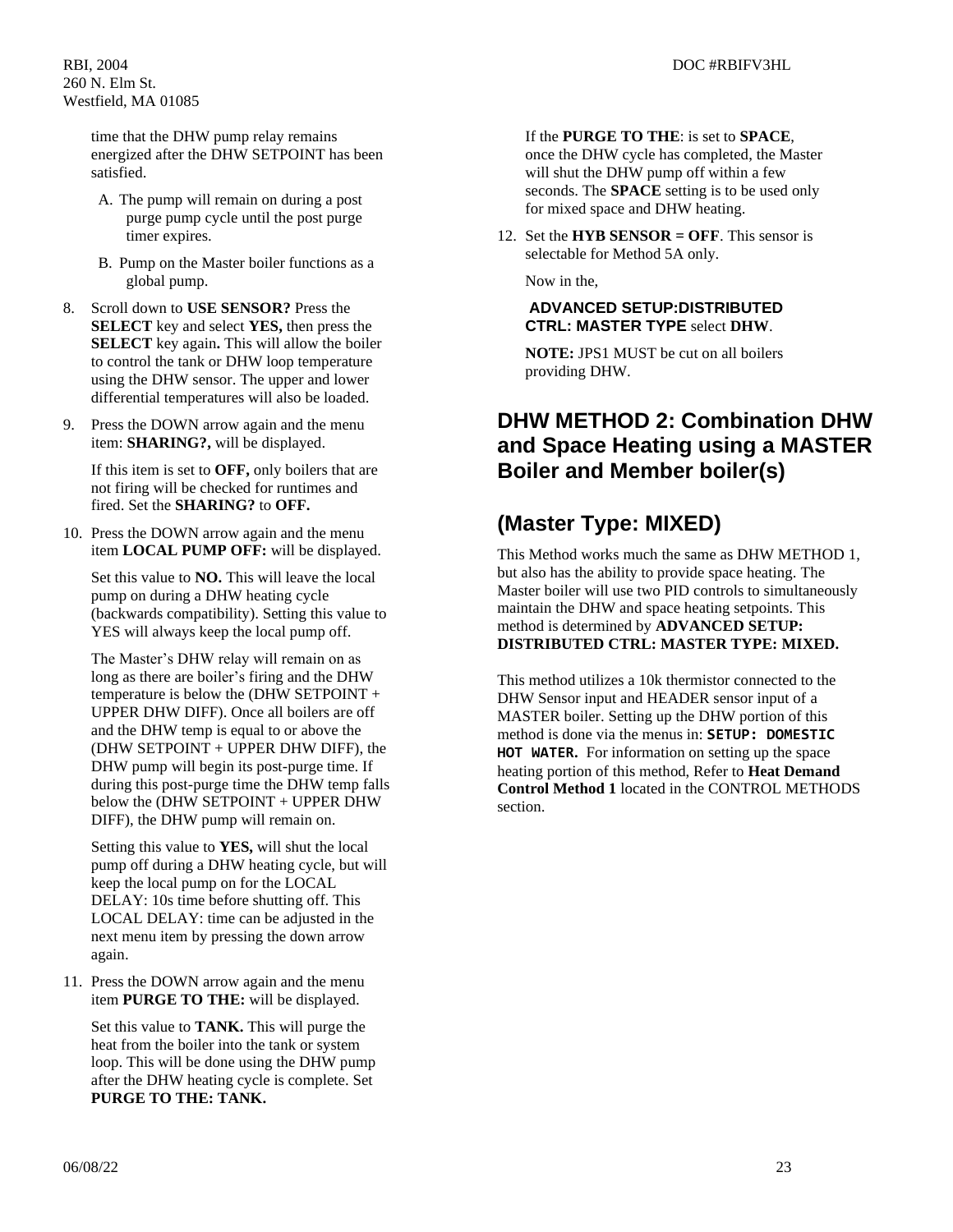

## **Example: Mixed DHW/Space Heating Simplified Drawing**

When this method is used, the OR OVR input functions as an enable/disable. This allows the DHW heating function to be enabled or disabled much in the same way as the Heat Demand input for space heating.

The DHW pump is individually controlled on each boiler that fires in DHW. The Master does not use its pump globally when any DHW boiler is called. The Master only engages its DHW pump if it was called to perform DHW heating.

When using this method, a DHW band is also available by scrolling through the status screens. Press the DOWN arrow key when SYSTEM SET is displayed. The space heating band will be displayed on the left and the DHW Heating band on the right. The bands will operate in a split screen view.

When using MASTER TYPE: **MIXED**, The Master may control DHW and Space Heating needs. If the Master goes down or loses communication with the Member, a Failsafe mode is available to provide temporary heat.

The DHW Failsafe mode is active when a Member boiler's SETUP:AUX FUNTIONS:FAILSAFE MODES:H-NET COMM LOST: is set to **ON**. When this is set to on, normal DHW heating using the OR OVR or DHW sensor is disabled, even though there may be a DHW call on one of these inputs.

 When the Master Boiler's communication is lost, and after 10 minutes of not being restored, the DHW inputs

become active. The boiler now enters a stand-alone mode. The Heat Demand on that boiler becomes active and not only runs to provide failsafe space heating, but DHW heat as well. The STATUS screen will display an '\*' and H-NET LOST. If a thermostat is used, the boiler will run to Method 5A until the thermostat input removes the DHW call. If a DHW temperature sensor is used, the boiler will modulate to maintain tank temperature. The DHW Call always has priority over space heating. A dual 10k sensor is available that can be wired from one tank to two boilers.



## **Example: Failsafe Sensor Simplified Drawing**

The above example uses (2) boilers. The Master controls the Space and Domestic needs. Failsafe control is provided by wiring the Member boiler to the tank sensor (dual sensor is optional) and any other system control needs the Member may require in its backup role. Then one of the local DHW control methods can be used to implement DHW heating.

One advantage to this configuration is that a BMS can control the system through the Master. It can also monitor system status through a central location (Master boiler) by a BMS, or HeatNet Online. This failsafe method can also be used in the **Mixed DHW/Space Heating Simplified Drawing.**

Set up the Master boiler first:

- 1. Connect a 10k thermistor from the DHW tank's sensor well to J10B terminals on the MASTER, and connect a Header Sensor to the SYSTEM HEADER input. Wire any pump or valve from the DHW Pump relay's (normally open) contact to control flow of the heating water into the tank's coil or DHW loop.
- 2. Now, set the **ADVANCED SETUP: DISTRIBUTED CTRL: MASTER TYPE:** to **MIXED**. This setting informs the HeatNet control that (2) PIDS are to be used to control DHW and space heating.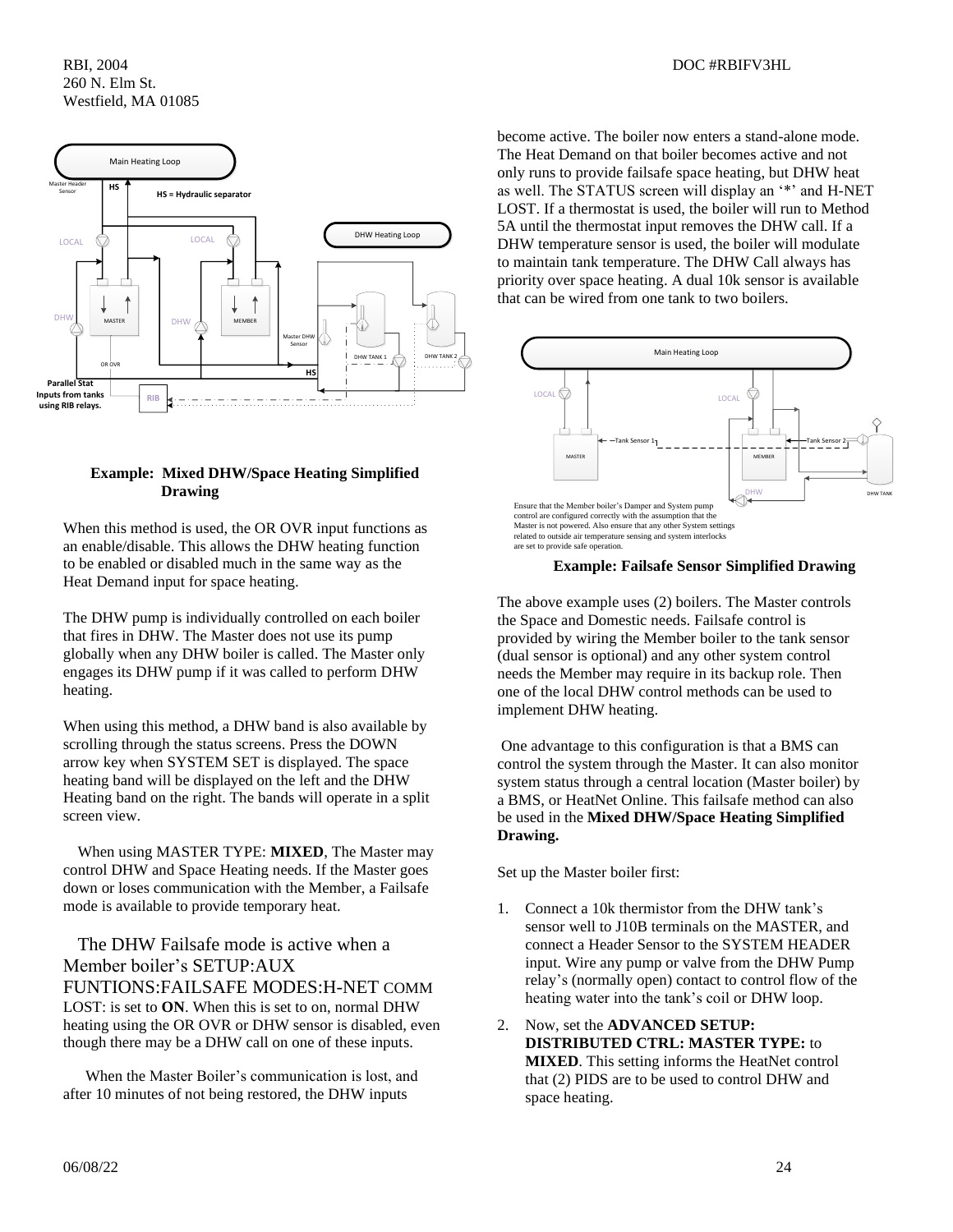- 3. There are two **MODULAR BOILER SETTINGS**, one for space heating and one for DHW heating. These (2) menus appear when the **ADVANCED SETUP: DISTRIBUTED CTRL: MASTER TYPE** is set to **MIXED**. The (2) Modular boiler settings are located in the **ADVANCED SETUP: MODULAR BOILER SET:** menu. Normally, there is only one, but with (2) independent PIDs, the (2) heating setpoints may behave differently due to their loads or for other various reasons. These allow for separate **ADD, SHED, MODULATE DELAY TIME**, and **MOD MAX** settings for DHW and space heating.
- 4. Next, enter the **DOMESTIC HOT WATER** menu. When prompted for **DHW BOILER?**, enter **NO**. We will enter **YES** when we are finished entering all parameters
- 5. Change the **DHW SETPOINT** to the desired target temperature of the water in the tank/ or DHW loop. Once the control determines there is a call for DHW heat, the DHW PID will target this SETPOINT.
- 6. Now, change the **DHW LOWER DIFF** to the desired temperature (DHW SETPOINT – LOWER DHW DIFF) below which boilers are to be added. This setting corresponds to the minimum water temperature required in the tank. DHW heating will be initiated by starting boilers when the DHW tank's water temperature is below the temperature (DHW SETPOINT – LOWER DHW DIFF).
- 7. Next, change the **DHW UPPER DIFF** to the desired temperature (DHW SETPOINT + UPPER DHW DIFF) above which boilers are to be shed. This setting is the maximum tank temperature. Setting the SHED BOILER DELAY TIME correctly will limit the maximum tank temperature to the (DHW SETPOINT + UPPER DHW DIFF). Setting the SHED BOILER DELAY TIME  $= 0$  will shut off all boilers immediately once the (DHW SETPOINT + UPPER DHW DIFF) is exceeded.
- 8. Press the DOWN arrow key again to position the cursor beside the menu item **DHW PRIORITY?**. Setting this value to **YES** will turn OFF the system pump when the DHW mode is active. Setting this value to **NO** leaves the system pump on. This time includes the DHW post purge of the DHW pump/valve.
- 9. Press the DOWN arrow again and the menu item **POST PURGE** should appear. This is the time that the DHW pump relay remains energized after the DHW SETPOINT has been satisfied. Once the tank has exceeded the DHW SETPOINT + UPPER DHW

DIFF temperature and this DHW boiler has shut off (DHW SHED BOILER DELAY TIME), the post purge time will begin.

- 10. Scroll down to **USE SENSOR?** Press the **SELECT** key and select **YES,** then press the **SELECT** key again**.** This will allow the boiler to control the tank or DHW loop temperature using the DHW sensor. The upper and lower differential temperatures will also be loaded when set to YES.
- 11. Press the DOWN arrow, the menu item: **SHARING**: will be displayed. Sharing determines what happens when a DHW boiler is needed and none are available (all running is space heating and DHW heating). It needs to steal a space heating boiler that is running.
	- **OFF** Is first come first serve. If a Boiler is not available because all boilers are firing, the DHW firing algorithm waits until one becomes available, even though at least one is running as a space heating boiler. If a space heating boiler is needed, a DHW running boiler cannot be stolen for space heating. **Space heating has priority when DHW is trying to steal**.
	- **CYCLE** The DHW algorithm can steal a space heating boiler and fire it as a DHW boiler. The space heating boiler **stops** and then restarts as a DHW boiler. **DHW priority.**
	- **NO CYCLE** The DHW algorithm can steal a boiler that is already running as a space heating boiler. Instead of shutting down the space heating boiler, it does a hot swap, engaging the DHW pump and leaving the local pump running or shutting it off. Use this in conjunction with the **LOCAL PUMP OFF:** and the **LOCAL DELAY**: settings. **DHW priority**.
- 12. Press the DOWN arrow, the menu item: **LOCAL PUMP OFF:** is displayed. When a DHW heating cycle begins, what to do with the local pump/valve is determined:
	- **NO** The local pump/valve will remain running during DHW heating.
	- **YES** The local pump will shut off with a delay determined by **LOCAL DELAY: seconds.** This allows the DHW pump/valve to prove before shutting off the local pump.

## **Piping of the system will determine which setting to use.**

13. Press the DOWN arrow, the menu item: **PURGE TO THE:** is displayed. After a DHW cycle completes, the pump/valve can be selected to either purge to the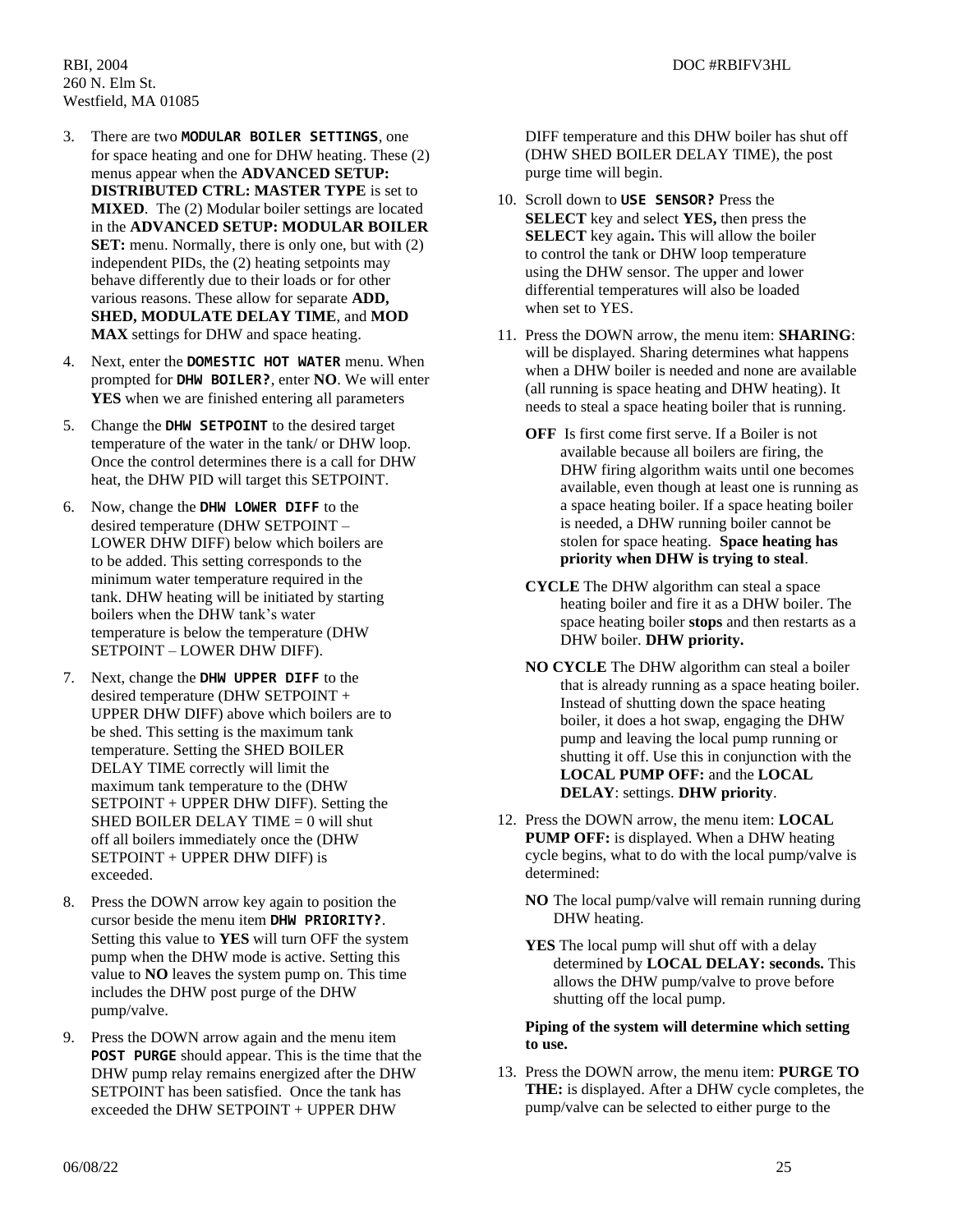**TANK**, or to the **SPACE** for the duration of the post purge time. This selection can use the space to dump the heat from the boiler and not overheat the DHW tank/load.

- 14. Set the **HYB SENSOR = OFF**. This sensor is selectable for Method 5A only.
- 15. Finally, Press the UP arrow until the menu: **DHW BOILER?** is displayed.. If JPS1 has not been cut, a message will appear instructing to do so. Once this is done, the MASTER boiler will control the temperature in the tank using as many boilers as it has available on H-Net along with the space heating needs. The boilers must be piped appropriately for this method to function correctly.

Now set up the Member boiler(s).

- **DHW BOILER?** Set to **MIXED** on MEMBER boilers, only the MASTER boiler.
- **DHW SETPOINT** This does not need to be set on MEMBER boilers, only the MASTER boiler.
- **LOWER DHW DIFF** This does not need to be on MEMBER boilers, only the MASTER boiler.
- **UPPER DHW DIFF** This does not need to be set on MEMBER boilers, only the MASTER boiler.
- **DHW PRIORITY** This does not need to be set on MEMBER boilers, only the MASTER boiler.
- **POST PURGE** This needs to be set on all boilers. All boilers control their respective DHW pump/valve when they are called to perform DHW heating.
- **SHARING** This can be set on any boiler and will how boilers will cycle on/off when they are called to perform DHW Heating.
- **LOCAL PUMP OFF** This can be set on any boiler to determine how the local pump/valve behaves when called to perform DHW heating.
- **PURGE TO THE:** This does not need to be set on MEMBER boilers, only the MASTER boiler.
- **HYB SENSOR: = OFF**. This sensor is selectable for Method 5A only.

**NOTE: JPS1 MUST be cut on all boilers providing DHW. Cutting JPS1 limits to maximum temperatures to 200F.**

## **DHW METHOD 3: DHW Heating using a Header Sensor Input**

This method will control a tank temperature when the tank temperature setpoint needs to be maintained for extended periods with minimal cycling. Multiple boilers can be used via the H-Net, as this method employs the same PID algorithm as for space heating. **ADVANCED SETUP: DISTRIBUTED CTRL: MASTER TYPE: AUTO.**

1. JPS1 must be cut on all boilers providing DHW to ensure the maximum output temperature of all boilers is limited to 200F for DHW operation.

This Method is very similar to the DHW only method, but:

- A. The display will not indicate that it is a DHW heating boiler.
- B. The DHW Heating band will also not be displayed.
- C. The heating band will use the space heating band and not the UPPER and LOWER DHW heating band limits.
- D. DHW settings are not used.
- E. Set the **ADVANCED SETUP: DISTRIBUTED CTRL: MASTER TYPE:** to **AUTO**.
- F. This method is for backwards compatibility.
- 2. Use the **Heat Demand Control Method 1** located in the CONTROL METHODS section on page 22. Instead of placing the Header sensor in the Header pipe, place it in a well, in the tank, or a DHW loop.

The temperature at which boilers are staged **ON,** and then **OFF** is controlled by the **SETUP:BOILERS:HEAT BAND** differential. This can be understood by referring to the INTRODUCTION section on the MASTER in the beginning of this manual.

This differential has the added effect of heating the tank above the tank's setpoint temperature. If the tank setpoint is set to 140F and the heat band is set to 10F, then the tank temperature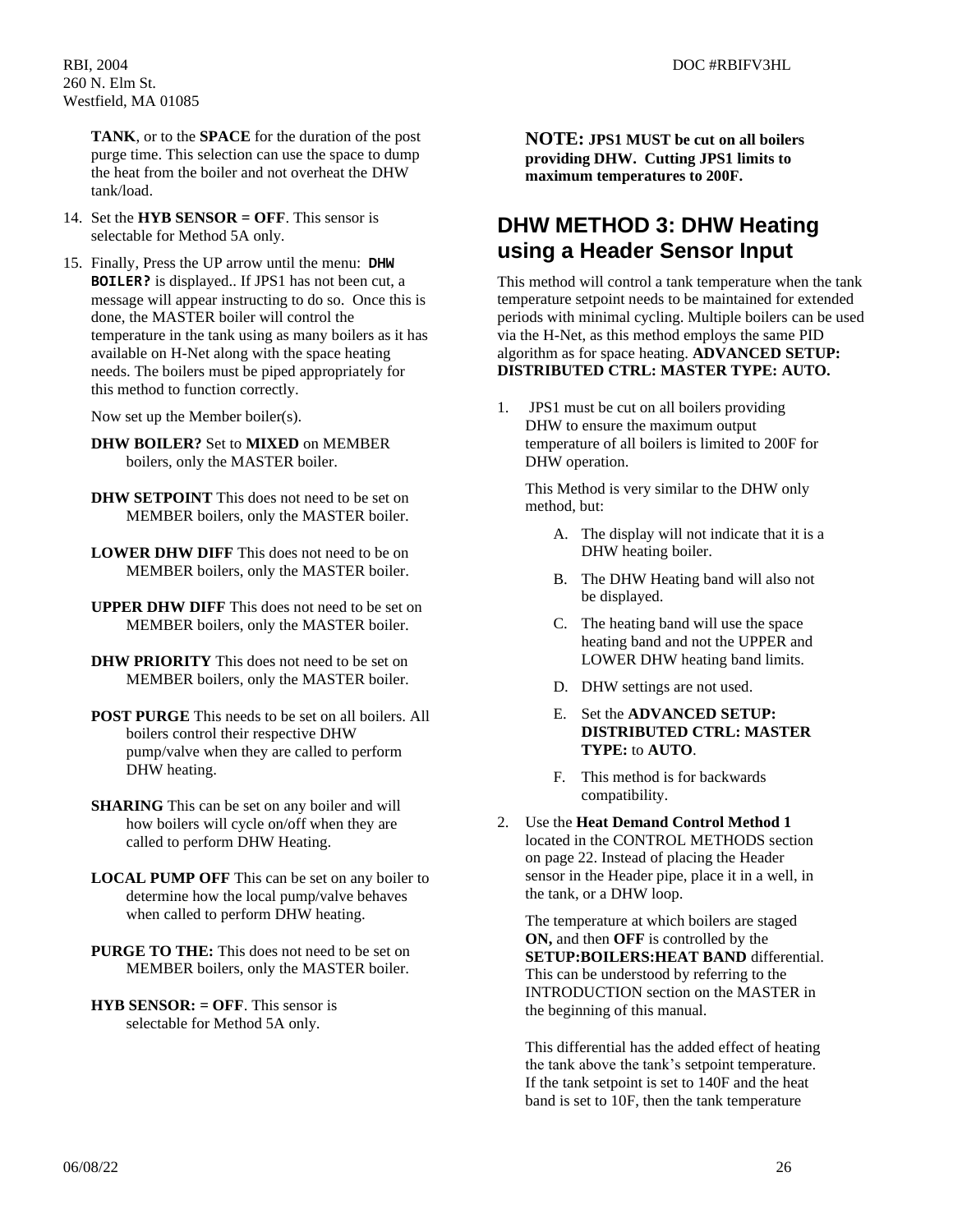will rise to 145F before the first boiler turns off (setpoint  $=140F$  +/- heat band/2). With (2) boilers running, the **SHED BOILER DELAY** time could add to the tank temperature. So, to ensure that all boilers are shut off at the upper point of the heat band, set the **SHED BOILER DELAY time to 0 or other small value**. This will effectively turn off all boilers at the upper heat band point of: (example) 145F.

Now, there is one more thing to consider, the pump's post purge time. Dumping the heat from all boilers (that were running) using a pump post purge cycle will have an effect on the tank's water temperature. Consider this when establishing the local pump's **POST PURGE TIME**.

- 3. Connect the Local Pump relay contact on J13 to enable the DHW pump. Set its post purge time to dump the boiler's heat into the tank when the boiler shuts off. **Be aware that this may heat the tank above the setpoint's upper heat band temperature.**
- 4. Enable the system by placing the LOCAL/REMOTE switch on the Master to the LOCAL position.

## **DHW METHOD 4: Space Heating with DHW Override of Setpoint on Master**

This method is for controlling DHW utilizing a tank thermostat connected to a Master boiler. This method requires a thermostat input to the OR OVR. When the thermostat contact closes across the input **OR OVR (J12A .7 & .8),** the control will sense this closure and override the space heating setpoint with the DHW setpoint. **ADVANCED SETUP: DISTRIBUTED CTRL: MASTER TYPE: AUTO.**

This method is for backwards compatibility.

In this mode, the boiler will fire to the **DHW** setpoint. The settings for space heating will be used except for the addition of controlling the DHW pump/valve.

13. Wire the dry contact from the thermostat on the tank to the input on J12A terminal 7 & 8. Also, at this time wire any pump or valve from the DHW Pump relay (normally open) contact (J13

terminals 9, 10) to control flow of the heating water into the tank's coil.

- 14. Enter the **DOMESTIC HOT WATER MENU**. When prompted for **DHW BOILER?**, enter **NO**.
- 15. **DHW SETPOINT** The setpoint should reflect the temperature desired in the heating loop when a tank is calling for DHW heat.
- 16. **LOWER DHW DIFF** This is not used.
- 17. **UPPER DHW DIFF** This is not used.
- 18. **DHW PRIORITY** Setting this value to **YES** will turn OFF the system pump when the DHW setpoint override mode is active. Setting this value to **NO** leaves the system pump on. This active period includes the post purge of the DHW pump/valve.
- 19. Select the menu item **POST PURGE.** This is the time that the DHW pump relay remains energized after the DHW thermostat has been satisfied. Once the tank has opened it's thermostat, the system/local setpoint will be reloaded and the post purge time will begin.
- 20. Select the menu item: **LOCAL PUMP OFF:** When a DHW heating cycle begins, what to do with the local pump/valve is determined:
	- **NO** The local pump/valve will remain running during DHW heating.
	- **YES** The local pump will shut off with a delay determined by **LOCAL DELAY: seconds.** This allows the DHW pump/valve to prove before shutting off the local pump.

**Piping of the system will determine which setting to use.**

- 21. Select the menu item: **PURGE TO THE.** After a DHW cycle completes, the pump/valve can be selected to either purge to the **TANK**, or to the **SPACE** for the duration of the post purge time. This selection can use the space to dump the heat from the boiler and not overheat the DHW tank/load.
- 22. Set the **HYB SENSOR = OFF**. This sensor is selectable for Method 5A only.

Follow the same steps as used to program DHW Heating using a Header Sensor INPUT. **USE SENSOR?,** select **NO**.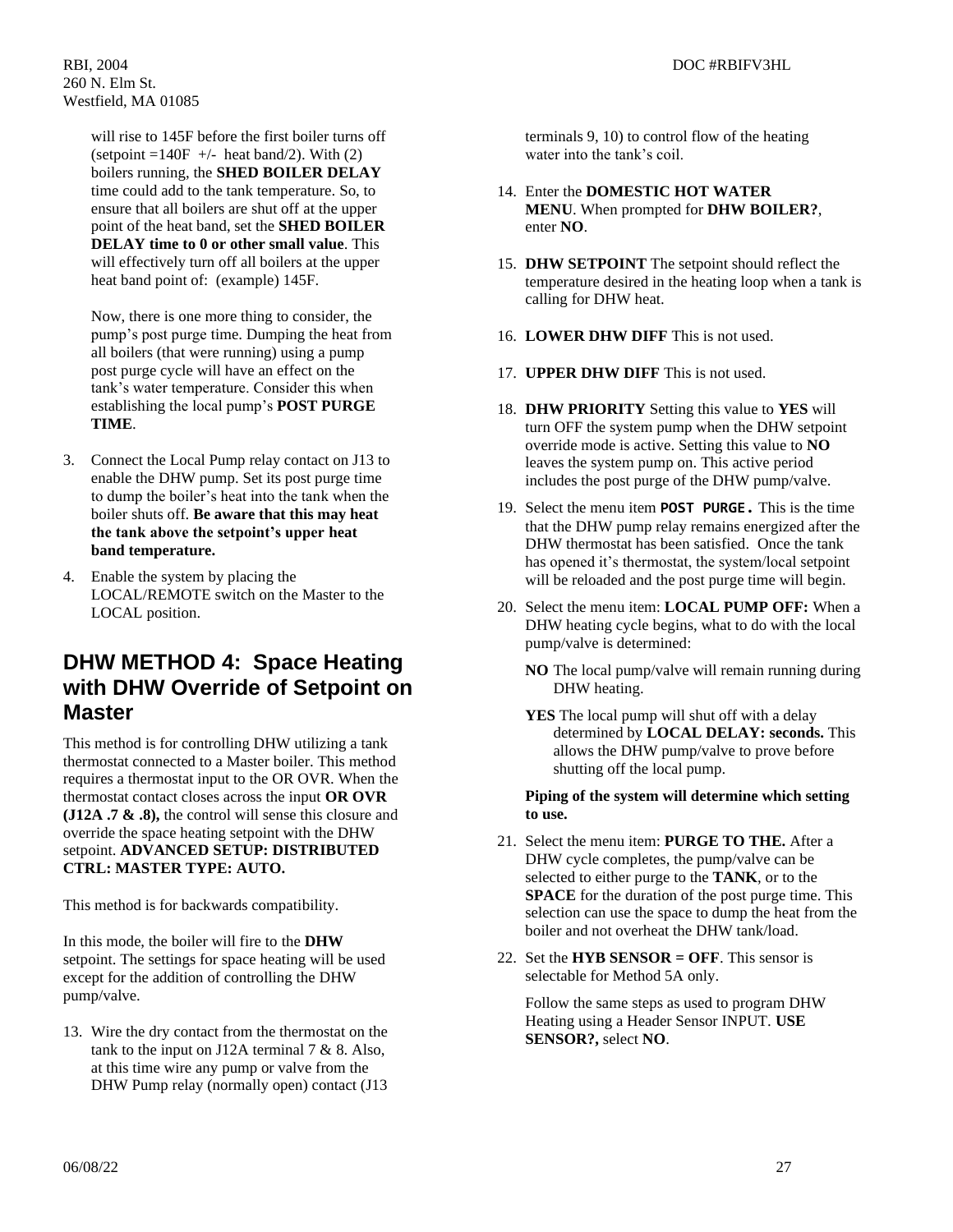## **DHW METHOD 5: DHW of a Local Boiler's Tank.**

## **Method 5A using a 10k Type II tank sensor.**

This method is used to provide combination space heating and DHW heating. The boiler may be stand alone or in a HeatNet configuration. It is meant to fire an individual boiler in a DHW heating priority mode when that boiler's local tank temperature has a call for DHW heat (tank sensor's temperature drops below the DHW Setpoint + Lower Diff). The boiler will stop space heating (if running) and switch to DHW heating. The DHW pump/valve will be engaged and the water temperature in the tank will be maintained by the boiler at the DHW setpoint. Once the tank temperature exceeds the Setpoint + Upper Diff temperature, DHW heating will stop and the pump/valve's post purge will start.



## **LOCAL DHW Simplified Drawing**

When a tank's temperature sensor is connected directly to a boiler and the **DHW BOILER?** is set to **LOCAL.** The boiler will go offline from HeatNet and service the DHW needs of its local tank. If the boiler is running in space heating mode, then the "SHARING?" setting may be used to determine how, or if, to shut down before starting a DHW cycle. When the DHW cycle is complete (includes the post purge time of the DHW pump), the boiler will go back online with HeatNet and become available to fire.

During a DHW cycle the DHW setpoint will be loaded along with the UPPER and LOWER DHW DIFF. Also, the **ADVANCED SETUP: DISTRIBUTED CTRL: MASTER TYPE:** is set to **AUTO.** 

When a 10k Type II sensor is used with this method, the OR OVR input functions as and enable/disable. This allows the DHW heating function to be enabled or disabled much in the same way as the Heat Demand input for space heating.

When using this method, a DHW band is also available by scrolling through the status screens. Press the DOWN arrow key when SYSTEM SET is displayed. The space heating band will be displayed on the left and the DHW Heating band on the right. The bands will operate in a split screen view.

23. Connect a 10k thermistor from the DHW tank's sensor well to J10B terminals on any boiler. Wire a pump or valve from the DHW pump or the System pump (normally open) relay contact to control flow of the heating water into the tank's coil or system loop.

The System pump will always be enabled as long as the Heat Demand input is closed and the **SETUP: DOMESTIC HOT WATER:DHW PRIORITY** is set to **NO.** The DHW pump will be enabled whenever there is a DHW call for heat.

A DHW call for heat is when the DHW temperature is below the (DHW SETPOINT – LOWER DHW DIFF) or when the DHW temperature is below the (DHW SETPOINT + UPPER DHW DIFF) and boilers are firing. After a DHW call for heat ends:

- A. The pump will remain on during a post purge pump cycle until the post purge timer expires.
- 24. Next, enter the **DOMESTIC HOT WATER** menu on the Master boiler. When prompted for **DHW BOILER?**, enter **LOCAL**.
- 25. Change the **DHW SETPOINT** to the desired target temperature of the water in the tank. Once the control determines there is a call for DHW, the DHW SETPOINT is loaded and the boiler will target the setpoint.
- 26. Now, change the **DHW LOWER DIFF** to the desired temperature (DHW SETPOINT – LOWER DHW DIFF) below which boilers are to be added. This setting corresponds to the minimum water temperature required in the tank. DHW heating will be initiated when the DHW tank's water temperature is below the temperature (DHW SETPOINT – LOWER DHW DIFF).

How long the temperature of the tank stays below the temperature (DHW SETPOINT – LOWER DHW DIFF)) is used to determine when boilers are started along with the ADD BOILER DELAY TIME.

27. Next, change the **DHW UPPER DIFF** to the desired temperature (DHW SETPOINT + UPPER DHW DIFF) above which boilers are to be shed. This setting is the maximum tank temperature. Setting the SHED BOILER DELAY TIME correctly will limit the maximum tank temperature to the (DHW SETPOINT + UPPER DHW DIFF). Setting the SHED BOILER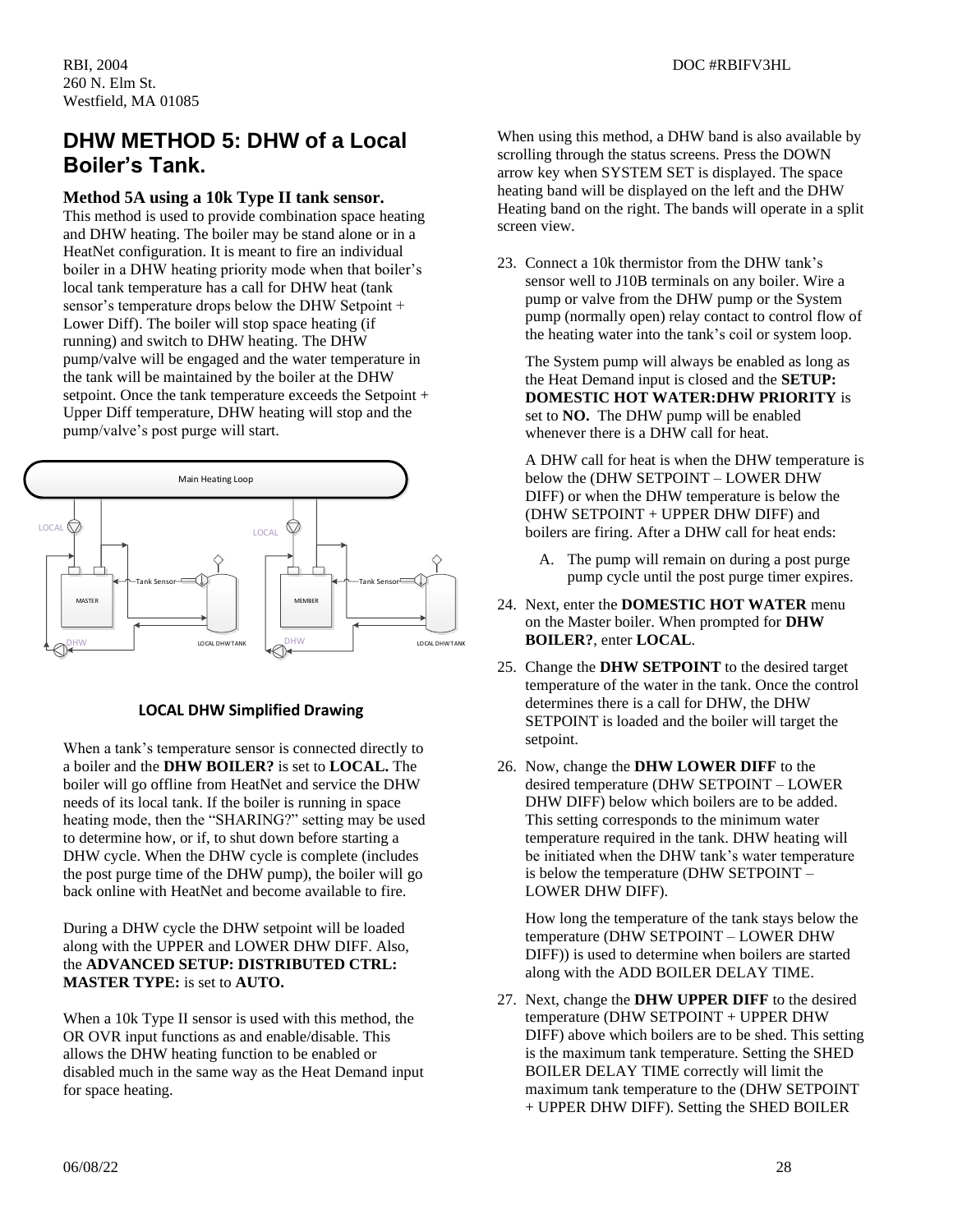DELAY TIME  $= 0$  will shut off all boilers immediately once the (DHW SETPOINT + UPPER DHW DIFF) is exceeded.

- 28. Press the DOWN arrow key again to position the cursor beside the menu item **DHW PRIORITY?**. Setting this value to YES will turn OFF the system pump when the DHW mode is active (when the DHW pump is on). Setting this value to NO leaves the system pump on.
- 29. Press the DOWN arrow again and the menu item **POST PURGE** should appear. This is the time that the DHW pump relay remains energized after the DHW SETPOINT has been satisfied.
	- A. The pump will remain on during a post purge pump cycle until the post purge timer expires.
- 30. Scroll down to **USE SENSOR?** Press the **SELECT** key and select **YES,** then press the **SELECT** key again**.** This will allow the boiler to control the local tank or DHW loop temperature using the DHW sensor. The upper and lower differential temperatures will also be loaded.
- 31. Press the DOWN arrow again and the menu item: **SHARING?,** will be displayed.

Set this item is to **OFF or CYLE** if the boiler is currently running in space heating and needs to be shut down before starting up in DHW**.** 

If **SHARING?** is set to **NO CYCLE** a hot swap will occur. A hot swap is when the boiler is running in space heating mode and does not need to be shut down. The DHW pump will be energized without the boiler stopping. Once the DHW cycle has completed, the boiler will stop and wait to be called again for either space heating or DHW heating. A shutdown always occurs after a DHW cycle completes.

32. Press the DOWN arrow again and the menu item **LOCAL PUMP OFF:** will be displayed.

Set this value to **NO.** This will leave the local pump on during a DHW heating cycle (backwards compatibility). Setting this value to YES will always keep the local pump off.

Setting this value to **YES,** will shut the local pump off during a DHW heating cycle, but will keep the local pump on for the LOCAL DELAY: 10s time before shutting off. This LOCAL DELAY: time can be adjusted in the

next menu item by pressing the down arrow again.

33. Press the DOWN arrow again and the menu item **PURGE TO THE:** will be displayed.

Set this value to **TANK.** This will purge the heat from the boiler into the tank or system loop. This will be done using the DHW pump after the DHW heating cycle is complete. Set **PURGE TO THE: TANK.**

If the **PURGE TO THE**: is set to **SPACE**, once the DHW cycle has completed, the Master will shut the DHW pump off within a few seconds. The **SPACE** setting is to be used only for mixed space and DHW heating.

## **HYB SENSOR = OFF**

## **ADVANCED SETUP:DISTRIBUTED CTRL: MASTER TYPE** select **DHW**.

**NOTE:** JPS1 MUST be cut on all boilers providing DHW.

### **Method 5B using a Thermostat & Sensor.**

Method 5(B) can also be used in a hybrid mode on **Member** boilers with a thermostat connected to the OR OVR input. This will enable DHW heating, and be used instead of having the 10k sensor's temperature detect when DHW heating is needed, but will use a selectable sensor instead to maintain setpoint.



### **Simplified Drawing**

When the OR OVR input sees the thermostat close, the DHW pump/valve will be engaged and remain energized as long as the OR OVR input sees that the thermostat is closed. The DHW setpoint along with the DHW heating band will then be loaded. A steady temperature will now be maintained using the **HYB SENSOR** setting in the DHW menu. This sensor will control the water temperature at the sensor's location,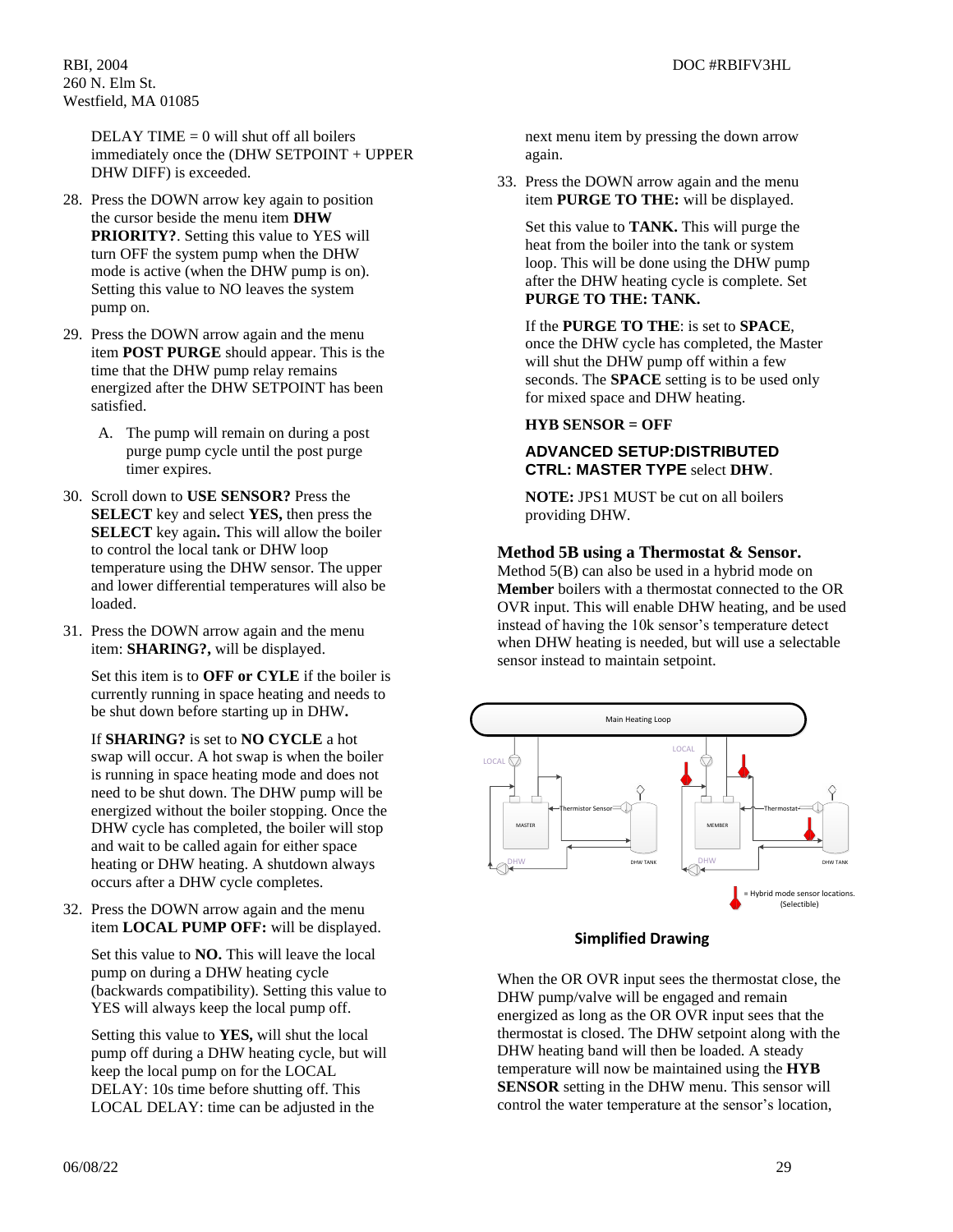enabling or disabling the boiler as needed until the OR OVR input sees the thermostat open. Once the thermostat opens, the DHW pump post purge will begin.

The difference between setting up the **5A** method vs **5B** method is the "**USE SENSOR?"** setting. **5A** requires that the "**USE SENSOR?"** setting be set to YES, and the **5B "USE SENSOR?"** setting be set to NO. The **HYB SENSOR** setting must also be set in the **5B** mode to the sensor where temperature needs to be maintained. It must be set to OFF in the 5A mode.

 **Method 5A USE SENSOR? = YES HYB SENSOR: OFF Method 5B** 

**USE SENSOR? = NO HYB SENSOR: SUPPLY, DHW, RETURN**

Each sensor selection/location has its advantages. Selecting the:

**Supply** sensor will limit the temperature/firing rate of the boiler, but may not be sufficient for continuous demand or speed in heating the tank. It is already available, so no additional sensor is needed.

**Return** sensor will allow the boiler to run its supply temperature up quickly, but may bounce off of the operating limit band. This would heat the tank in the shortest time, but may overheat the tank. It is already available, so no additional sensor is needed.

**DHW** sensor will allow the placement anywhere needed to maintain that locations temperature. This is an additional sensor that needs to be acquired.

A thermostat can be placed in a tank and connected to the OR OVR input. (**On Member boilers only,** The Master uses OR OVR already with DHW METHOD 4), When the thermostat contact closes across the input **OR OVR (J12A .7 & .8)** on a Member boiler**,** the control will sense this closure and disconnect itself from HeatNet.

## **DHW METHOD 6: DHW using Direct Control**

If the control's 4-20mA input is set to HIGH PRIORITY the 4-20mA signal, once brought above the 4-20mA starting current can be used to override any other Heat Demand and direct modulate the boiler.

This can be set in menu: **ADVANCED SETUP:4-20mA INPUT**. It allows a member boiler to be taken offline and directly modulated by an external control.

If the Master is using it for heating and the 4-20mA is set to HIGH PRIORITY, an external control can now output a 4- 20mA signal which will take over the boiler's fire rate and override all other heating demand inputs. The external control would also need to open any valves/ or pumps This is typically used for DHW control.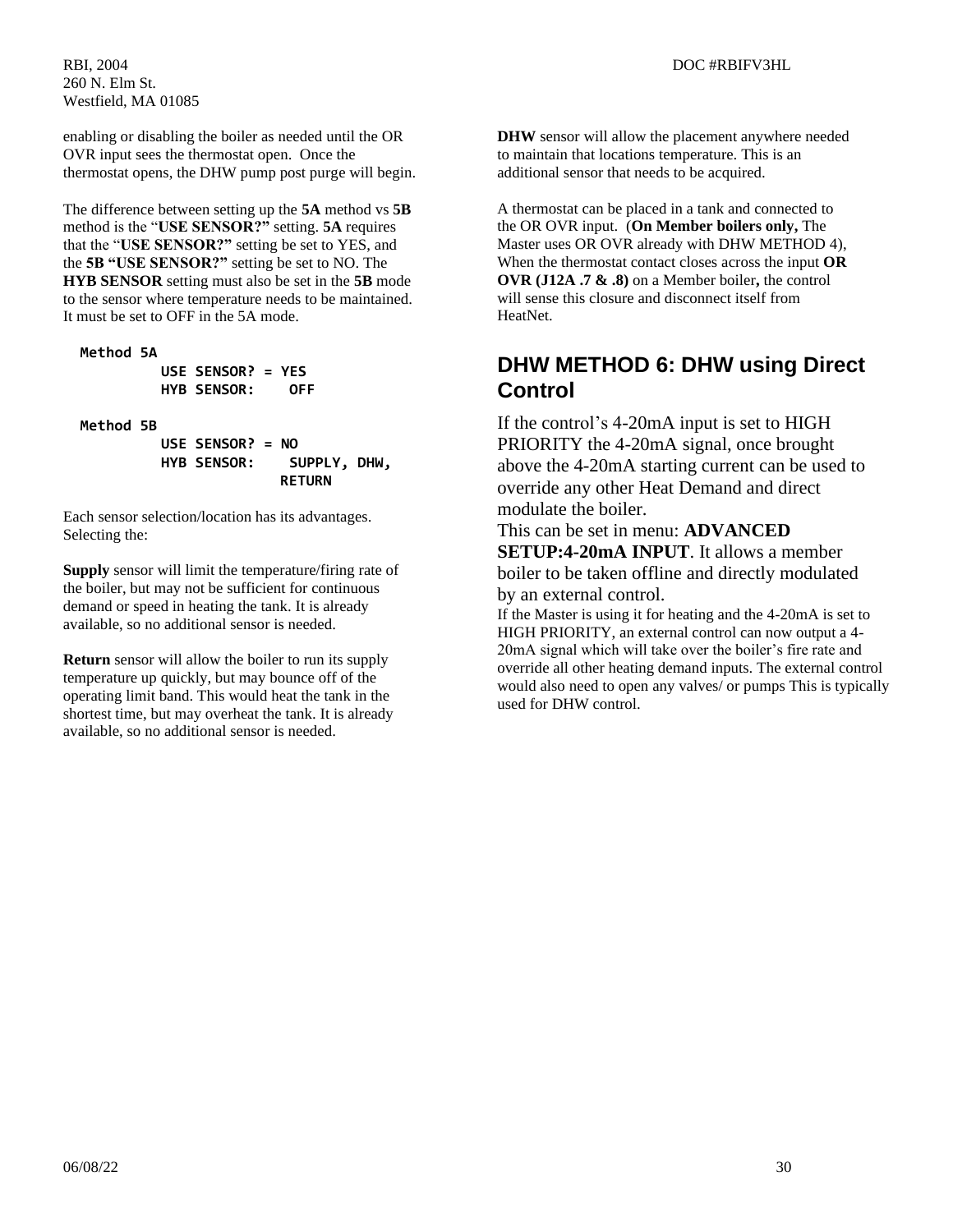## **Revision 1.92 8-APRIL-2014 Original Release**

### **Revision 1.93-1.94 8-APRIL-2014 Original Release**

- 1. The 4-20mA setpoint input not working properly. Input was disabled with the initial release. With this release it now functions properly.
- 2. The Flow proving timers were erratic when using DHW mode with a DHW pump and keeping the Local pump off. Retries also only allowed 10 seconds to prove rather than the local pump adjustable proving time.

### **Revision 1.11 5- OCT-2013 Pre-Release**

1. Added additional time when waiting for a response from large flash drives. Some large flash drives tested (16 gigabyte and up), exceeded 5 seconds in response to a command sent requesting contents of the firmware directory. If this firmware release cannot be loaded using a large flash drive, a smaller/faster flash drive may be required.

### **Revision 1.10 2- OCT-2013 Pre-Release**

- 1. Added some status checking to a running member boiler that will notify the Master of status. i.e. DHW sensor shorted and Calibration switch. This allows the boiler to be taken offline by the Master boiler when running in DHW modes.
- 2. Added the ability of the Master to work as a DHW MASTER only 'ADVANCED SETUP:DISTRIBUTED CTRL:MASTER TYPE: -> DHW' without the use of a header sensor. This change was for backwards compatibility.
- 3. When using a DHW sensor in DHW modes, the OR OVR input becomes the Enable/Disable for the DHW.
- 4. Added the ability to change the way that a DHW local call-for-heat overrides a running boiler. The "SETUP:DOMESTIC HOT WATER:MIXED DHW-SPACE:SHARING:" can now be set to CYCLE, NO CYCLE and OFF for local control of DHW on a Member boiler.

### **Revision 1.09 23- SEPT-2013 Pre-Release**

- 1. Fixed some display artifacts when using DHW modes.
- 2. Changed the ability to enable and disable DHW modes while the system is running. The HEAT DEMAND and the OR OVR inputs must be disabled prior to changing these menu settings. Prior to this release, indeterminate action would occur in DHW operation.
- 3. Added a note when using the Master boiler in DHW mode. If the Master boiler is set to ADVANCED SETUP:DISTRIBUTED CTRL:MASTER TYPE: ->**MIXED,** the setting SETUP:DOMESTIC HOT WATER:DHW BOILER?:->**LOCAL** is not valid. A message will be displayed in the SETUP:DOMESTIC HOT WATER: if it is changed.

## **Two ways to operate the Master as a DHW boiler:**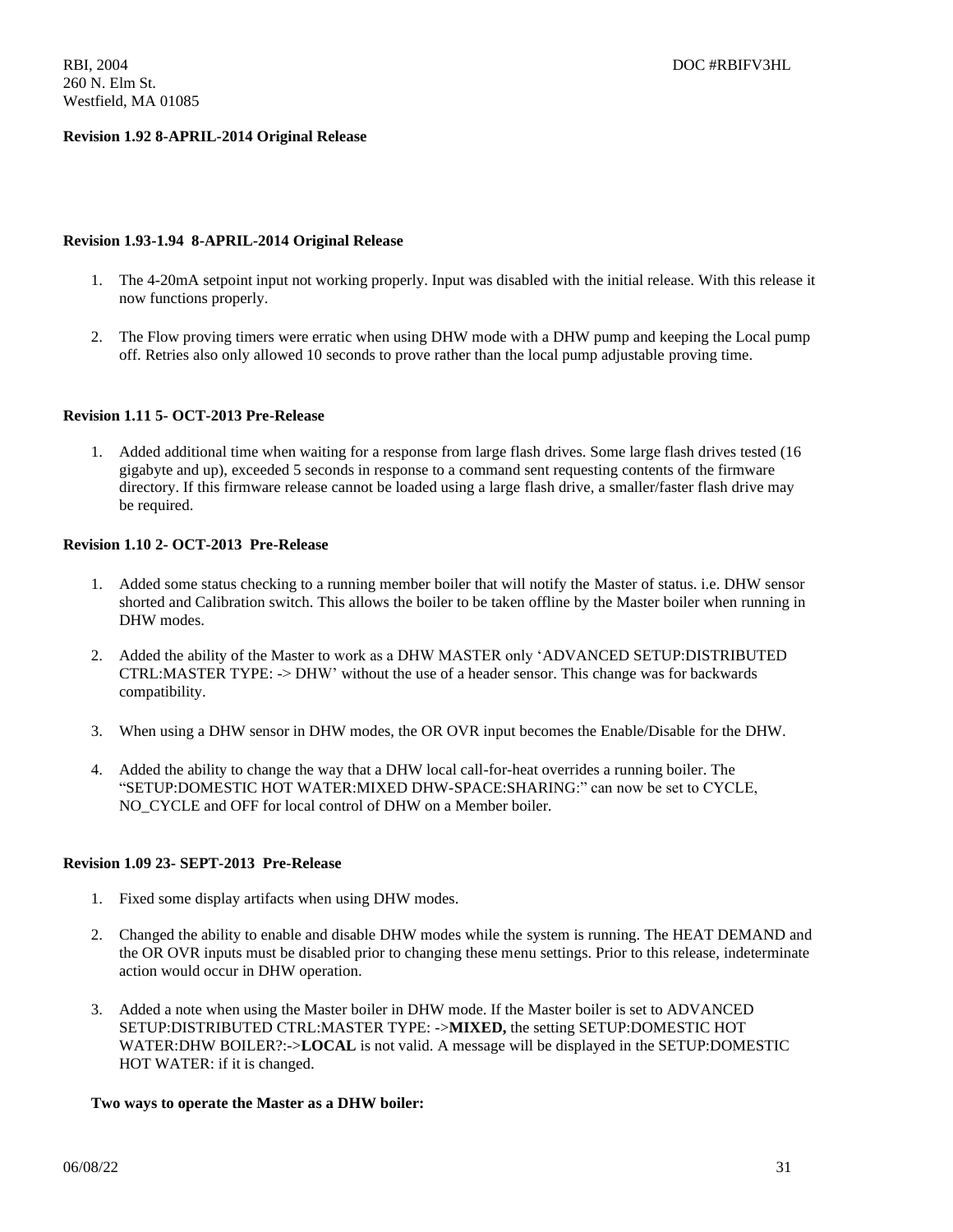When the Master is operated as a "ADVANCED SETUP:DISTRIBUTED CTRL:MASTER TYPE: -> **MIXED**" Master it uses the temperature sensor assigned to its DHW input. The DHW temperature sensor becomes common to all boilers operating as "SETUP:DOMESTIC HOT WATER:DHW BOILER?:->MIXED"In order to use the Master as a DHW boiler in the MIXED Master mode, the " SETUP:DOMESTIC HOT WATER:DHW BOILER?:- > "must be set to **MIXED** on the MASTER**.** The OA OVR input is then used to enable/disable DHW operation just as the HEAT DEMAND input.

If the ADVANCED SETUP:DISTRIBUTED CTRL:MASTER TYPE: -> is set to **AUTO**, the Master "SETUP:DOMESTIC HOT WATER:DHW BOILER?:->" can then be set to **LOCAL** and the Master can then be taken offline to perform DHW heating independently from space heating to control a local tank. The DHW sensor will only be used to monitor its local tank. The Master behaves like a Member boiler operating in DHW except that the Master will maintain and operate on (2) PID loops (space & DHW heating).

### **Revision 1.08 17- SEPT-2013 Release**

1. Fixed a protection mode condition when the Local VFD 0-10v modulation signal used to modulate a pump (J4.1 & J4.5) equaled or exceeded 100%. When this condition occurred, the PWM modulation would drop to 0.

During protection mode, and when the boiler is limiting the fire rate (input), the modulation control signal will remain at the called for rate and will not follow the limiting modulation's firing rate. The primary purpose for this is to maintain sufficient flow through the boiler when the boiler may be operating within the operating limit band.

- 2. Increased the efficiency of the (5) communications ports when all (5) ports are connected and being used at high transfer rates. The (5) ports include: HeatNet, Modbus, HeatNet Online (Ethernet), USB, and TBA intelligent display.
- 3. Fixed a condition when using the VFD local pump output signal on J4.1 and J4.5. The VFD pump control signal would only go as high as 8VDC when in Calibrate. This has been corrected to allow 0-10VDC output.
- 4. **Beta release candidate for Space Heating and DHW heating mixed mode still in effect**. Added the ability for the Master boiler to control itself and the system as a space heating boiler(s) and only itself in DHW mode with a local tank. In this mode, The Master does not control DHW Member boilers. It controls space heating only and let's each boiler control its own local tank.

## **SETTING UP AN ALTERNATIVE INDIVIDUAL DHW CONTROL:**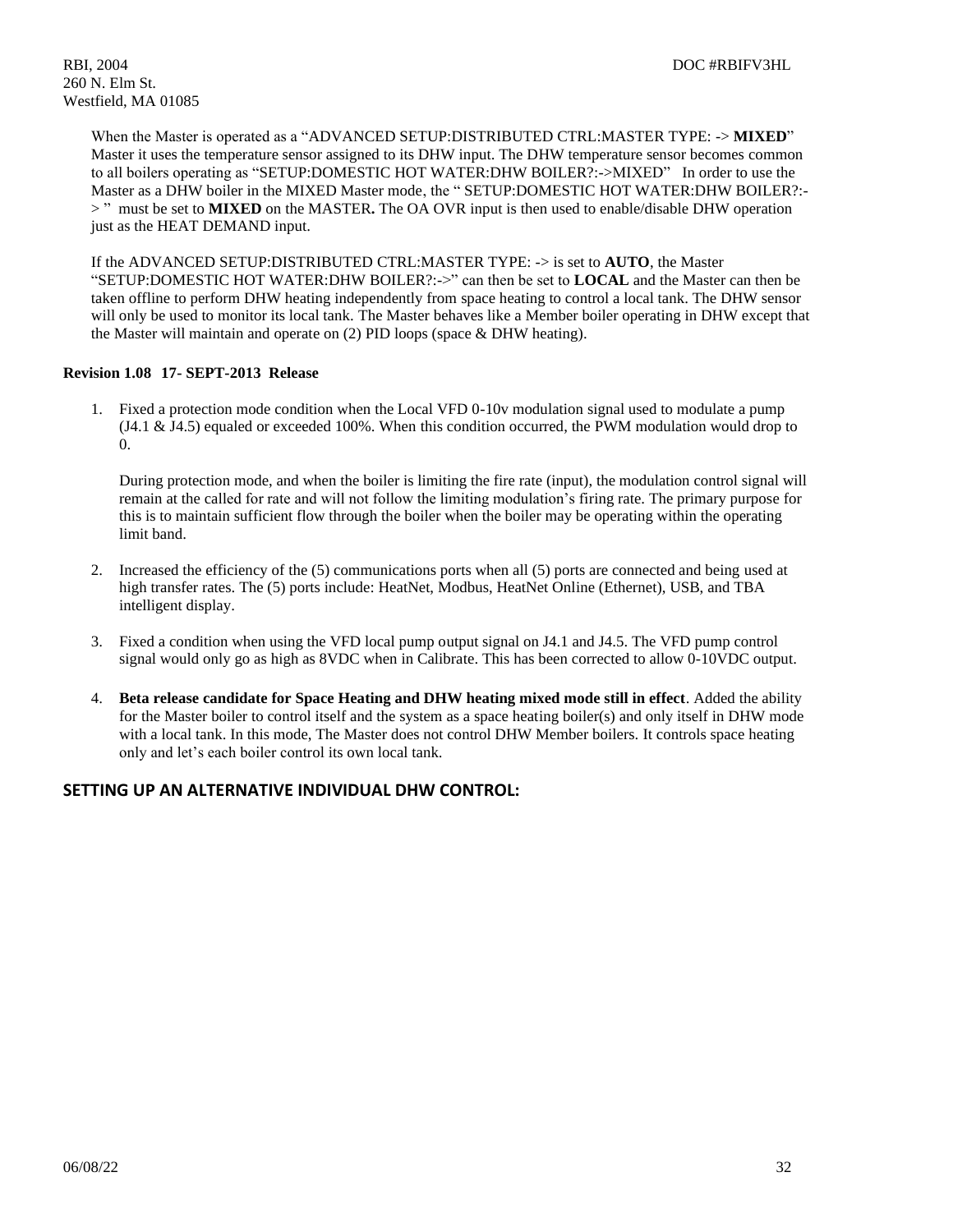

In the above example each DHW tank is controlled individually by a boiler and space heating is provided by both boilers. The Master boiler will be used to provide space heating to the system by using both boilers and DHW heat to its local tank. The Member boiler will provide space heating when called by the Master and DHW heat when requested by its local tank.

When a boiler is called by the tank, it will go off-line from the HeatNet Master and control its local DHW tank temperature. The OV OVR input or a DHW temperature sensor connected to the boiler is required to make the request.

To set this method up requires the **Master** boiler to have its own localized loop. So it would need to set the ADVANCED SETUP:DISTRIBUTED CTRL:MASTER TYPE: ->**AUTO** and the SETUP:DOMESTIC HOT WATER:DHW BOILER?:->LOCAL. This will allow it to control itself for Space heat and DHW heat. This configuration would require a Header sensor and a DHW tank sensor. *In this configuration,* t*he Master's tank should not use a stat to control its call for heat.*

The **Member** boilers that are configured to locally control their own tanks would set their menu SETUP:DOMESTIC HOT WATER:DHW BOILER?:->**LOCAL**. This would allow the boiler to operate on the tank using a sensor or stat input. The Member would not send back DHW availability to the Master and therefore allow the Master to control the boiler for space heating **only**.

## **Revision 1.06 26- AUG-2013 Pre-Release**

1. Beta release candidate for Space Heating and DHW heating mixed mode.

## **Mixed DHW Mode**

This firmware release for HeatNet V3 platform introduces a mode which allows DHW boilers and Space heating boilers to be shared. In order to do this, (2) PID control loops are used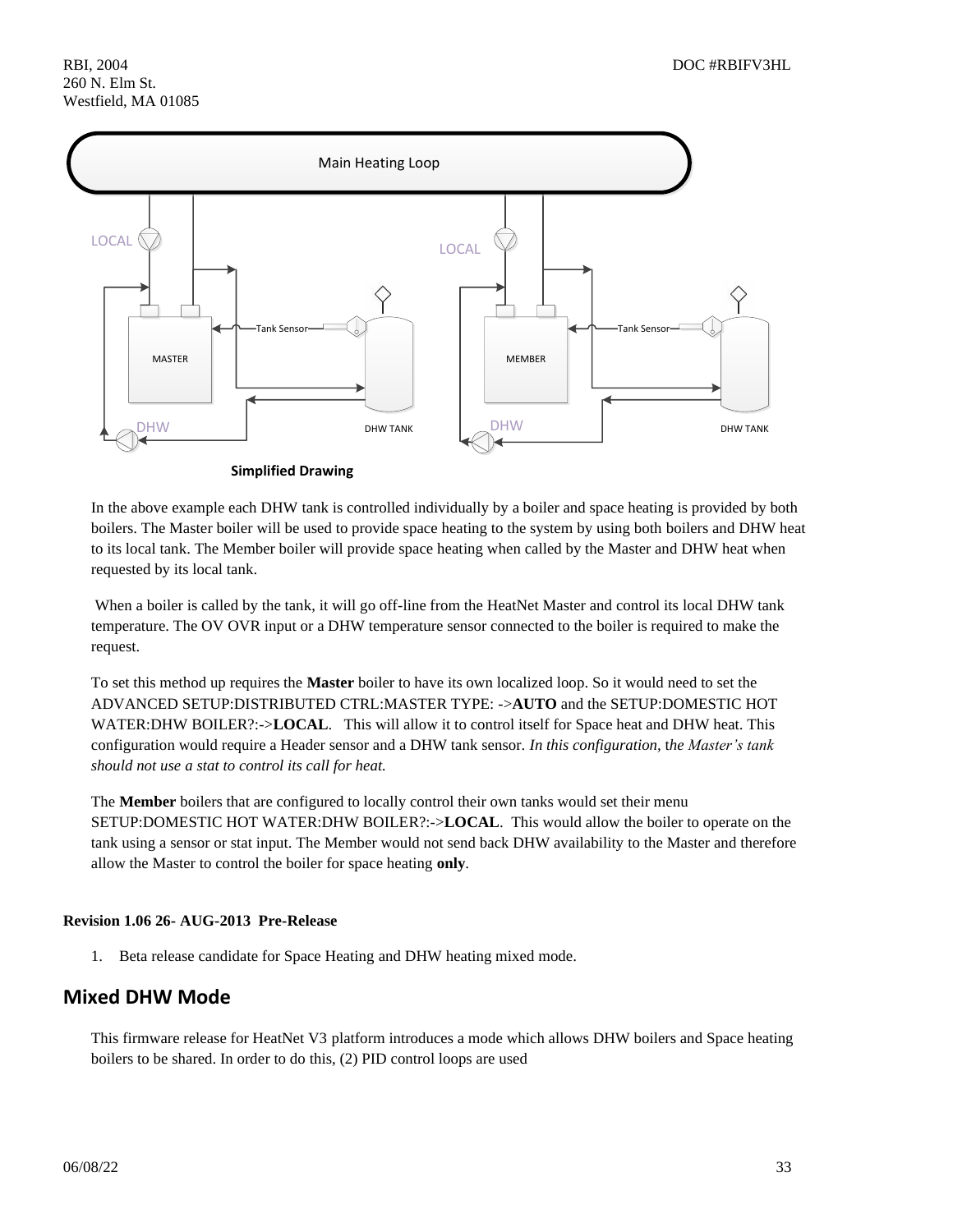Prior releases of HeatNet allowed (3) DHW control methods: dedicating the system to DHW, allowing DHW and Space heating where only one could be used at a time, or taking a boiler off-line to perform DHW Heating while leaving the remaining boilers to heat the space.

One limitation of the prior releases was that the HeatNet Master could not perform concurrent DHW and space heating and the Master could not be taken off-line to perform DHW heating. This limitation in a (2) boiler system created a condition where the Member could be taken off-line to heat a tank, but the Master could not. This resulted in the Master remaining in standby.

Another limitation was that the local pump would always remain running when in DHW heating.

This additional method allows simultaneous control of two heating loops and overcomes the limitations. The intention is to provide for a Space heating system loop and a DHW heating loop. The prior method of taking a boiler off-line for DHW can also be employed with this method. This allows for more configurations and the ability to allow the Master boiler to heat a tank independently from the Member (When the Member has been pulled offline for DHW heating using prior methods).

The second DHW heating loop can be as small as one boiler and one tank or many boilers with many tanks.

If DHW and Space heating boilers are to be mixed and controlled by the Master boiler, the menus need to be set up properly. Also, it is important to pipe the boilers appropriately. The pump/valve and changeover settings that have been provided are very flexible for ease in setting up system configurations.

Two new screens and several menu items have been added to allow flexibility of the system. Many of the menus are not visible until ADVANCED SETUP:DISTRIBUTED CTRL:MASTER TYPE->MIXED is set on the Master boiler.

The new menu items are:

## **ADVANCED SETUP:DISTRIBUTED CTRL:MASTER TYPE:** -> AUTO, DHW, HEATING, MIXED.

**AUTO** is the normal method of operation as in prior releases.

**DHW** is for DHW heating only. A DHW sensor is required with no Header sensor **HEATING** is for Space heating only, the **AUTO** setting performs the same. Requires Header sensor. **MIXED** is for mixed DHW and Space heating where the Master controls both. Requires a Header and DHW sensor.

## **ADVANCED SETUP: MODULAR BOILER SET:** -> SPACE HEATING, DHW HEATING

**SPACE HEATING** is the ADD BOILER, SHED BOILER, MODULATE DELAY TIME, MOD MAX menus **DHW HEATING** is the same as SPACE HEATING, but specific when boilers are running as DHW

## **SETUP:DOMESTIC HOT WATER: DHW BOILER?** NO, LOCAL, MIXED

**NO** is the setting when the boiler is not configured to perform DHW heating. **LOCAL** is for local DHW heating without the Master being able to call it. It's own DHW sensor or OV OVR input can be used. Boiler will be taken off-line from HeatNet to perform DHW heating. **MIXED** is used by the boiler to let the Master know it can perform DHW heating under control of the Master boiler. It may also be taken off-line to provide **LOCAL** heating.

## **SETUP:DOMESTIC HOT WATER:MIXED DHW-SPACE:DHW SHARING** -> OFF, NO CYCLE, CYCLE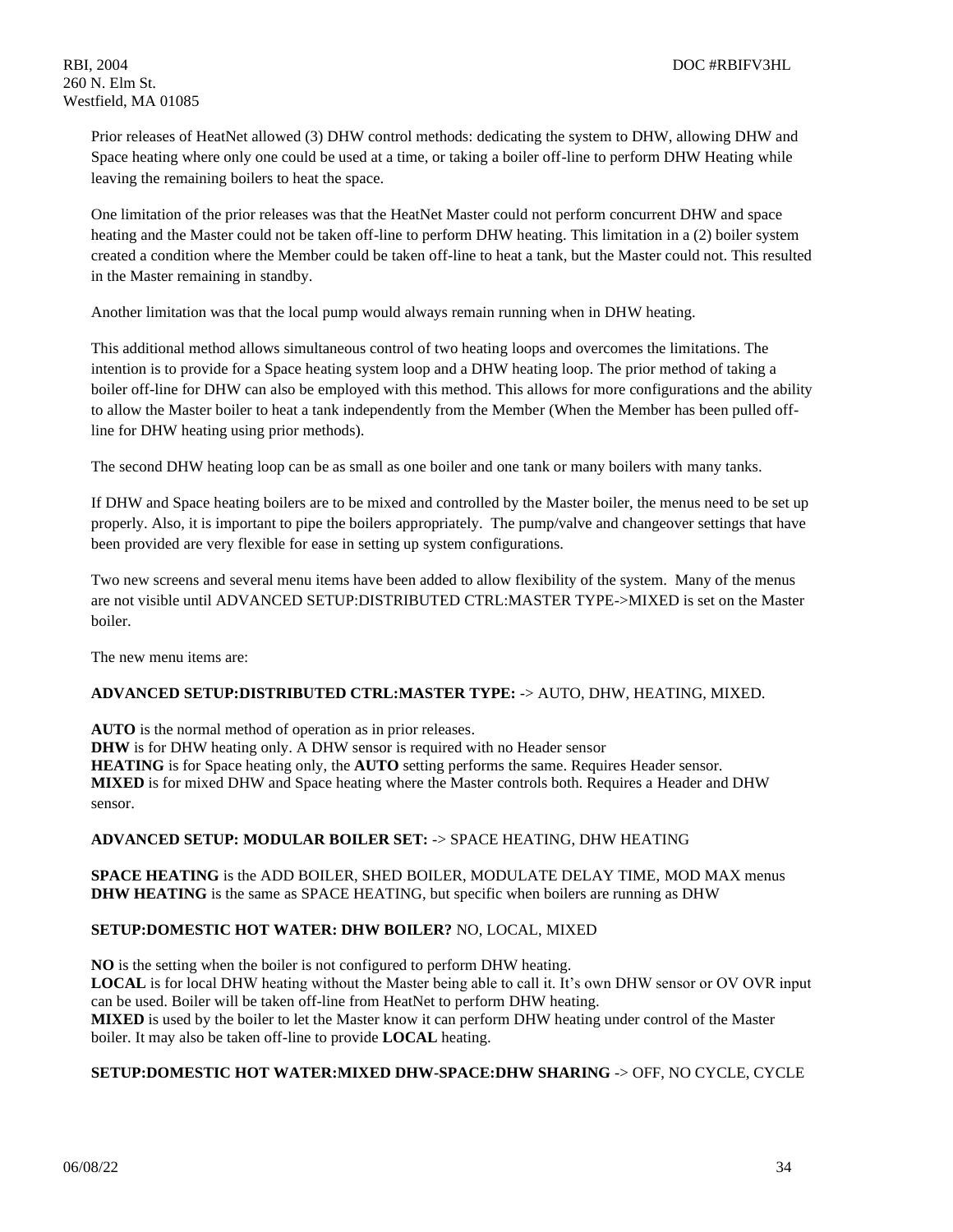**NO CYCLE** allows the boiler to perform as a space or DHW heating boiler. DHW always has priority and will override (steal) a space heating boiler that is running when none are available to perform DHW heating. When this happens, the boiler will not shut down, but keep running during the change from space heating to DHW (Hot Swap). Once the DHW cycle completes, the boiler will shut down and wait to be called for space heating again.

**CAUTION:** If used in a low temperature heat pump system a forced shutdown may need to occur. TBD

Flow proving contacts and valve proving contacts need to be taken into account here. If the LOCAL PUMP OFF setting is set to YES, ensure enough time is given in LOCAL DELAY to re-establish flow in the path to the tank before shutting off the local pump/valve.

**CYCLE** allows the boiler to perform as a space or DHW heating boiler. DHW always has priority and will override (steal) a space heating boiler that is running when none are available to perform DHW heating. When this happens, the boiler will shut down and exit the space heating mode. The boiler will then re-start as a DHW heating boiler. Once the DHW cycle completes, the boiler will shut down and wait to be called for space heating again.

**OFF** allows the boiler to perform as a space or DHW heating boiler, but will not allow a space heating boiler that is running to be overridden if none are available. The system acts on a "First Come First Serve" basis. The heating system should be sized appropriately to minimize the chances of not providing sufficient DHW heat during cold weather.

## **SETUP:DOMESTIC HOT WATER:MIXED DHW-SPACE:LOCAL PUMP OFF ->** YES, NO

**YES** will shut off the local pump/valve when DHW heating is in effect. If the boiler is running in space heating mode, the LOCAL DELAY will be in effect before the local pump/valve shuts off. **NO** both the local and the DHW pump/valve will be enabled during DHW heating.

## **SETUP:DOMESTIC HOT WATER:MIXED DHW-SPACE:LOCAL DELAY:** x seconds

**X seconds** is the time in seconds that the local pump/valve will remain on after the DHW pump/valve is enabled before shutting off. This is part of the changeover process when the boiler was running in space heating mode and now needs to provide DHW heating.

## **SETUP:DOMESTIC HOT WATER:MIXED DHW-SPACE:PURGE TO THE:** TANK, SPACE

**TANK** will keep the DHW pump/valve enabled for the DHW POST PURGE time thus purging the boilers heat into the tank.

**SPACE** will turn off the DHW pump after 5 seconds and enable the local pump/valve when a DHW heating cycle completes. This allows dumping the remaining heat from the boiler into the heating space (dump zone).

## **Status Screen:**

In order to show the two simultaneous PIDs (Space Heating and DHW) a split screen has been added. It can be accessed from the main RUN screen by pressing the Down key. The Left side of the band will display the Space heating band. The right side will display the DHW heating band.

In the split screen with DHW and Space heating, the **DHW:** *run***%** will display **mDHW:** *run***%** when the Master boiler is running in mixed mode as a DHW boiler.

A second screen has been added primarily to display the START and STOP timers when the DHW heating has a call for heat. This screen can be accessed by pressing the Down key another time while in the split screen. The START and STOP timers here work the same as the heating START and STOP timers.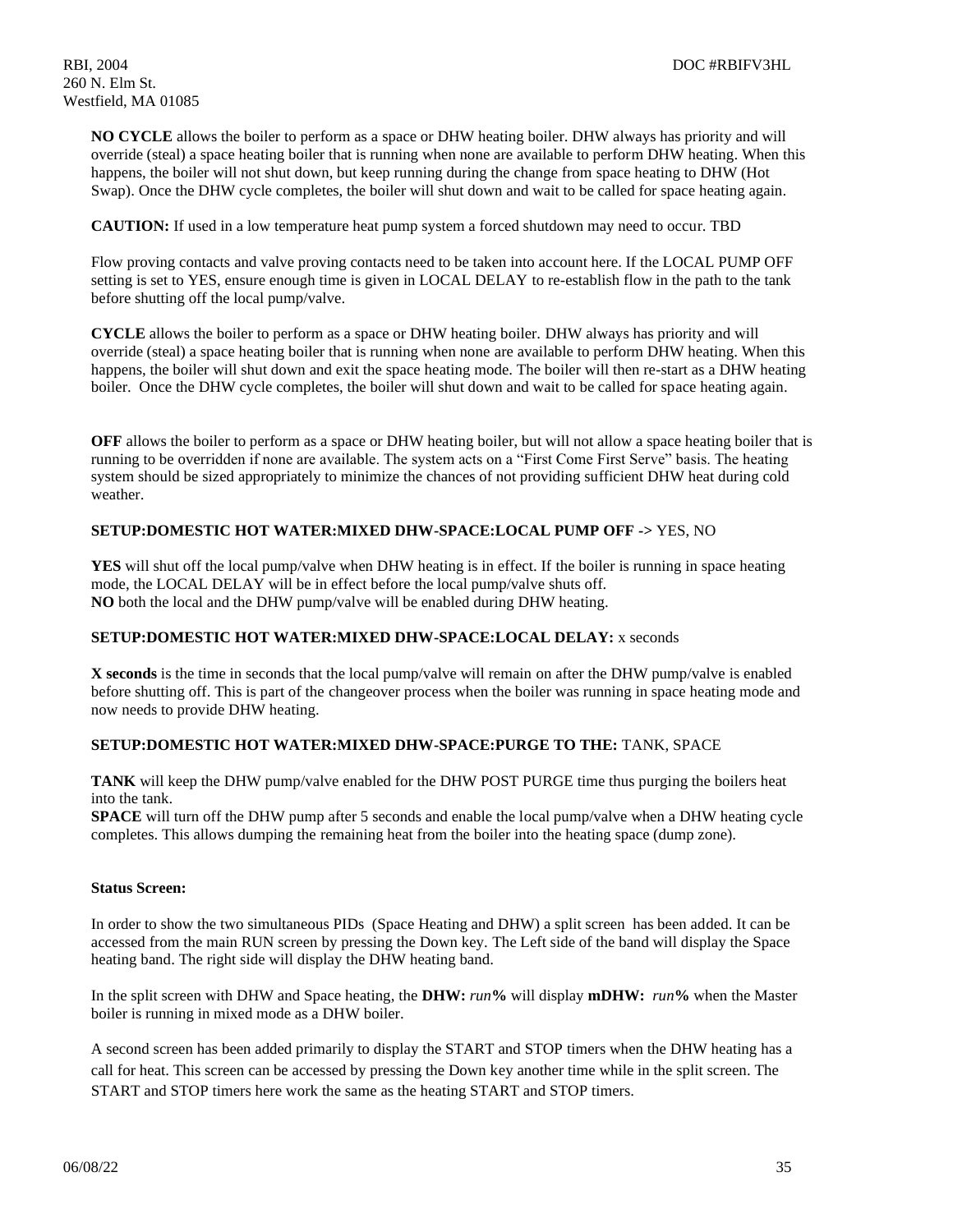## **SETTING UP TWO LOOPS:**



In a (2) loop system, the Master needs to have a Header sensor and a DHW loop sensor attached.

First, on the Master boiler change the ADVANCED SETUP:DISTRIBUTED CTRL:MASTER TYPE: ->MIXED. This will allow the modular boiler menu under ADVANCED SETUP:MODULAR BOILER SET: -> DHW HEATING. Select DHW HEATING and change the ADD BOILER DELAY, SHED BOILER DELAY, MODULATE DELAY TIME, and the MOD MAX- LAST FIRE values to what works best for the DHW system loop for the system.

The next thing to setup is the SETUP:DOMESTIC HOT WATER: menu. For the Master to see and control itself or Member Boiler(s) that are piped for DHW, the SETUP:DOMESTIC HOT WATER:DHW BOILER?:-> must be set to MIXED on each Member ( This would include the Master boiler if it is piped and a part of the DHW loop). When any boiler's SETUP:DOMESTIC HOT WATER:DHW BOILER?**:**-> is set to MIXED, HeatNet will see that the boiler is available to be controlled by the Master, though the OR OVR input or the DHW temperature sensor connected to the Member will still take the boiler off-line for local DHW heating ( an exception would be Fail Safe mode).

The Menu items DHW SETPOINT, LOWER DHW DIFF, UPPER DHW DIFF, DHW PRIORITY, POST PURGE, and USE SENSOR can be used as the Master's control or on an individual Member's control. This is to allow mixing the prior DHW methods with the new mixed DHW configurations. Backwards compatibility is also maintained.

The SETUP:DOMESTIC HOT WATER:MIXED DHW-SPACE: menu is used only when setting up the second DHW heating loop. The first menu SETUP:DOMESTIC HOT WATER:MIXED DHW-SPACE:DHW SHARING,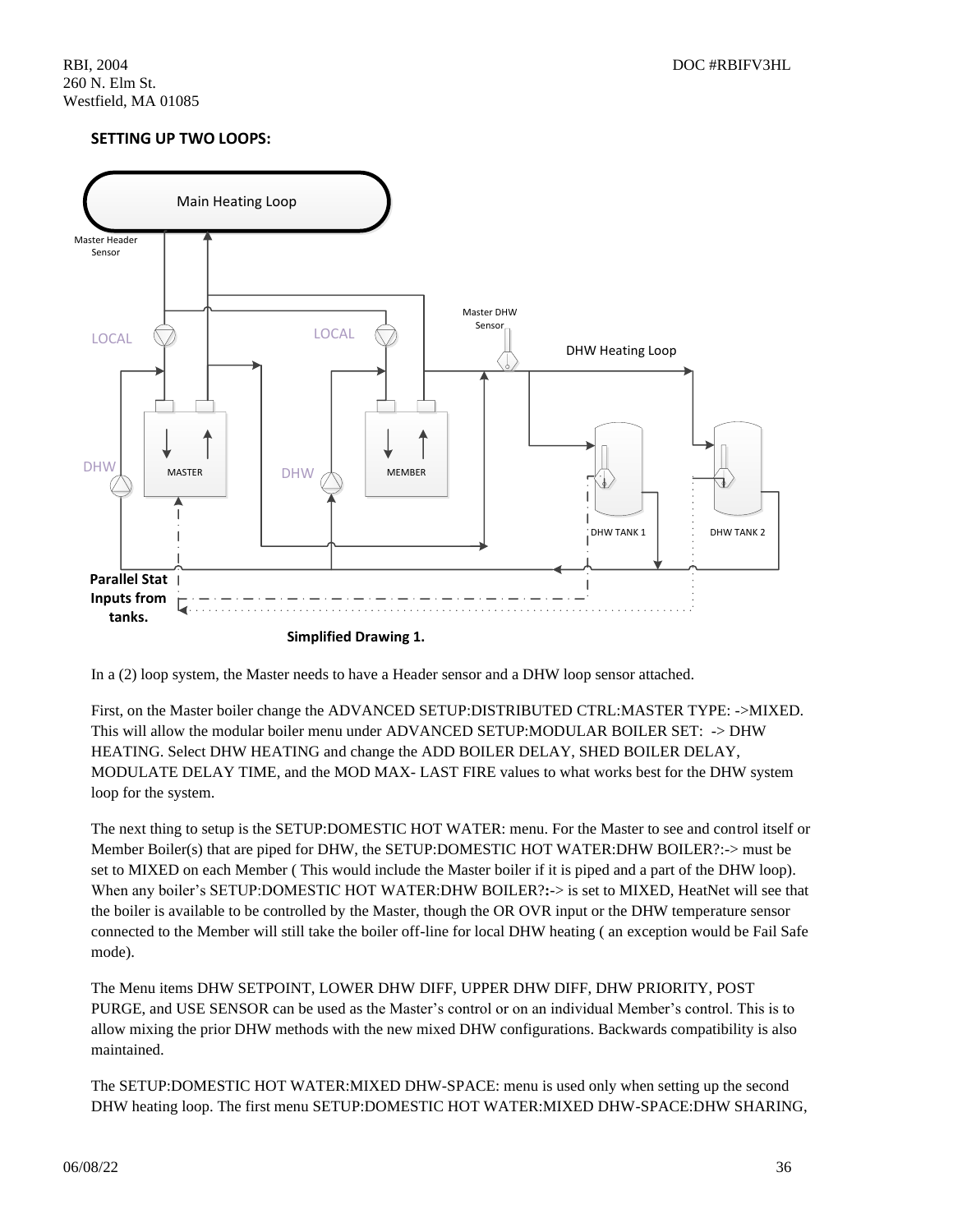when set to NO CYCLE creates a priority mode for firing DHW boilers that are currently firing in a Space Heating mode. The Space heating boilers are overridden with the DHW modulation value and fired as DHW boilers immediately with no shutdown cycle. If a shutdown cycle is required set SHARING to CYCLE. You can also turn off the SHARING (priority mode) and just use DHW boilers that are available (boiler is OFF).

The 2nd menu, SETUP:DOMESTIC HOT WATER:MIXED DHW-SPACE:LOCAL PUMP OFF:NO allows the local pump to remain on at the same time as the DHW pump. If set to YES, the local pump contact will open after the 3<sup>rd</sup> menu item, LOCAL DELAY: time has expired. The LOCAL PUMP OFF:YES sequence would be: Call for DHW heat -> if boiler is running, override space heating -> close DHW relay contacts -> keep local pump relay contacts closed until the LOCAL DELAY time has expired -> open local pump contacts.

The 4<sup>th</sup> menu allows a dump zone to aid the purging of boiler's heat energy into the Space or the tank. Purging into the tank may overheat the tank, so the application should be considered. There is a minimum DHW pump post purge of 5 seconds if the space heating dump zone is to be used or if the DHW PUMP POST PURGE TIME is less than 5 seconds. If valves are used, the DHW valve will begin closing after this time and the local valve will begin opening.

Since there are different delays when using local and DHW pumps versus local and DHW valves, the timers have been included.

**In the example (Simplified Drawing 1.):** A system has (2) boilers and both of them are configured as Space Heating and DHW Heating. Its cold out and all (2) boilers are providing Space heating to a building. The DHW temperature in one tank drops below the stat setting and needs to call a boiler to provide DHW heat. HeatNet evaluates the boilers that are running with the least runtime and steals the boiler with the least runtime immediately, and begins monitoring the DHW temperature supplied to both tanks with the flow established by the DHW pumps in the loop.

In this mode(SHARING=NO CYCLE), the boiler remains running, engages the DHW pump/valve relay, stops or leaves open the local pump relay (next menu item), and changes to the new DHW modulation rate. If the system had (1) boiler running in space heating out of the (2), it would have fired the available boiler first, and then begun stealing running space heating boilers to meet the DHW setpoint. Once the call-for-heat is satisfied, the stat on the tank opens and boilers are returned to Space Heating.

In the example, the OV OVR input is used to enable DHW heating and then establish flow by means of the boiler's DHW pumps. Another example would be to use a pump to establish flow in the DHW loop (example: secondary side of plate exchanger) and the OV OVR input can be used to enable/disable DHW heating. In this way the Boilers will maintain temperature in the secondary loop using the DHW sensor if there is enough thermal mass (such as in pool heating) otherwise short cycling will occur.

## **SETTING UP INDIVIDUAL DHW CONTROL:**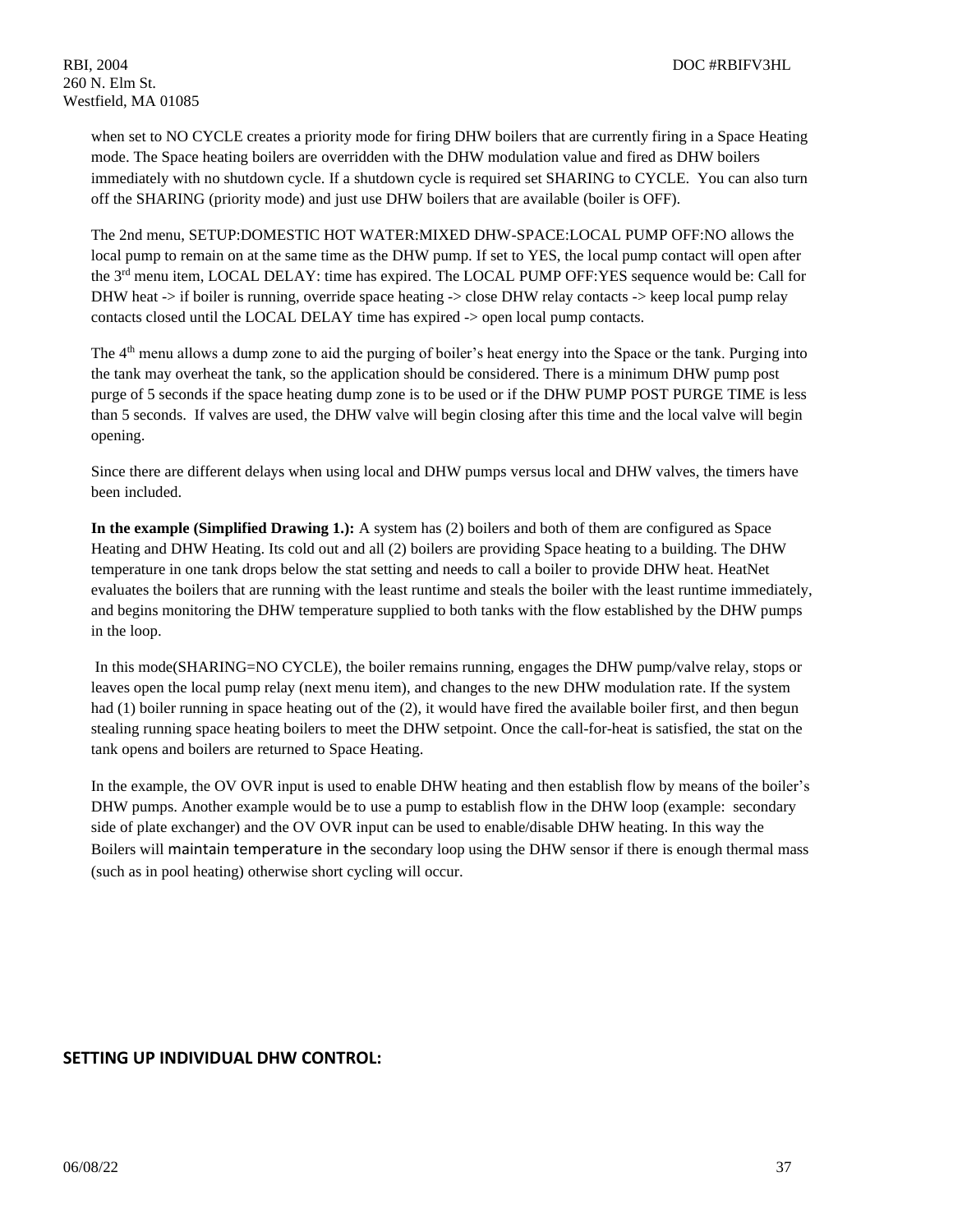

### **Simplified Drawing 2.**

In the above example each DHW tank is controlled individually by a boiler and space heating is provided by both boilers. The Master boiler will be used to provide space heating to the system by using both boilers and DHW heat to its local tank. The Member boiler will provide space heating when called by the Master and DHW heat when requested by its local tank.

When a boiler is called by the tank, it will go off-line from the HeatNet Master and control its local DHW tank temperature. The OV OVR input or a DHW temperature sensor connected to the boiler is required to make the request.

To set this method up requires the **Master** boiler to have its own localized loop. So it would need to set the ADVANCED SETUP:DISTRIBUTED CTRL:MASTER TYPE: ->**MIXED** and the SETUP:DOMESTIC HOT WATER:DHW BOILER?:->**MIXED**. This will allow it to control itself for Space heat and DHW heat. This configuration would require a Header sensor and a DHW tank sensor. *In this configuration,* t*he Master's tank should not use a stat to control its call for heat.*

The Member boilers that are configured to locally control their own tanks would set their menu SETUP:DOMESTIC HOT WATER:DHW BOILER?:->**LOCAL**. This would allow the boiler to operate on the tank using a sensor or stat input. The Member would not send back DHW availability to the Master and therefore allow the Master to control the boiler for space heating **only**.

## **DHW in FAILSAFE:**

The DHW Failsafe mode is active when the SETUP:AUX FUNTIONS:FAILSAFE MODES:H-NET COMM LOST:-> ON. If the Master Boiler's communication is lost, and after 10 minutes of not being restored, the boiler enters a stand-alone mode. The Heat Demand on that boiler becomes active and not only runs to provide failsafe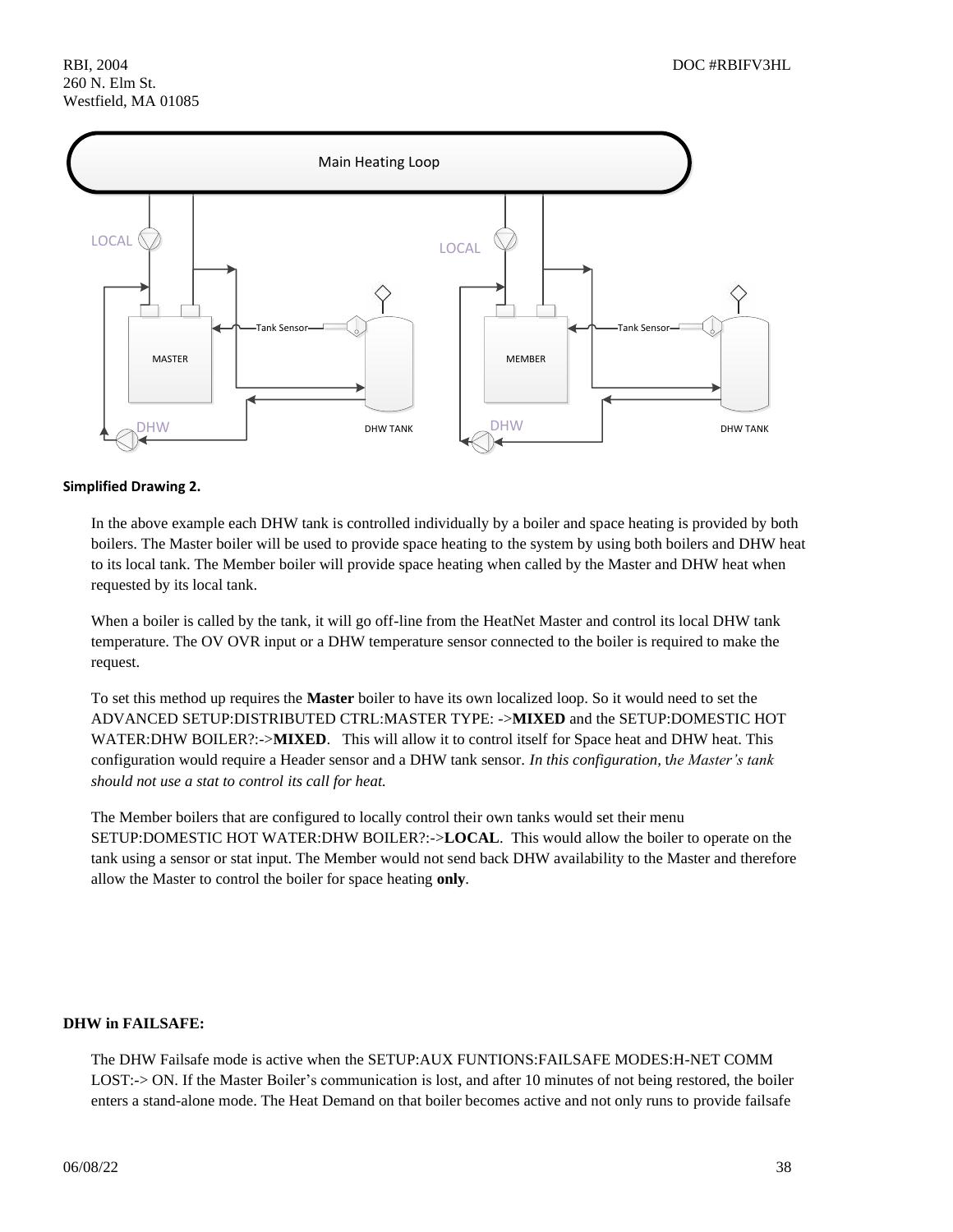space heating, but DHW heat as well. The STATUS screen will display an '\*' and H-NET LOST. If a stat is used, the boiler will run to 100% until the stat removes the DHW call. If a temperature sensor is used, the boiler will modulate to maintain tank temperature. The DHW Call always has priority over space heating.

The Failsafe boiler needs to either have a stat input from a DHW tank or a temperature sensor connected to a tank. When these sensors are connected normally, they would override any call to the boiler by the Master (when in SETUP:DOMESTIC HOT WATER:DHW BOILER?:-> **MIXED** mode) and enter DHW heating mode. With the Failsafe active, this function is inhibited and the Failsafe boiler only responds to these inputs with the loss of the Master's communication.

### **Revision 1.05 28-Feb-2013 Pre-Release**

1. Added a BTU load measurement when using a flow meter with a System Return sensor. This value can be viewed under the FLOW window. The BTU value is relative to the accuracy of the sensors and is only available as an estimate of the BTU load.

The BTU load value may also be accessed through Modbus read registers 30242 (upper 16 bit word) & 30243 (lower 16 bit word). These two words will need to be combined in order to get the BTU load value.

When using the BMS GPM register the BTU values are only calculated to a whole GPM since the BMS GPM register currently does not support floating point numbers.

- 2. Replaced the 4-20 mA setpoint settings when using 0-10V input. The 0-10 V input may now be set using voltage settings rather than current.
- 3. Added (2) log entry types for debugging faults.
- A. If the Main Valve signal is lost from the Ignition Control while the boiler is running a log entry, LOST MAIN VALVE with the modulation value being sent to the blower at the time of loss. Example: LOST MAIN VALVE 40
- B. If the Blower signal is lost from the Ignition Control while the boiler is running a log entry, LOST BLOWER with the modulation value being sent to the blower at the time of loss. Example: LOST BLOWER 27
- 4. Normalized the 0-10 volt control signal for direct fire applications. Such that: 1 volt will track linearly by 10%. So,  $1v=10\%$ ,  $2v=20\%$ ,  $3v=30\%$ ,  $4v=40\%$ ... The control signal will still be limited by the turndown and the 4-20mA INPUT menu.
- 5. Removed the ability to silence the alarm with the push button. Alarm silencing is now done by pressing the BACK and ENTER keys at the same time. The input that was used for the ALARM SILENCE will now be dedicated to a stack sensor.
- 6. Added the auto detection of a Stack Sensor. If the Stack Sensor is present, a warning will occur at 325F and greater, and an Alarm will occur at 350F and greater. During the Warning and Alarm conditions the boiler will be limited to half the rate of fire requested. The only difference between the two is that the Alarm will close the Alarm relay.

The Stack sensor should be a 1k ohm platinum type sensor. Part # 0040-1300. Currently, a 10k version is not supported due to the maximum temperature of the flue.

### **Revision 1.04 20-Feb-2013 Pre-Release**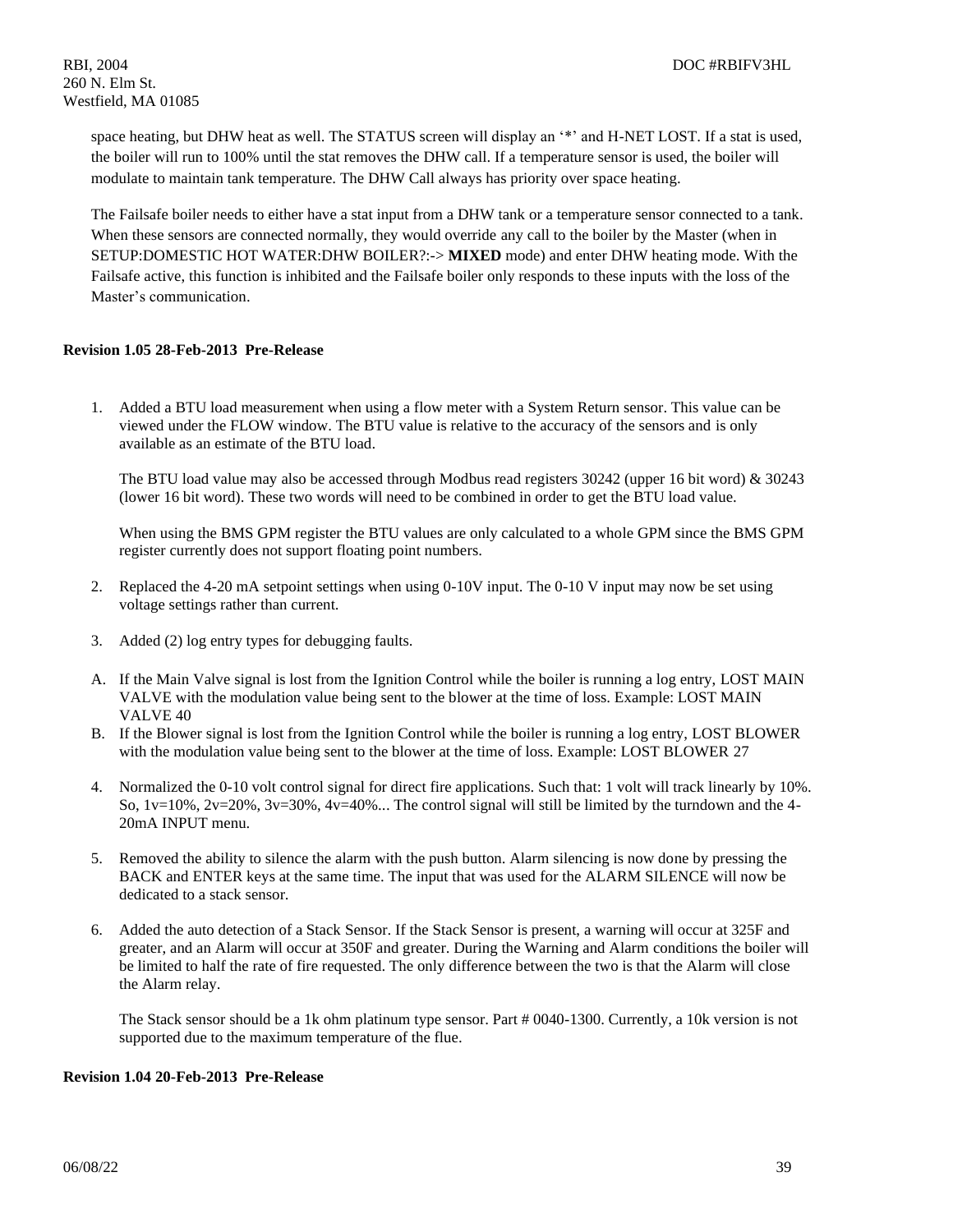This revision addresses some bug fixes from the prior pre-release firmware and gives more control in overcoming issues with variable flow systems.

1. Fixed an issue that happens when a Modbus Setpoint is written and the outdoor reset is active. The (2) setpoints would override each other randomly.

With this release, if a higher level setpoint control is lost, the next level setpoint control is used until the System Setpoint is loaded. The setpoints are prioritized in the following order:

- 1. 0-10V, 4-20Ma setpoint Control
- 2. BMS, Modbus Setpoint
- 3. Outdoor Reset Setpoint
- 4. System Setpoint

Any Setbacks that are active are then applied.

2. Added the ability of a Building Management System (BMS) to limit the # of HeatNet boilers allowed to fire. With this addition; when a system has a fixed amount of boilers that HeatNet reports are available, the BMS can now limit the # of boilers that can fire. The BMS can write the GPM value it has for flow, or directly write a register with how many boilers HeatNet can control. If the BMS GPM flow feature is active, the direct control becomes inactive.

This change is in response to requests to limit HeatNet's control of adding boilers when the system flow changes. In variable flow systems, when the system flow is reduced, any boiler(s) that is/are running may go into a high delta temperature across the boiler. When this occurs, the boiler(s) will enter a high delta T protection mode and drop to half of the rate called for. At this time, the Master may not be able to achieve setpoint due to the reduced output with the running boiler(s). The Master will then call on more boilers to achieve setpoint, but at the same time splitting the already reduced flow through the boiler(s) it has running. The flow can now be so reduced that the boiler(s) trip their operating limits or even their high limits.

## **Note: using these features can limit HeatNet's ability to maintain setpoint.**

1.) Flow Limited Control: This method helps HeatNet to limit the # of boilers firing based on the System Flow in GPM. In variable flow systems, this will limit HeatNet's ability to add new boilers when insufficient flow is available. The # of boilers allowed to fire is determined by: # of HeatNet boilers that can fire = BMS GPM Set Rate/ LOWEST FLOW

To activate this flow limited feature for use with a BMS:

- a. Set ADVANCED SETUP: FLOWMETER: FLOWMETER? YES
- b. Set ADVANCED SETUP: FLOWMETER: GLYCOL MIX ? %, Currently, any mix over 10% de-rates the flow by 30% (rule of thumb method). Example: if the LOWEST FLOW = 50 GPM, HeatNet will calculate a New Lowest Flow required to be 65 GPM. The LOWEST FLOW does not need to be changed, but is calculated to 65 GPM and that value is used by HeatNet.
- c. Set ADVANCED SETUP: FLOWMETER: INPUT TYPE to BMS.
- d. Set ADVANCED SETUP: FLOWMETER: SET PARAMETERS? Enter LOWEST FLOW: (The automatic value loaded will equal the lowest flow required for this boiler (it is adjustable). It should be  $=$  to the lowest flow of the largest boiler in the system).
- e. The HIGHEST FLOW & FLOW FACTOR are currently not used with this release. Once flow meter manufacturers have been determined, new firmware will become available.
- f. Write to address BMS GPM register 40019 with a valid flow (0 -1500 GPM).
- g. **If a new GPM value is not written within 10 minutes, this feature will be deactivated until a new flow value is written. Ensure periodic updates of the flow register are done within 10 minute intervals.**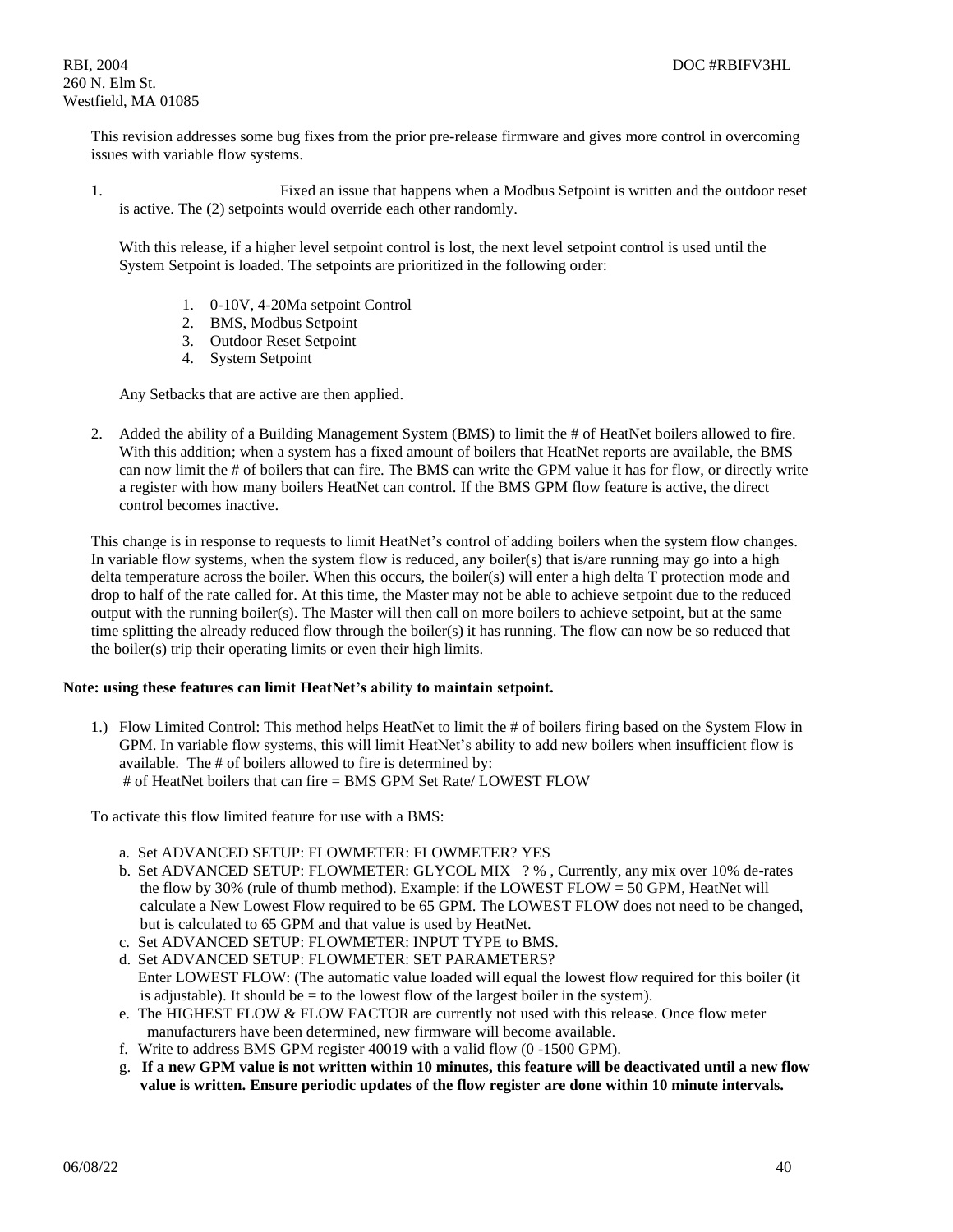- h. To check if HeatNet is in a flow limited state, read the boiler status 4 register starting at address 30160 for the Master Boiler; if Status 4 bit (12) is set, it indicates that the HeatNet control is running with limited boilers due to insufficient flow derived from the GPM value.
- 2.) Boilers Limited Control: This feature allows the BMS to directly change the amount of boilers that HeatNet can control.

To Activate the Boiler limited feature:

- a. Read Modbus address 30241 to see how many boilers HeatNet has available to fire. MODBUS AVAILABLE BOILERS register.
- b. Determine how many boilers the BMS system will require.
- c. Write to address BMS LIMIT BOILERS register 40020 with the # of boilers HeatNet is allowed to control  $(0 - 16)$ .
- d. **If a new boiler # value is not written within 10 minutes, this feature will be deactivated until a new boiler # is written. Ensure periodic updates of the flow register are done within 10 minute intervals.**
- e. To check if HeatNet is in a BMS limited state, read the boiler status 4 register starting at address 30160 for the Master Boiler; if Status 4 bit (13) is set, it indicates that the HeatNet control is running with limited boilers due to the BMS system specifying BMS LIMIT BOILERS being less than the available boilers.
- 4. Added the ability of a Flow Meter to control the # of HeatNet boilers allowed to fire. With this addition; HeatNet will look at the # of boilers it has available, and the amount of system flow to determine how many of boilers it can fire. As an Example: An Onicon F-1210 Flow Meter provides simultaneous 0-10V and 4-20mA outputs, so if the BMS system is using (1) output, the other may be used by HeatNet.

To activate this flow limited feature for use with an Onicon Flow Meter F-1210:

- a. Set ADVANCED SETUP: FLOWMETER: FLOWMETER? YES
- f. Set ADVANCED SETUP: FLOWMETER: GLYCOL MIX ? % , Currently, any mix over 10% de-rates the flow by 30% (rule of thumb method). Example: if the LOWEST FLOW = 50 GPM, HeatNet will calculate a New Lowest Flow required to be 65 GPM. The LOWEST FLOW does not need to be changed, but is calculated to 65 GPM and that value is used by HeatNet.
- b. Set ADVANCED SETUP: FLOWMETER: INPUT TYPE to mA 2 or VOLTS 2 depending on whether a 4- 20 milliamp or 0-10 volt signal is used. The connection should be made from the Flow Meter to analog input 4-20 mA (2).
- c. Select ADVANCED SETUP: FLOWMETER: SET PARAMETERS? Enter LOWEST FLOW: (The automatic value loaded will equal the lowest flow required for this boiler (it is adjustable). It should be equal to the lowest flow of the largest boiler in the system).
- d. Set the ADVANCED SETUP: FLOWMETER: FULL SCALE value to the full scale reading on the calibration card that came with the flow meter.
- e. The HIGHEST FLOW & FLOW FACTOR currently are not used with this release.
- f. These settings will use the equations:

| $4-20$ mA:   | Measured GPM = $(signal/16)$ * FULL SCALE flow |
|--------------|------------------------------------------------|
| $0-10$ Volt: | Measured GPM = $(signal/10)$ * FULL SCALE flow |

These settings may work with other flow meters (consult their respective manuals).